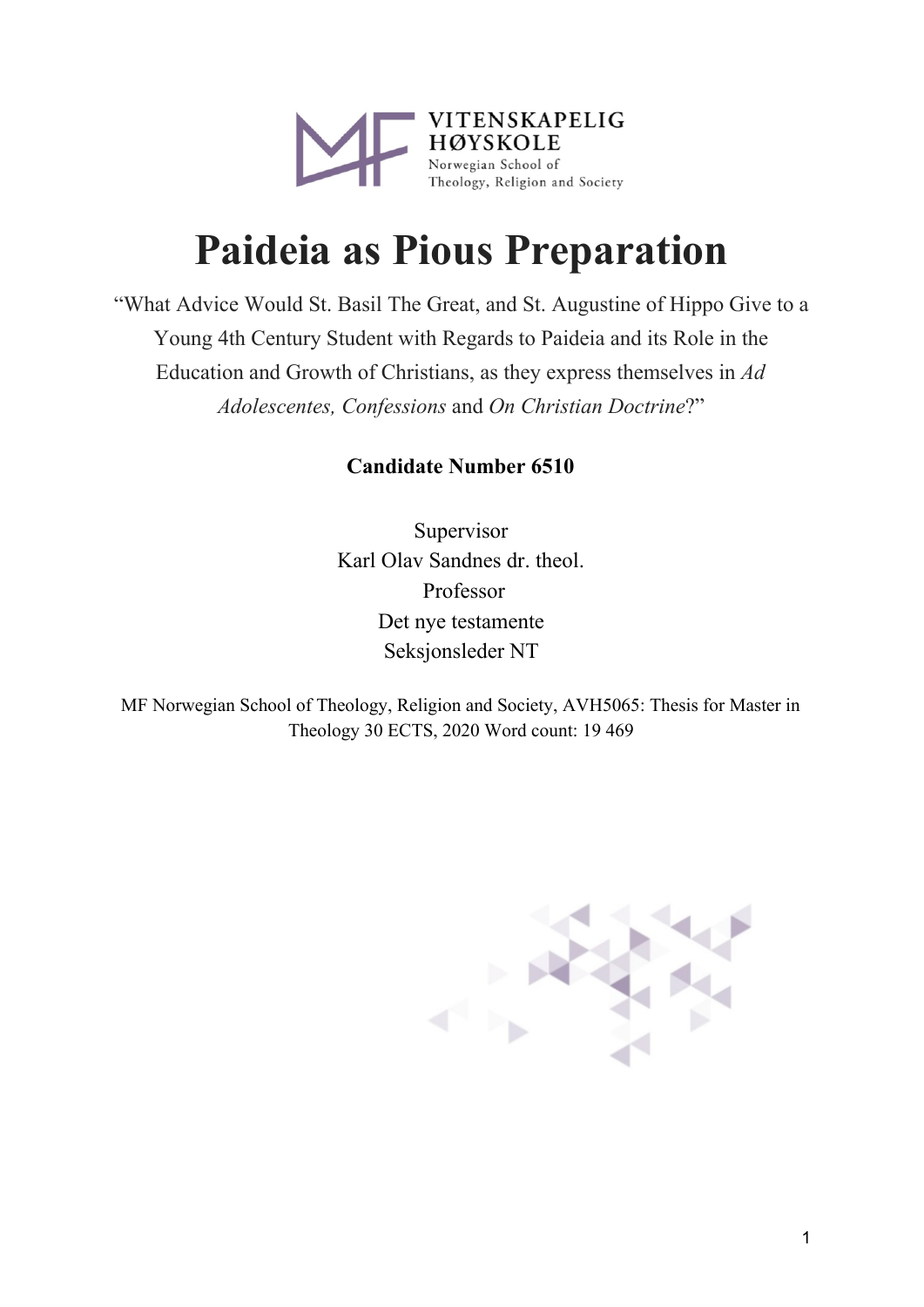# Abstract

#### Background

This thesis addresses the questions raised by the discovery of the Papyri Bouriant, particularly the notebook of a young, presumably Christian schoolboy, learning Homer's works in the 4th Century CE. As established in Karl Olav Sandnes' work *The Challenge of Homer* the boy is learning what is deemed controversial by Christians in his time. The Greek Canon was full of heresies and immorality, and represented a challenge to the relatively small and maligned religion that Christianity was at that time.

The boy seems concerned by this judging by his annotating Christograms to each page as he writes down words from Homer. As established in *The Challenge of Homer*, many Church Fathers were involved in the debate about Encyclical Education. I focus, not exclusively, on St. Augustine of Hippo, and St. Basil the Great. These two offer nuanced and persuasive arguments aimed explicitly, and implicitly at younger men in their education.

#### The Problem

The research question is: "What Advice Would St. Basil The Great, and St. Augustine of Hippo Give to a Young 4th Century Student with Regards to Paideia and its Role in the Education and Growth of Christians, as they express themselves in *Ad Adolescentes, Confessions* and *On Christian Doctrine*?"

#### Method

Through detailed textual analysis of the source materials, comparison to contemporary (4th Century) writers, and recent modern scholarship, I sketch out a nuanced position for each author, and attempt to extrapolate from their general rhetoric, what particular advice is plausible that they give the specific historical schoolboy in question.

#### Conclusions

Both authors, I conclude, would generally encourage the study of Greek Literature with caveats and cautions of what dangers they both suppose worthy of consideration. Greek Literature may be considered preparatory and foundational to the study of Scripture, when selectively read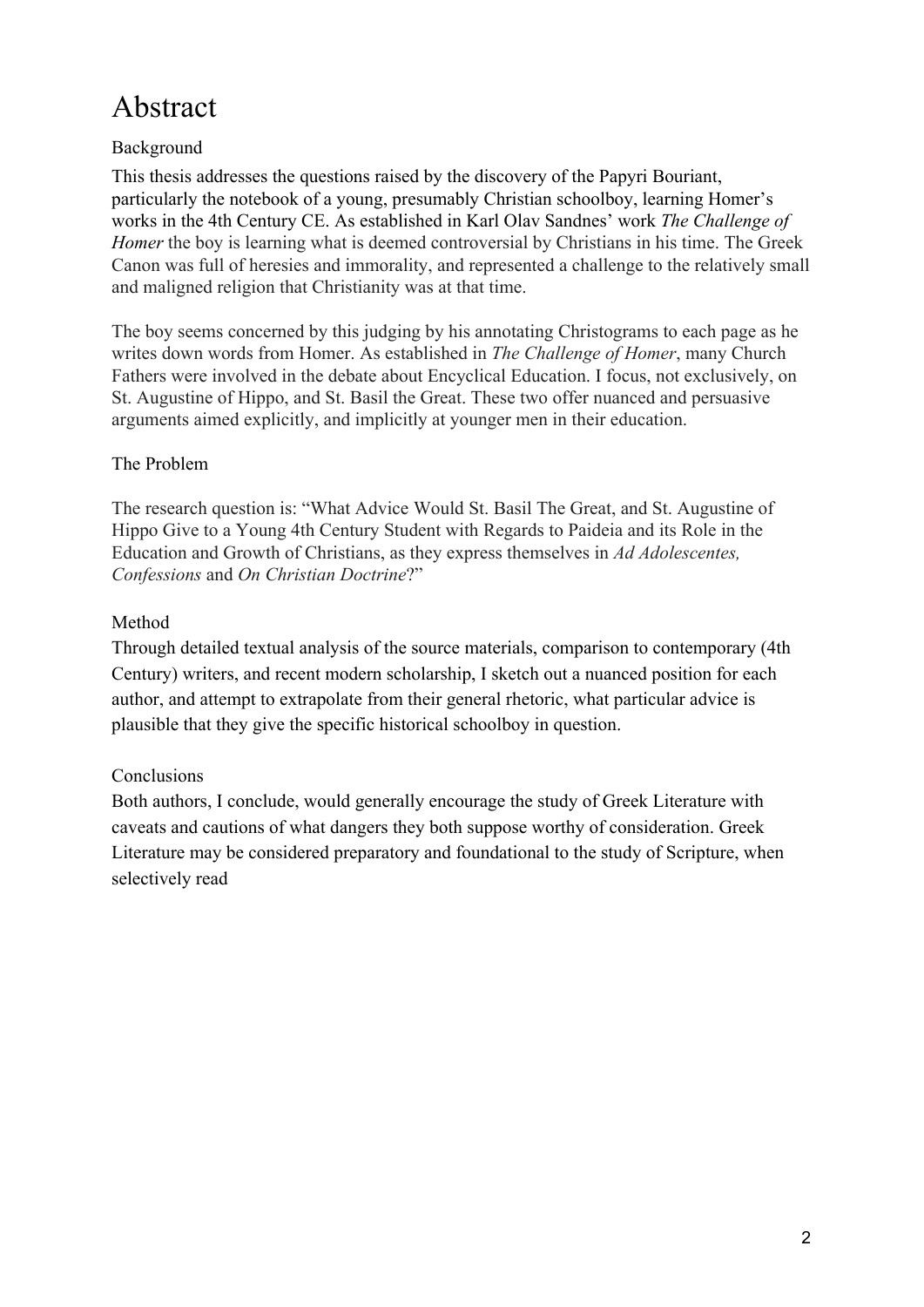# Table of Contents

|                | Foreword   |                                                                |  |  |
|----------------|------------|----------------------------------------------------------------|--|--|
| 1              |            |                                                                |  |  |
|                | 1.1        | The Near Historical Context of Greek Culture and Christianity7 |  |  |
|                | 1.2        |                                                                |  |  |
|                | 1.3        |                                                                |  |  |
|                | 1.4        |                                                                |  |  |
|                | 1.5        |                                                                |  |  |
|                | 1.6        |                                                                |  |  |
| $\overline{2}$ |            |                                                                |  |  |
|                | 2.2        |                                                                |  |  |
|                |            | 2.2.1                                                          |  |  |
|                |            |                                                                |  |  |
|                |            |                                                                |  |  |
|                | 2.3        |                                                                |  |  |
|                | 2.4        |                                                                |  |  |
|                | 2.5        |                                                                |  |  |
|                | 2.6        |                                                                |  |  |
| 3              |            |                                                                |  |  |
|                | 3.1        | How Might We Summarise the Substance of His Thought?18         |  |  |
|                | 3.2        |                                                                |  |  |
|                |            |                                                                |  |  |
|                |            | 3.2.3                                                          |  |  |
|                | 3.3        |                                                                |  |  |
|                | 3.4        |                                                                |  |  |
|                |            | Bees as Analogy in Other Authors' Works24<br>3.4.1             |  |  |
|                |            |                                                                |  |  |
|                | 3.5        |                                                                |  |  |
|                | 3.6        |                                                                |  |  |
|                | 3.7        |                                                                |  |  |
|                | 3.8        |                                                                |  |  |
|                | 3.9        |                                                                |  |  |
| $\overline{4}$ |            |                                                                |  |  |
|                | 4.1        | St. Augustine's Ideal Readers in the Two Works33               |  |  |
|                | 4.2<br>4.3 |                                                                |  |  |
|                |            | 4.3.1                                                          |  |  |
|                |            | 4.3.2                                                          |  |  |
|                |            | St. Augustine's Use of Scripture in Confessions37<br>4.3.3     |  |  |
|                |            |                                                                |  |  |
|                |            |                                                                |  |  |
|                |            |                                                                |  |  |
|                |            |                                                                |  |  |
|                |            |                                                                |  |  |
|                |            | Interpreting St. Augustine in Confessions39<br>4.3.4           |  |  |
|                | 4.4        |                                                                |  |  |
|                |            | 4.4.1                                                          |  |  |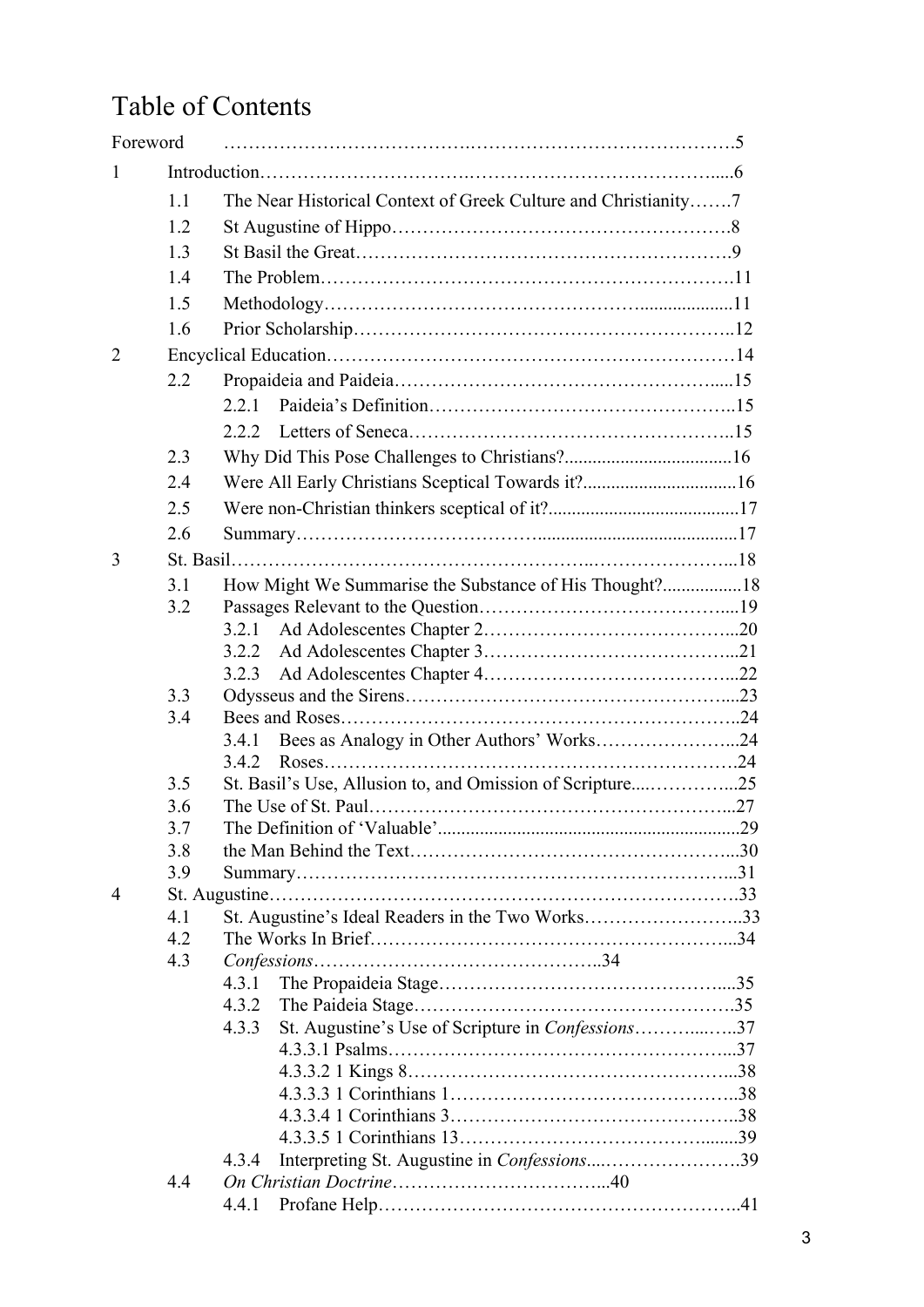|   |                                                                        | 4.4.2                                                       | St. Augustine's Use of Scripture in On Christian Doctrine44 |  |
|---|------------------------------------------------------------------------|-------------------------------------------------------------|-------------------------------------------------------------|--|
|   |                                                                        |                                                             |                                                             |  |
|   |                                                                        | 4.4.3                                                       |                                                             |  |
|   |                                                                        | 4.4.4                                                       |                                                             |  |
| 5 |                                                                        |                                                             |                                                             |  |
|   | Dichotomies and Contrasts Between St. Basil and St. Augustine47<br>5.1 |                                                             |                                                             |  |
|   |                                                                        | 5.1.1                                                       |                                                             |  |
|   |                                                                        | 512                                                         |                                                             |  |
|   | 5.2                                                                    |                                                             | Harmonies Between St. Basil and St. Augustine48             |  |
|   |                                                                        | 5.2.1                                                       | Acknowledgement of the Debate and its Seriousness48         |  |
|   |                                                                        | 5.2.2                                                       |                                                             |  |
|   |                                                                        | 5.2.3                                                       | Moses.                                                      |  |
|   |                                                                        | 5.2.4                                                       |                                                             |  |
|   |                                                                        | 5.2.5                                                       |                                                             |  |
|   |                                                                        | 5.2.6                                                       |                                                             |  |
|   |                                                                        | 5.2.7                                                       |                                                             |  |
| 6 |                                                                        |                                                             |                                                             |  |
|   | 6.1                                                                    |                                                             |                                                             |  |
|   | 6.2                                                                    | Assuming the Child in Question is in the Propaideia Stage50 |                                                             |  |
|   | 6.3                                                                    |                                                             |                                                             |  |
|   | 6.4                                                                    |                                                             |                                                             |  |
| 7 |                                                                        |                                                             |                                                             |  |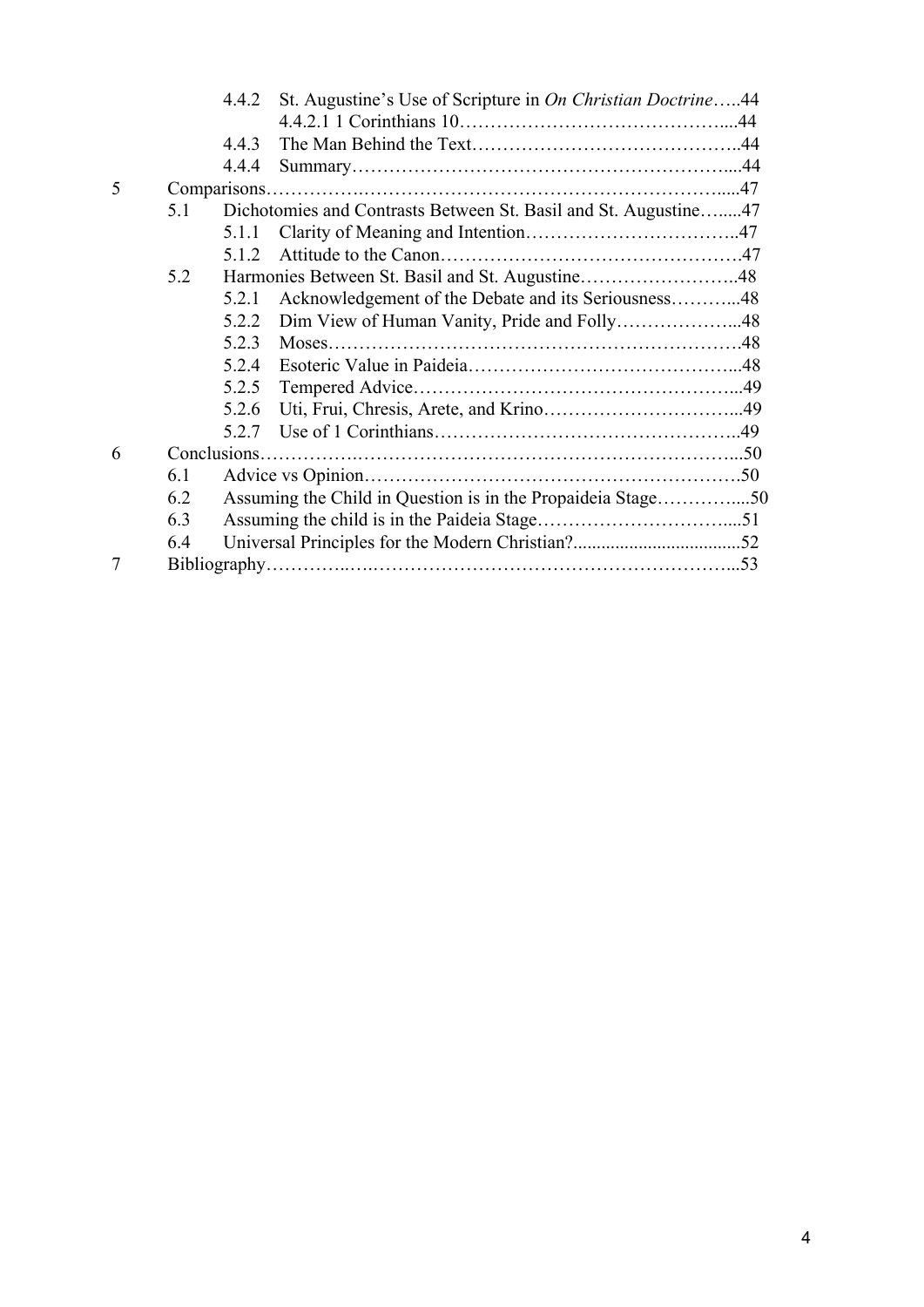# Foreword

The following thesis is written during the 2020 CoronaVirus COVID19 lockdown measures. Whilst every effort has been made to source and study all relevant contemporary literature and scholarship, limits have been imposed outside of my control in some cases. The reader is kindly asked to take this into consideration when considering the editions and translations of the source materials used, and the breadth of secondary literature cited.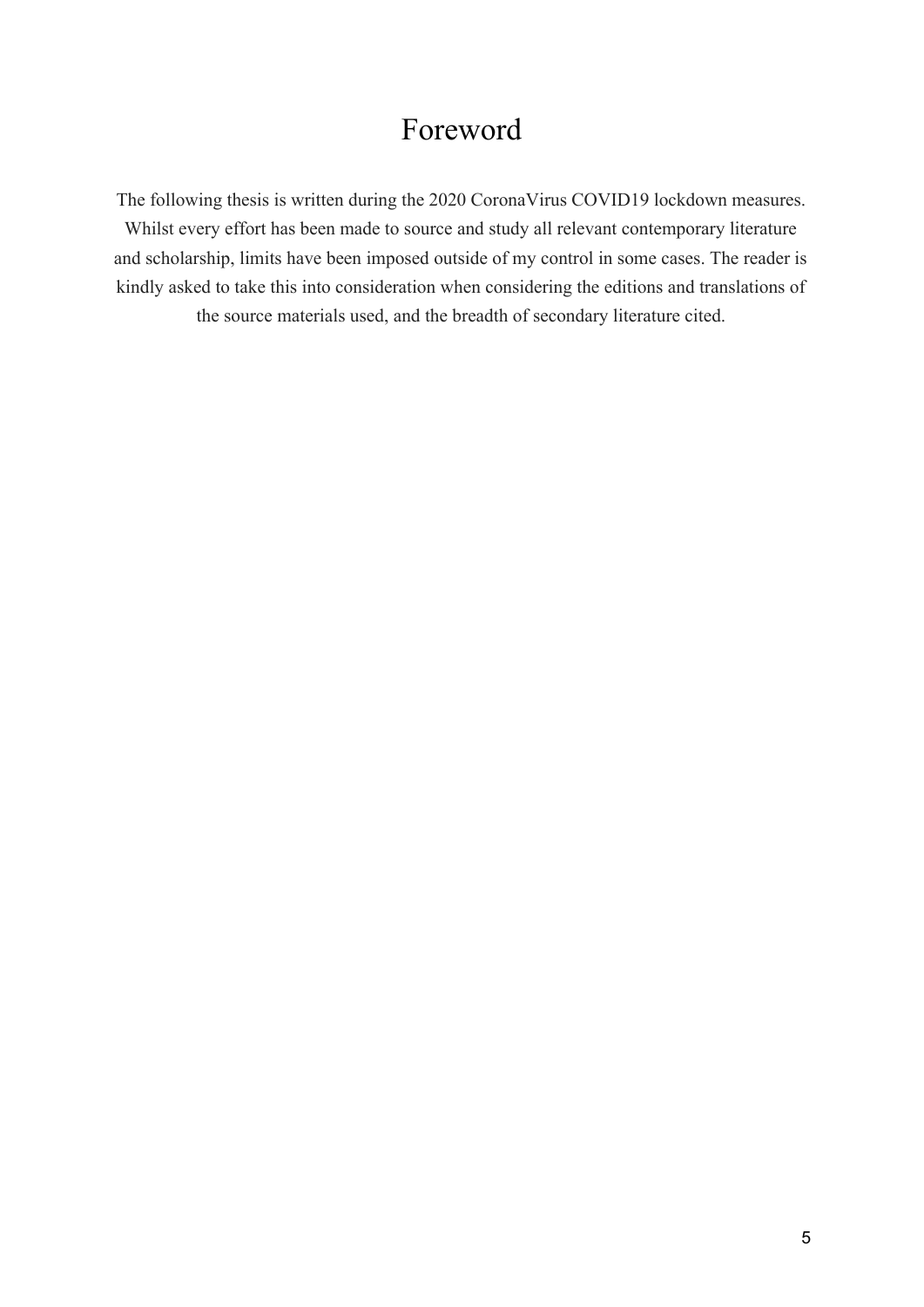# Chapter 1: Introduction



The Papyri Bouriant are a collection of papyrus writings which Urbain Bouriant<sup>1</sup> discovered in Egypt, dated around the Fourth Century CE. Amongst them are a few pages of what is believed to be a textbook of a young schoolboy between the ages of  $7$  and  $12<sup>2</sup>$  His textbook pages contain a list of Greek gods and their acts. Atop each page is a Tav Rho Christogram, or Staurogram (pictured below).



This is a conglomeration of two consonants of the word "Cross" in Greek (STAVPOS; pronounced stau-ross), rendered into a cross shape. Amongst Christians this was, as Larry

<sup>1</sup> *Les Papyrus Bouriant*. By Paul Collart. Pp. 254; 4 plates. Paris: Édouard Champion, 1926. Fr. 160.

<sup>2</sup> Sandnes, Karl Olav. The Challenge of Homer, School Pagan Poets and Early Christianity, 2009 T&T Clark, London, 3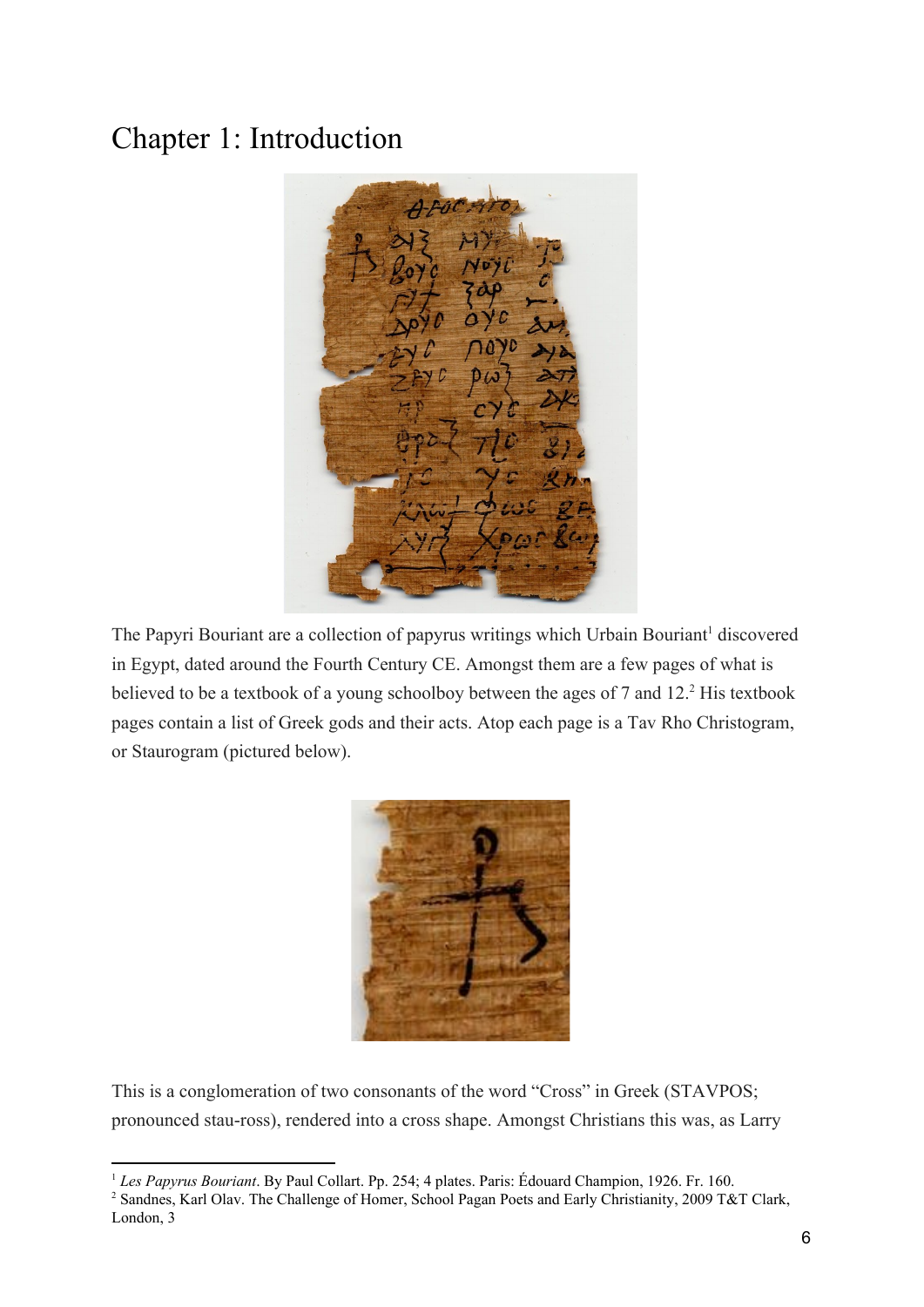Hurtado shows in *The Earliest Christian Artifacts, Manuscripts and Christian Origins*,<sup>3</sup> a commonly used shorthand cum pictorial representation of the word "cross". We could compare it to a modern day logo or emoji, such as ":)" for expressing happiness or a smile. The staurogram is followed by the Greek word for God, "THEOS" and a fragment of a word believed to be "EULOGEMENOS" which means 'be praised' but spelled wrong with two letters, (L and G) having been swapped around thus "EUGOLEMENOS". This habit of dedicating work to God was common amongst early Christians and Jews at that point in time<sup>4</sup> . Karl Olav Sandnes interprets this as a clear sign that the boy writing was a) young enough to make a schoolboy error and b) wished to dedicate his work to the Christian God, and probably sought protection from the heresy of his curriculum<sup>5</sup>.

Many 4th Century Christians were opposed to Greek literature<sup>6</sup> because of its pagan pantheon and depiction of immoral acts, often by gods. In the student's historical context we can suppose him likely to fear the idolatry of the teachings, more than a modern school child may, as they were taught as being divinely inspired writings, and not as historical myths.<sup>7</sup> This is a theological problem for a young Christian who finds themselves in Greek education, but also perhaps a cultural one. Christianity was not a dominant world religion in any modern sense at this point in time or this area of the world. This boy is in the minority and young, it is therefore little wonder that he might feel the need for divine approval and protection.

This example of a young Christian schoolboy struggling with the moral dilemma of Homer's Canon, and his faith provides us with a concrete historical instance of the academic and philosophical debate with which this paper is broadly concerned: How did 4th Century Christians view Greek Encyclical Education in light of their own faith? (for the specific enquiry see "The Problem", below)

## The Near Historical Context of Greek Culture and Christianity

Greek culture was a large factor in the daily lives of many of Jesus' contemporaries<sup>8</sup>. This is, not least, evidenced in that the New Testament is written in Koine Greek. Later, St. Paul is recorded as having visited Athens as part of his missionary journeys, and taken up the themes of their pagan religion and poetry as part of his address to them, as recorded in Acts 17. As

<sup>3</sup> Hurtado, Larry. *The Earliest Christian Artifacts Manuscripts and Christian Origins* Grand Rapids 2006, 139-146

<sup>4</sup> Sandnes, Antikk Undervisning og en (kristen) skolegutts kladdebok. Om Papyrus Bouriant, 117

<sup>5</sup> Sandnes, Karl Olav. The Challenge of Homer, School Pagan Poets and Early Christianity, 2009 T&T Clark, London, 4

<sup>6</sup> See Chapter 2 Encyclical Education

<sup>7</sup> Jeanrond, Werner. Theological Hermeneutics, Development and Significance SCM London 2002, p.15 <sup>8</sup> For more on the Hellenisation of the 1st Century Jews and Christians see Jaeger, Werner. Early Christianity and Greek Paideia 4-12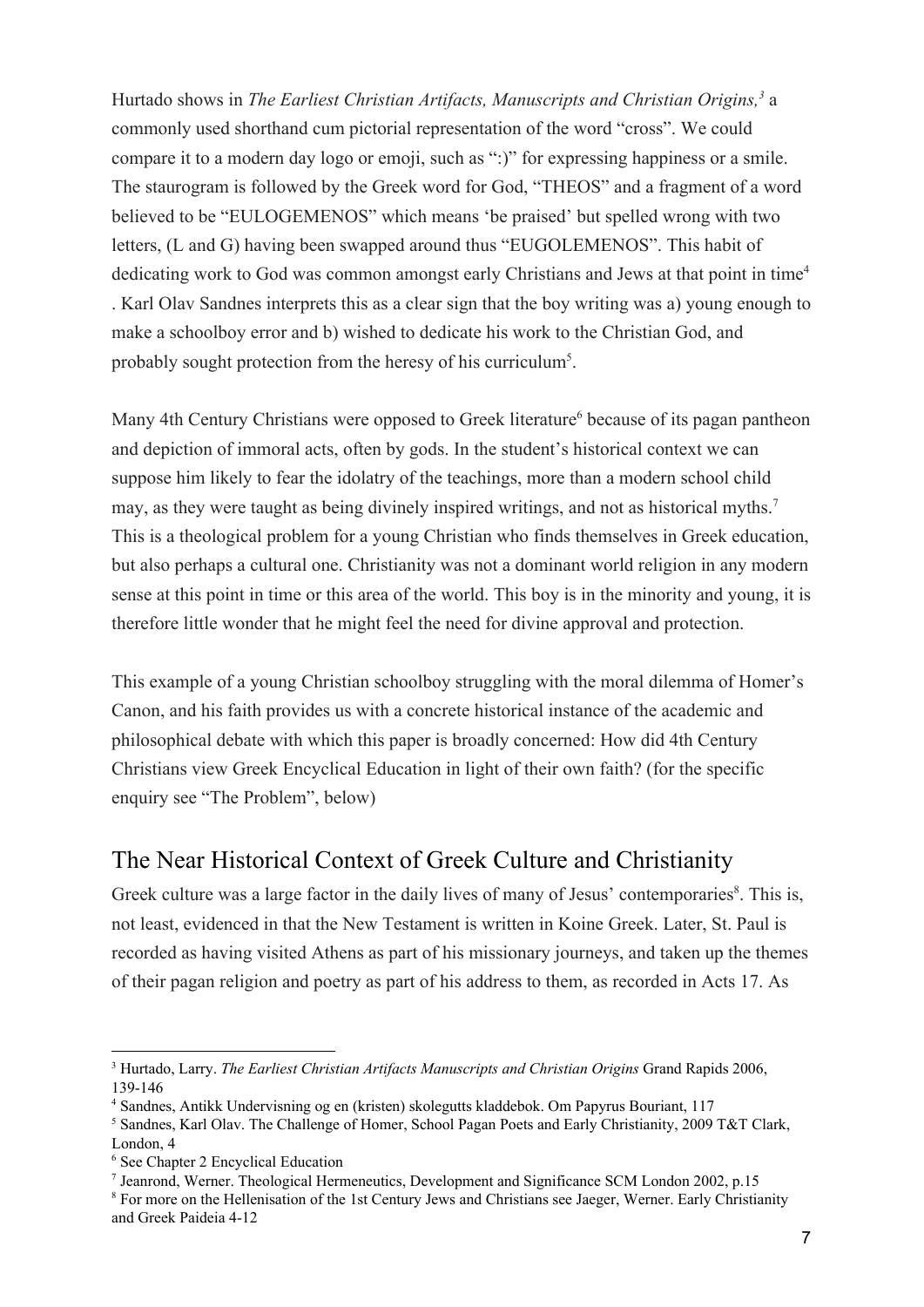early as Justin Martyr (circa  $150$ )<sup>9</sup>, influential thinkers in Christianity were discussing the relationship Christians ought to have with Greek Paideia, that is culture, values and education (see chapter 2). I submit here a selection of relevant voices to give a broader context to the two selected thinkers for this study.

Philo of Alexandria (25BCE-50CE) was a Jewish Philosopher in the Greek tradition. His thoughts in *De Congressu eruditionis gratiae, (On Mating with the Preliminary Studies)* on the ethical and moral values of Encyclical Education are notable, partly because he draws a parallel between the story of Hagar and Sarah and Encyclical Education and Philosophy.<sup>10</sup> He considers Encyclical Education the lesser, the handmaid as it were to the esteemed Wife Sarah, that is Philosophy. He doesn't see Propaideia (see below) as the preparation for the Paideia, but rather both are preparatory for Philosophy proper. But greater than this, is his Semitic religious conviction which informs our study here. Philosophy is in turn subordinate to the "supreme virtue" that is the word of God, particularly the Torah.<sup>11</sup>

Tertullian (c.160-220CE) was a convert to Christianity having been brought up gentile.<sup>12</sup> His attitude to Encyclical studies was uncompromising. He sets Encyclical studies in light of Paul's dichotomy in 1 Corinthians 2 "The wisdom of *this* world vs God's Wisdom". That is to say that he rejects outright the value of wisdom derived from sources other than God and The Bible. Tertullian has no mitigating circumstances or methods for drawing value from Greek philosophy.

Whilst there is a plethora of voices available to us in the first 4 centuries CE, I will focus the scope of the study and look at two particular figures who wrote on the subject, somewhere between the two poles of Philo's 'these are stepping stones to God' attitude and Tertullian's 'Stay Clear' position; St. Augustine of Hippo and St. Basil The Great.

## St Augustine of Hippo

St. Augustine of Hippo was born in North Africa in 354, the son of a Roman father and Berber mother. He was raised in North Africa and initially rejected the Christianity of his mother. He later converted through the reading of the bible as a young man. He wrote prolifically and his writings were well preserved through fire and war such that he is one of the most recorded thinkers of his day and much of his work remains for us to see, today.

<sup>9</sup> Sandnes, Karl Olav. The Challenge of Homer, School Pagan Poets and Early Christianity, 2009 T&T Clark, London, 84

<sup>&</sup>lt;sup>10</sup> Sandnes, Karl Olav. The Challenge of Homer, School Pagan Poets and Early Christianity, 2009 T&T Clark, London, 69-70

<sup>&</sup>lt;sup>11</sup> Sandnes, Karl Olav. The Challenge of Homer, School Pagan Poets and Early Christianity, 2009 T&T Clark, London, 73

<sup>&</sup>lt;sup>12</sup> Sandnes, Karl Olav. The Challenge of Homer, School Pagan Poets and Early Christianity, 2009 T&T Clark, London, 111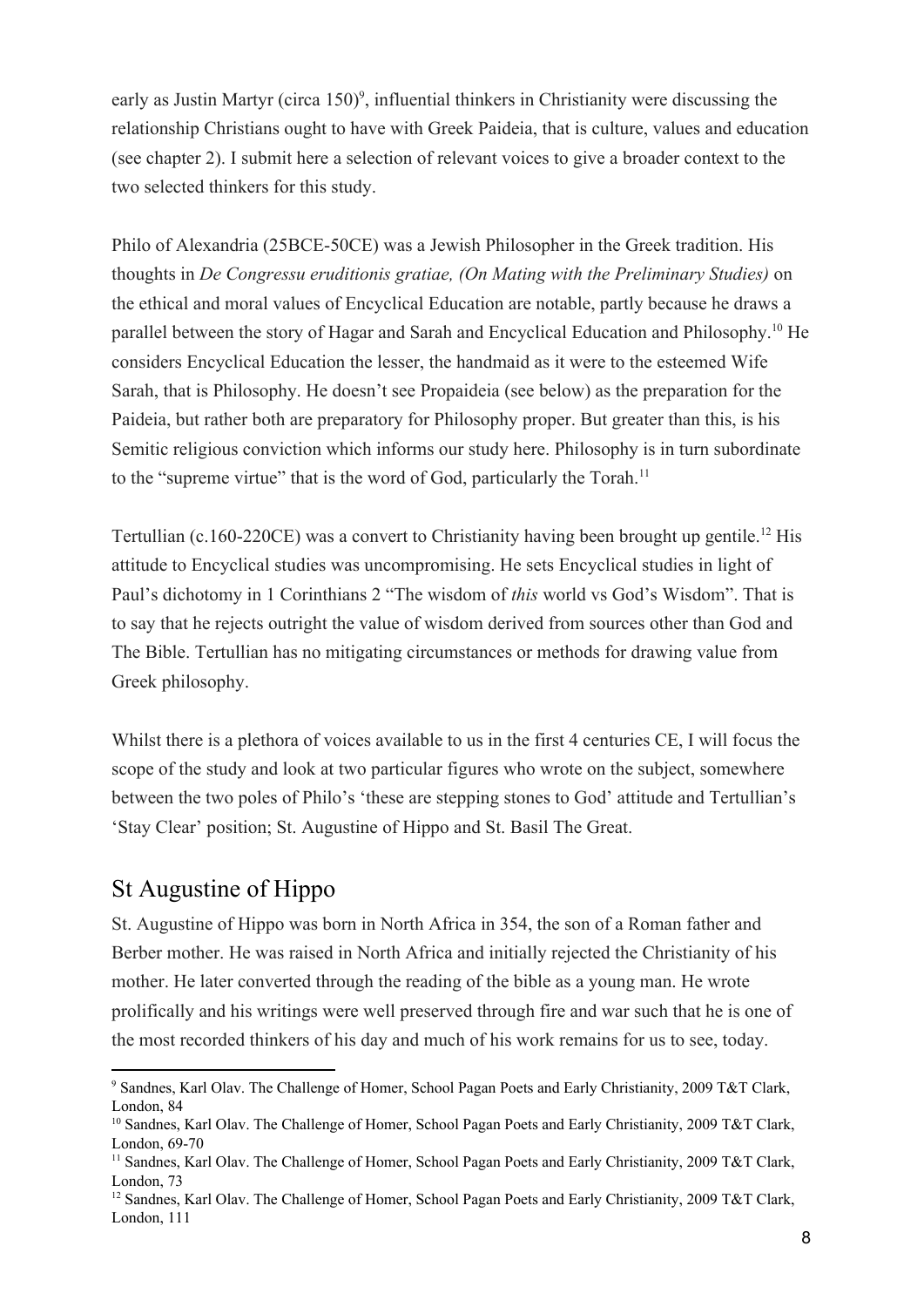In *Confessions* he wrote what is commonly considered the first ever Autobiography in Western letters<sup>13</sup>, which documents his conversion, and compares his life before and after. He touches on the nature of God's omnipresence and omniscience, and discusses semiotics and the nature of knowledge. He is foundational to Western Philosophy and Christianity alike. In *On Christian Doctrine*, he discusses many areas of theology including knowledge and education. His education was the type of education in question for this paper, and his opinions are similar to those of many in his time, (see Chapter 4 St. Augustine). He became Bishop of Hippo at the end of the 4th Century around 15 years after the death of St. Basil the Great.

#### St. Basil the Great

St. Basil the Great, born in 330AD, was a fourth century Bishop, theologian and Abbott who was influential in the Arian controversy. He contributed to the substance of the Nicene Constantinopolitan Creed, and wrote extensively enough, as to be a reasonably well documented thinker of his time. He lived much of his life in Cappadocia, which is in Modern day Turkey. He is known as one of the three "Cappadocian Fathers" alongside his brother Gregory of Nyssa, and Gregory of Nazianzus who greatly influenced Christian thinking of their day and consequently Christianity as we know it, today<sup>14</sup>.

He was raised in a large, wealthy and educated family and was taught by Christian and Pagan teachers alike. He, with Gregory of Nazianzus compiled *Philocalia,* extracts of the 1st Century Theologian, Origen, on the benefits of "Alien" wisdom to Christians, and as Anthony Meredith describes it, legitimised the intelligent Christian's faith, allowing for intellectual growth without compromising doctrines or morals. "Those for whom St. Basil compiled these extracts [*Philocalia*] no longer needed to feel that being a Christian meant intellectual poverty or intellectual suicide".<sup>15</sup> He died in his position as Bishop of Caesarea, Israel in 379AD.

Why might these two writers be interesting for this study, and what have they written which might be relevant? St. Basil writes in *Ad Adolescentes* (Commonly called *Address to Young Men on the Right Use of Greek Literature, or To The Youth in English publications) to* Christian students specifically on the importance of the Greek curriculum and the dangers

<sup>13</sup>Fredriksen, Paula. "The Confessions as Autobiography" *A Companion to St. Augustine*, First Edition. Edited by Mark Vessey. 2012 Blackwell Publishing Ltd.

<sup>&</sup>lt;sup>14</sup> For an introduction to the Cappadocians and their significance, see Meredith, Anthony SJ. The Cappadocians viii-x

<sup>&</sup>lt;sup>15</sup> Meredith. Anthony SJ, The Capadocians. Cassell, London, 1995 p. 22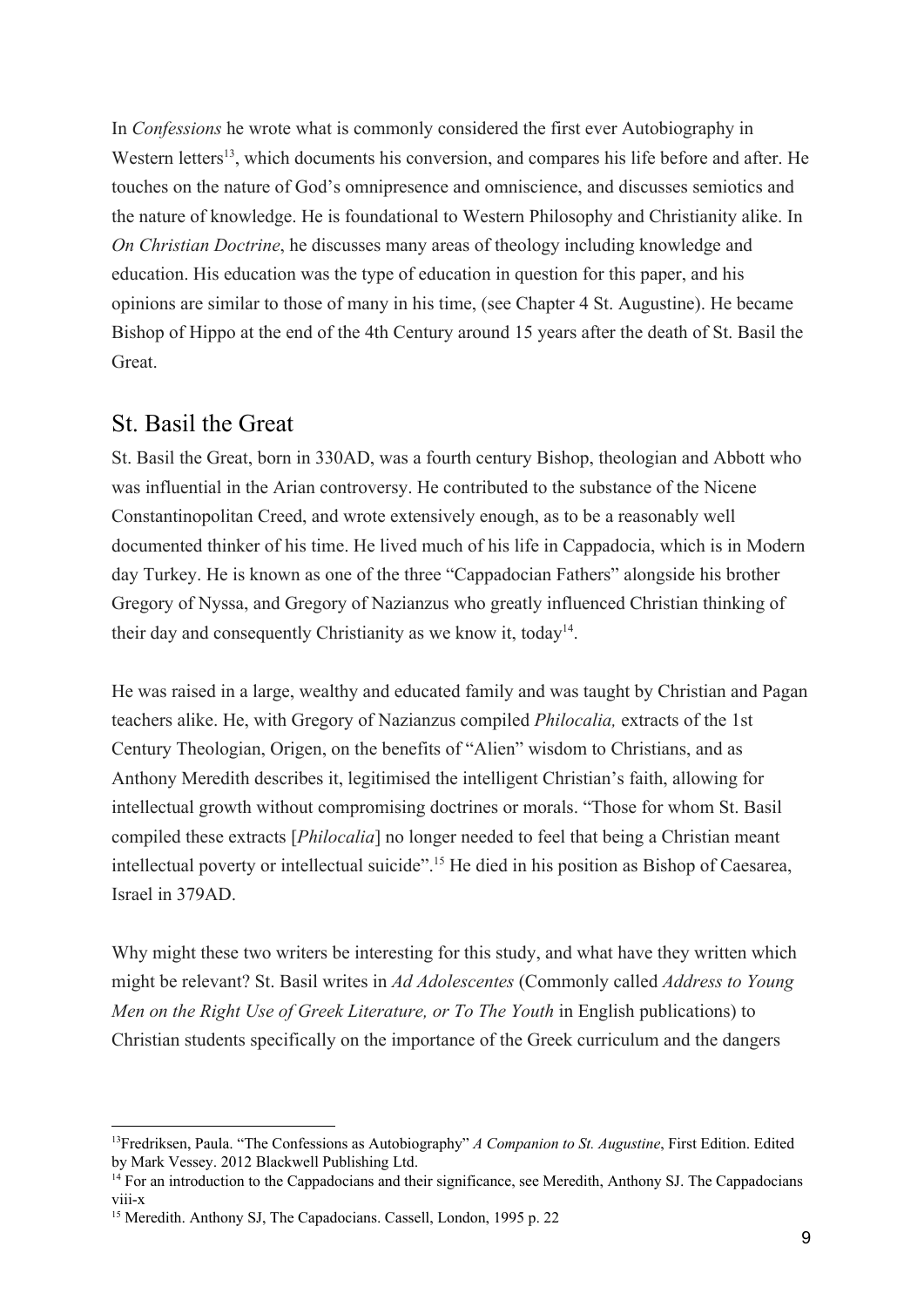therein. He addresses this concern of the heresies and evils contained in the same texts the Papyri Boriant schoolboy is learning<sup>16</sup>.

St. Basil explains that he writes to his students on "How They Might Derive Profit From Pagan Literature". He writes with kindness, authority and a certain degree of intimacy to young men<sup>17</sup> about the dangers to avoid, and virtues to be gleaned, or plucked from Classic Greek literature and poetry. He appeals to them to find the good amongst moral turpitude with the expression "flowers amongst the thorns" and expounds on the virtues to be found amongst the stories of Homer and other great Greek poets and thinkers. He borrows from the Greek tradition, the analogy of bees picking from amongst the flowers and then only taking what they might use from them (See Chapter 3 St. Basil).

St. Augustine too, in both *Confessions* and *On Christian Doctrine*, addresses the education he received and compares it to Christian education. He speaks candidly (as we will see in Chapter 4 St. Augustine) about his thoughts on his former masters and the school in which he grew up. He is fond of the skills he gleaned in reading, writing and rhetoric, but is scathing of the values and heresies he was taught later on.

Both St. Basil<sup>18</sup> and St. Augustine<sup>19</sup> have the good of their readers in mind, so it is reasonable to consider each of their writings advice to students.

In *Ad Adolescentes, Confessions, On Christian Doctrine,* both St. Basil the Great and St. Augustine of Hippo reflect on the relative value of culture and education from non Christian sources, in their respective 4th Century Contexts. They approach the question from similar positions but with varying degrees of scepticism to the materials taught. The ethics and application of the stories are discussed and advice or at least guiding principles on how a student might relate to the texts are given by each $2021$ .

St. Basil's writing is so well suited to the question I have proposed because he is the one who asks it originally. It was through reading *Ad Adolescentes* that I first could articulate the need to consider and evaluate the value of 'heathen' wisdom. St. Basil's question is more urgently posed than we might find the writings of today's theologians, because the Greek pantheon was still actively considered a truth by many.

<sup>&</sup>lt;sup>16</sup> Sandnes, Antikk Undervisning og en (kristen) skolegutts kladdebok. Om Papyrus Bouriant, 111

<sup>17</sup> See Chapter 2: Encyclical Education

<sup>&</sup>lt;sup>18</sup> St. Basil: Ad Adolescentes Chapter 1

<sup>19</sup> St. Augustine: Confessions The Retractions, II AD 427

<sup>20</sup> St. Basil, *Ad Adolescentes* Chapter 10

<sup>21</sup> St. Augustine *On Christian Doctrine* Book 2 Chapters 40,42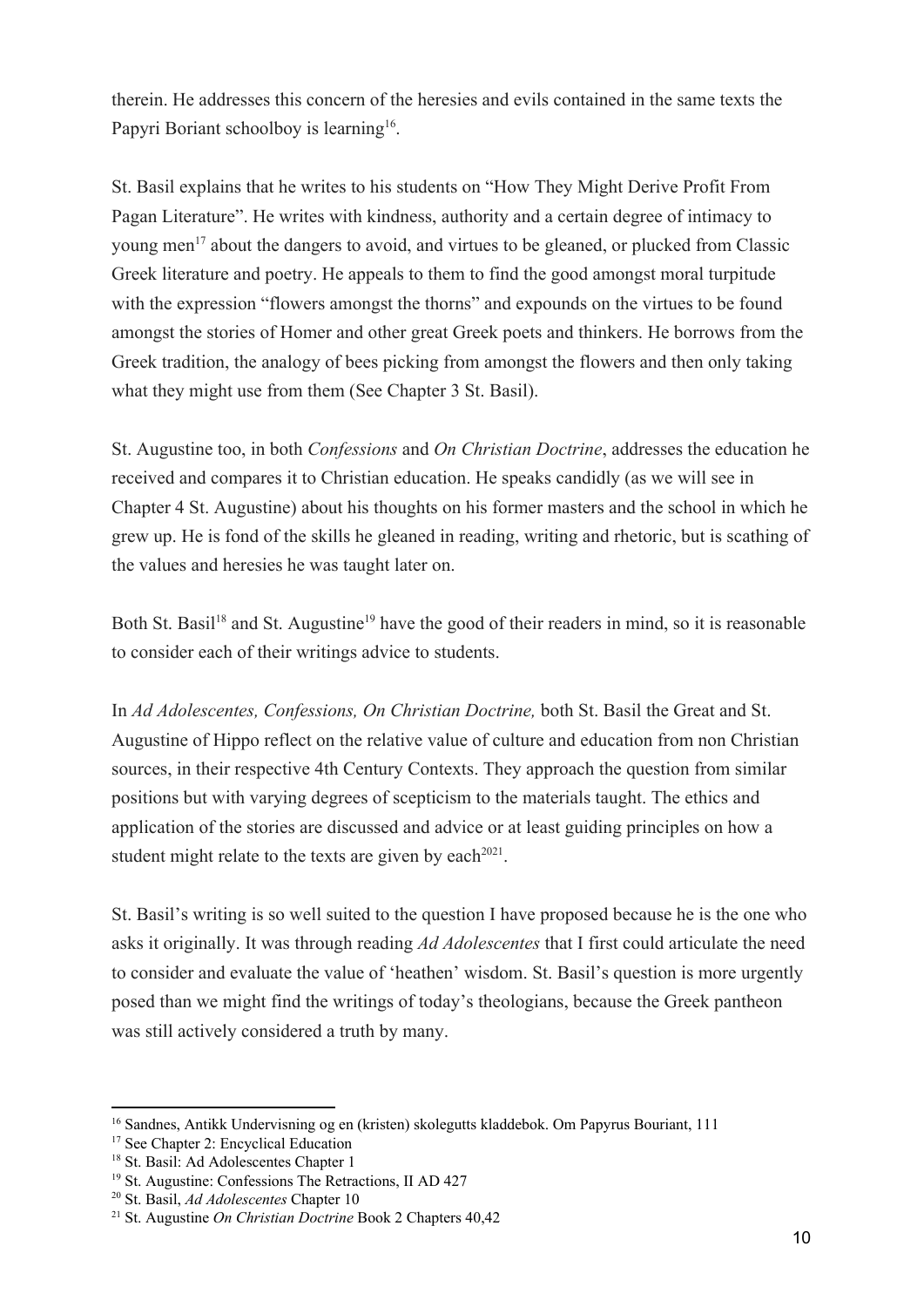At the time of St. Basil and St. Augustine there was a disparity between the Christian faith's cultural and moral cache, and the Greek legacy and culture. Christianity was not a dominant or particularly old religion and the cultural legacy it had was minimal when compared to the Greek heritage in their parts of the world. The stories of Homer and Plato's philosophy were taught to children, rather than the Bible<sup>22</sup>. Should Greek cultured Christians utterly deny their Greekness or adapt it? Is Greek literature and philosophy idolatrous or a preparation for a mature Christian faith? These dilemmas lead us to the particular problem of the thesis.

## The Problem

What is the worried Papyri Boriant Schoolboy supposed to do? Is a christogram enough to protect his mind? Is it folly and ruinous to even read this curriculum? Is there a method he can safely continue his education and is there anything of worth, use or profit in doing so? What would St. Basil and Augstine tell him? I have proposed the following question;

 "What advice would St. Basil The Great, and St. Augustine of Hippo give to a young 4th Century student with regards to Paideia and its role in the education and growth of Christians, as they express themselves in *Ad Adolescentes, Confessions* and *On Christian Doctrine*?

## Methodology

The scope of this study is strictly text analysis. The original texts I use are; St. Basil's *Ad Adolescentes* or *Address to Young Men on the Right Use of Greek Literature* St. Augustine's *Confessions* St. Augustine *On Christian Doctrines*

I will look at the texts mentioned above and present a summary, exegesis and compare and contrast their positions. I will use prior scholarship and secondary literature to inform the analysis, as well as comparisons to other 4th Century Writers.

Each of these texts is well preserved and translated. In St. Basil's Ad Adolescentes he writes specifically on the subject, directly addressing his students with whom he is well acquainted. 23

St. Augustine writes on a much broader range of topics in each work but touches on his own education and reflects on its value in both. In *Confessions* he talks of the failure of his

<sup>22</sup> Jeanrond, Werner. *Theological Hermeneutics Development and Significance* Macmillan Press 1991, 14

<sup>23</sup> St. Basil, *Ad Adolescentes* Chapter 1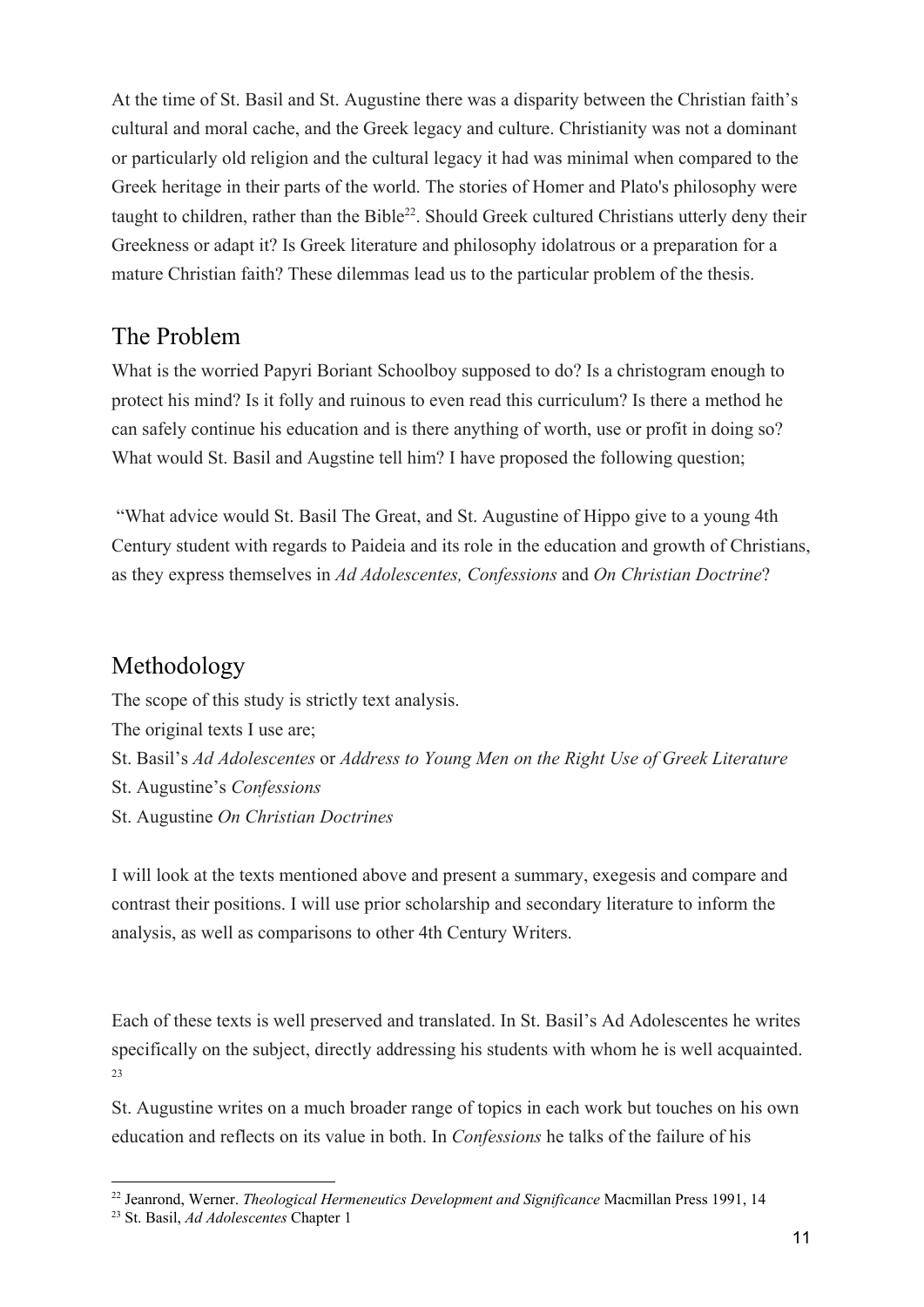educators to teach him the most useful and fruitful thing: to know God, and in *Doctrines* he explains, much more closely, the purposes and value of education.

I will select relevant passages and use my own hermeneutical skills as well as referring to prior and contemporary scholarship on the area. The manner in which bible passages are used, echoed, invoked, evoked or, are notable by their absence will also be an important factor.

My approach will be to reappraise and analyse from a new perspective, in that I am seeking, by this comparison, to establish a harmony or underscore decisive distinctions in their respective teachings. Since no new writings of St. Augustine or St. Basil have recently been discovered, reinterpretation of the source texts and reference to modern scholarship are the only available methods and sources in seeking new conclusions or understandings.

St. Augustine's comments in *Confessions* Book 1 on how his contemporaries harshly judged an orator's worth by his pronunciation, without their own hatred being considered a problem, sprang to mind a possible interlocutor of St. Basil, in terms of another Christian critique of the academic world of their day. Further study of Doctrines provided more material. St. Augustine defines the highest virtue, or good as "Summum Bonum" and describes it as loving or knowing God. Any tool which helps mediate this good is considered "uti" and the good enjoyment as "frui". These two definitions help evaluate the worth of everything else.

## Prior Scholarship

When considering prior and contemporary scholarship, Karl Olav Sandnes' *The Challenge of Homer* revealed more in St. Augustine's critique, the dichotomy between 'uti' and 'frui', and 'Propaideia' and 'Paideia'(see Chapter 2). *The Challenge of Homer* looks closely at the topic of Greek Education meeting Christian culture, and discusses, amongst others, both St. Basil's and St. Augustine's approach in detail. Sandnes' article in the periodical *Tidskrift for Teologi og Kirke*<sup>24</sup> sheds further light on the historical context by analysing a selection of the papyri boriant. There, our aforementioned schoolboy has written a christogram Tav-Rho atop each of his school papers presumably as a protection against the heresies he's being taught. This gives us a glimpse of the stakes involved for the young Christians of the day. They saw their education as worryingly threatening to their faith and maybe even salvation.

Sandnes establishes a historical foundation for the fact that Paideia was a large-scale debate in the early church. He examines the cultural context of Hellenistic Encyclical Education and

<sup>24</sup> Sandnes, Antikk Undervisning og en (kristen) skolegutts kladdebok. Om Papyrus Bouriant,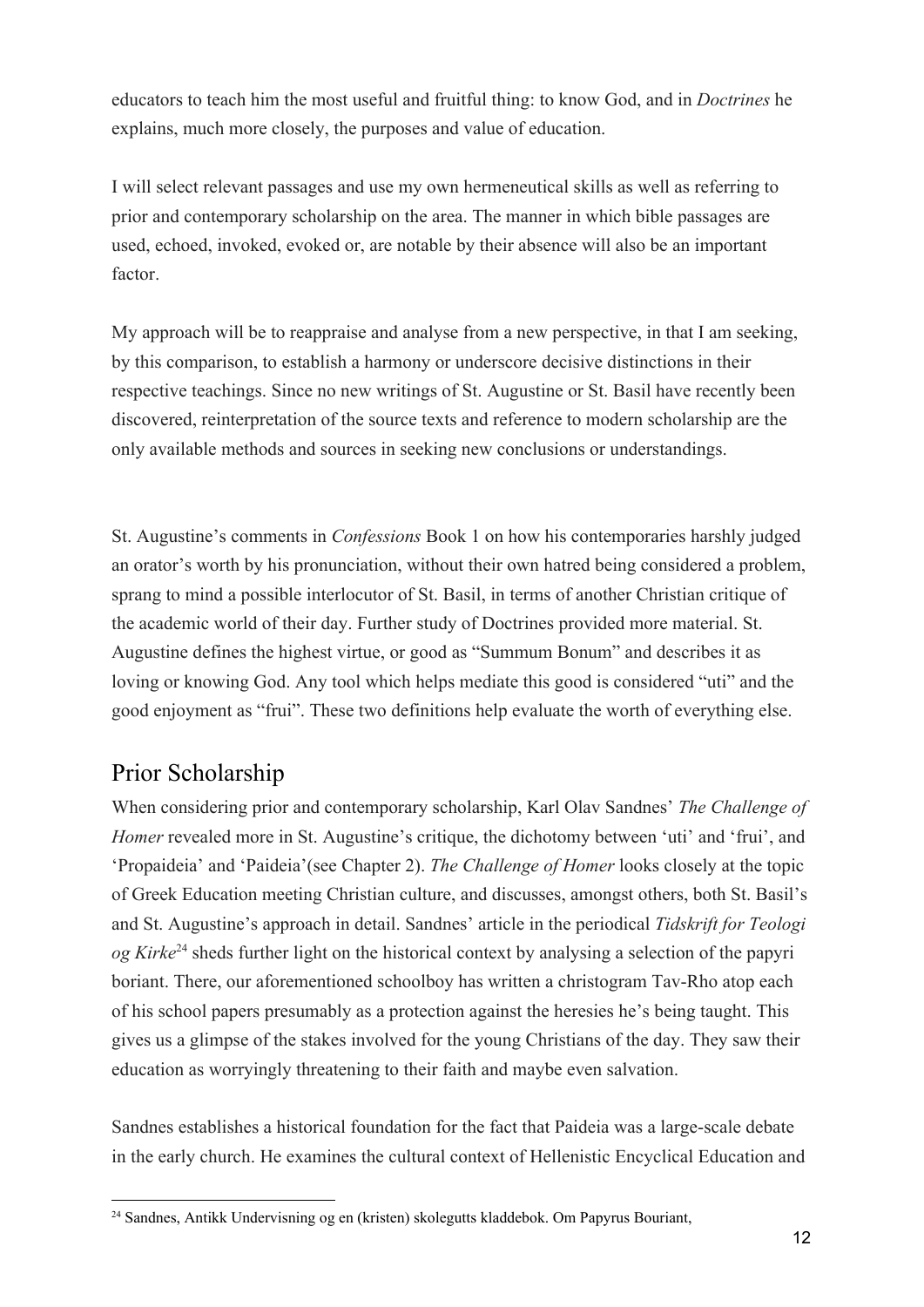discusses both St. Augustine's and St. Basil's work in relation to these themes and particularly 'Paideia' (see below). Sandnes elucidates the education system which is a critical component in understanding the context and theme of this dissertation. The two phase system of Paideia and Propaideia is a distinction necessary to understand the criticisms in St. Augustine's texts in particular. St. Augustine distinguishes between propaidea's pragmatic and utilitarian help in preparing him to read and interpret scripture, and Paideia's vain and destructive influence in leading him to revere and care about insignificant distractions. Whereas St. Basil describes all Greek education as preparatory Propaideia, for the true Paideia of The Gospel. Sandnes compares Homer and patristic figures including St. Basil and Augistine and highlights differences in opinions regarding the heritage of Greek culture and contemporary Christian faith. For some Greek culture represents idolatry and for others, a stepping stone to Christ. Crucially Sandnes establishes that amongst Christian thinkers from the earliest stages of Christianity, that Homer and the Greek Canon were a theme of discussion and debate.

Christian Gnilka in his work *Chresis: Die Methode der Kirchenväter Im Umgang Mit der Antiken Kultur* examines the idea of "Chresis" which St. Basil particularly uses as a benchmark for the worth or value of Greek education and its constituent parts. Gnilka emphasises the use and meaning of Chresis as a criterion for distinguishing good and evil from Greek works. This is directly taken from the metaphor of bees, well known in antiquity; that bees selectively take of the right flowers only, and even then only those parts which are useful and good.<sup>25</sup>

Werner Jaeger's Early Christianity and Greek Paideia is also an important tome on the subject which will help compare St. Basil and St. Augustine's teaching with their contemporaries' thinking. He offers a helpful insight into the nature of Christianity's relationship to Greek culture. He points out that a large proportion of the early christians were greek speaking, "Hellenised Jews<sup>26</sup>". He notes that this cultural influence was predominant in the medditeranian, as evidenced by Paul's ability to travel widely, speaking and writing in greek wherever he went, even to Athens. So we must understand that the question at heart is not a clear cut ethno-cultural war, but a more sophisticated struggle for defining the Christian identity.

 $25$  For Gnilka's work on St. Basil's use of the Bees analogy see pages 111-115, Chresis

<sup>&</sup>lt;sup>26</sup> Jaeger, Werner. Early Christianity and Greek Paideia, Harvard University Press, 1961, 4-12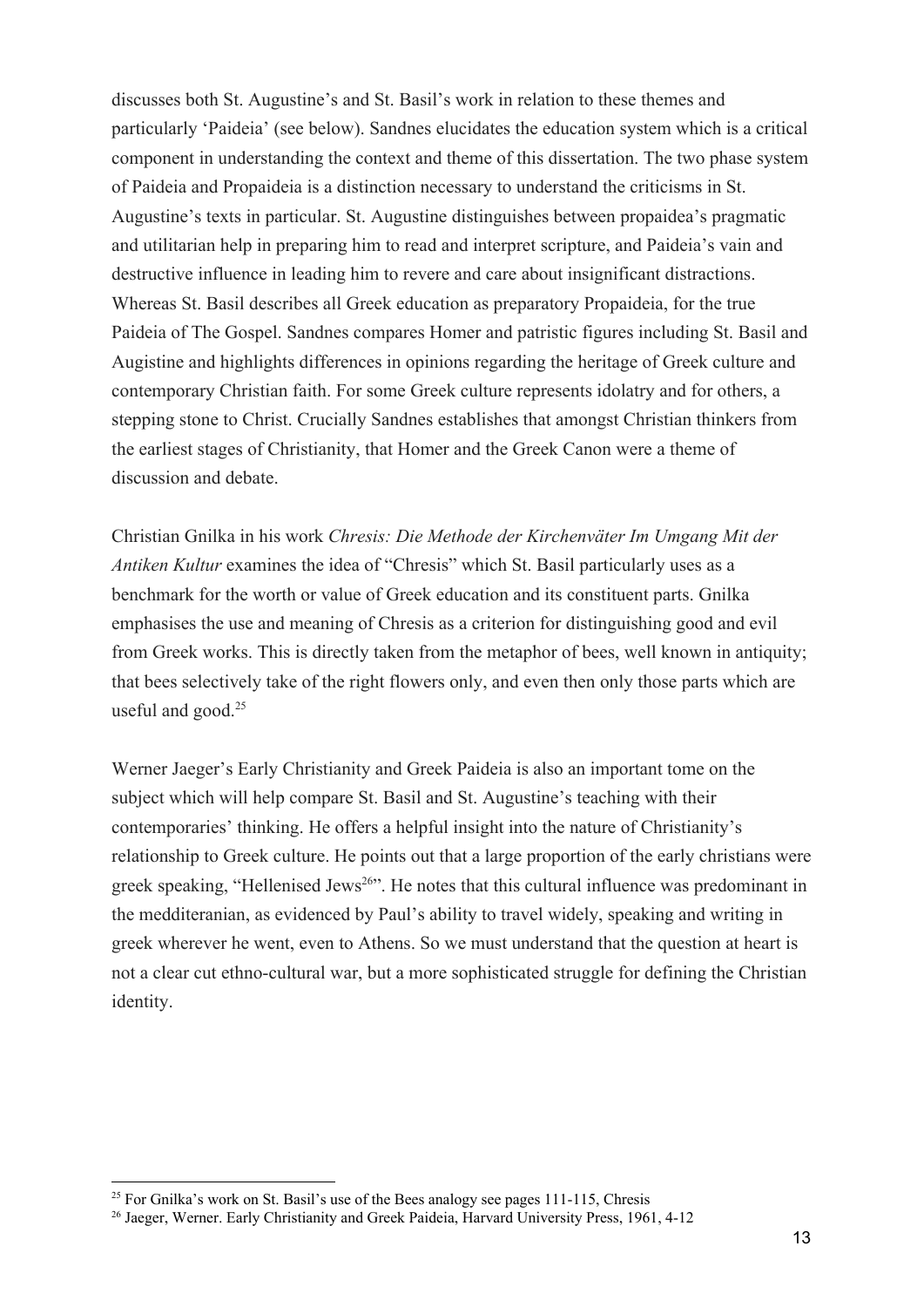# Chapter 2: Encyclical Education

As the name suggests, *Encyclical* Education is the all encompassing (encyclopaedic), total education of young people, primarily, although notably not exclusively, male children of well to do families. Their education of Propaideia and Paideia (see below) should prepare them for any and all careers, or life routes, and would form not only the knowledge base and life skills, but crucially for this study, a "cultural canon"<sup>27</sup> from which the educated derived their life lessons, values and viewpoints. Amongst these the Homeric canon was the most influential and widely used. $28$  As the Philosopher and Homeric scholar Isocrates put it

### Propaideia and Paideia

The Encyclical Education system of the day was unlike modern education in two major ways; Firstly, it was very usual to be taught at home and not in a public shared building, and was in practice synonymous with the person of the teacher.<sup>29</sup>

Secondly the order of the curriculum was clearly demarcated into two stages. The first, Propaideia, was a rudimentary introduction to the mechanics of reading, writing and arithmetic. When these skills were adequately mastered the child could progress to the higher level of Paideia.

Contempt was commonplace for paidagogos "παιδαγωγός"<sup>30</sup> the teachers of Propaideia, both by the students who resented learning letters $31$ , but more importantly by more learned figures,  $32$  as Propaideia was rudimentary, and unsophisticated compared to Paideia and Philosophy and Rhetoric.

Paideia would instruct the student in classical literature, morals, mythology, philosophy, rhetoric, astronomy, music and philosophy. Plato and Homer<sup>33</sup> featured heavily, the latter of whom was considered divinely inspired.<sup>34</sup> This ethical and religious influence is perhaps the

<sup>&</sup>lt;sup>27</sup> Sandnes, Karl Olav. The Challenge of Homer, School Pagan Poets and Early Christianity, 2009 T&T Clark, London 18-19

<sup>28</sup> Jeanrond, Werner. *Theological Hermeneutics Development and Significance* Macmillan Press 1991, 14

<sup>&</sup>lt;sup>29</sup> Sandnes, Karl Olav. The Challenge of Homer, School Pagan Poets and Early Christianity, 2009 T&T Clark, London 40

<sup>&</sup>lt;sup>30</sup> Sandnes, Karl Olav. The Challenge of Homer, School Pagan Poets and Early Christianity, 2009 T&T Clark, London, 61

<sup>&</sup>lt;sup>31</sup> Sandnes, Karl Olav. The Challenge of Homer, School Pagan Poets and Early Christianity, 2009 T&T Clark, London 21-22

<sup>&</sup>lt;sup>32</sup> Sandnes, Karl Olav. The Challenge of Homer, School Pagan Poets and Early Christianity, 2009 T&T Clark, London 35

<sup>&</sup>lt;sup>33</sup> Sandnes, Karl Olav. The Challenge of Homer, School Pagan Poets and Early Christianity, 2009 T&T Clark, London 18-19

<sup>&</sup>lt;sup>34</sup> Jeanrond, Werner. Theological Hermeneutics, Development and Significance SCM London 2002, 12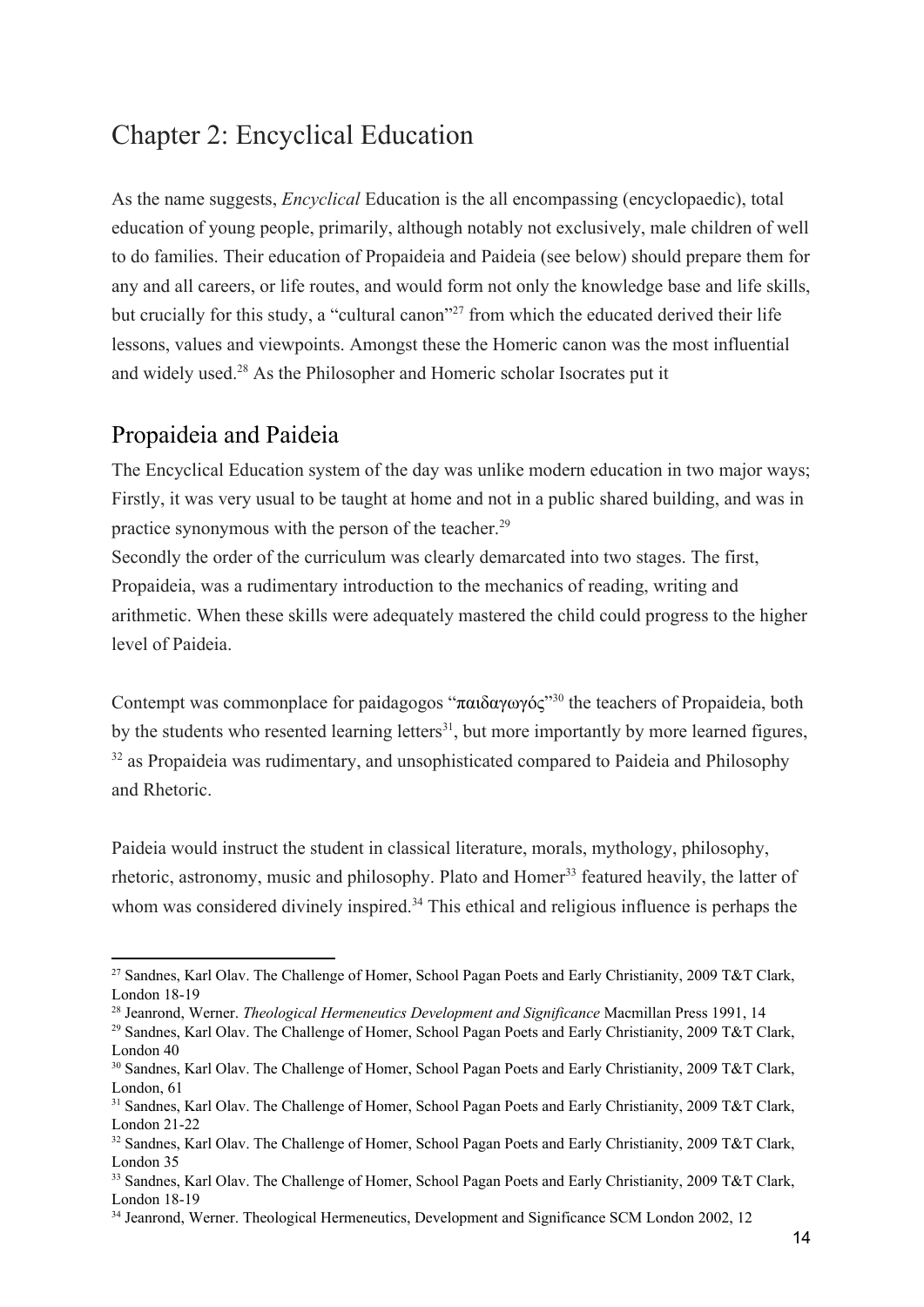most contentious element for the Christians of the 4th Century, and certainly for both of the authors in this study (See Chapters 3 and 4).

Within Homer's own writing there is a story about Penelope, the wife of Odysseus who waits at home for many years for her husband's return. Whilst living alone, she is courted by many suitors. She avoids committing to any suitor, so instead the suitors associate with her maidservants, as preparation for winning the ultimate goal, Penelope.

This has been used as an allegory for Encyclical Education by some Greek writers, such as Plutarch<sup>35</sup> in *Moralia*, to explain how Encyclical Education is the 'maidservant' which only prepares the student for the 'wife Penelope' that is Rhetoric or Philosophy, the higher, truer forms of education and its ultimate goal.

As mentioned earlier, Philo's thoughts on Hagar and Sara as allegory for the hierarchical and preparatory relationship Paideia have to the Torah is a development of Plutarch's hierarchical and preparatory relationship metaphor.

#### Paideia's definition

It is pertinent at this stage to address the somewhat plastic definition of Paideia. For some writers we will be comparing it covers philosophy and for others it is a term to describe the beginnings of that study, but by no means a comprehensive mastery of philosophy. Other times it may be used to describe Greek Cultural identity. An important note is that Propaideia is more fixed in its parameters. It is per definition a preparatory phase, teaching basic skills required for learning.

#### Letters of Seneca

Seneca, a 1st Century Roman philosopher demarks the characteristics of Propaideia and Paideia in *Epistulae Morales* 88. He says "The scholar busies himself with investigations into language, and if it be his desire to go farther afield, he works on history, or, if he would extend his range to the farthest limits, on poetry. But which of these paves the way to virtue? Pronouncing syllables, investigating words, memorizing plays, or making rules for the scansion of poetry, – what is there in all this that rids one of fear, roots out desire, or bridles the passions? 4. The question is: do such men teach virtue, or not? If they do not teach it, then neither do they transmit it. If they do teach it, they are philosophers."<sup>36</sup> He distinguishes

<sup>&</sup>lt;sup>35</sup> Sandnes, Karl Olav. The Challenge of Homer, School Pagan Poets and Early Christianity, 2009 T&T Clark, London p65

<sup>&</sup>lt;sup>36</sup> Seneca Moral letters to Lucilius LXXXVIII. On Liberal and Vocational Studies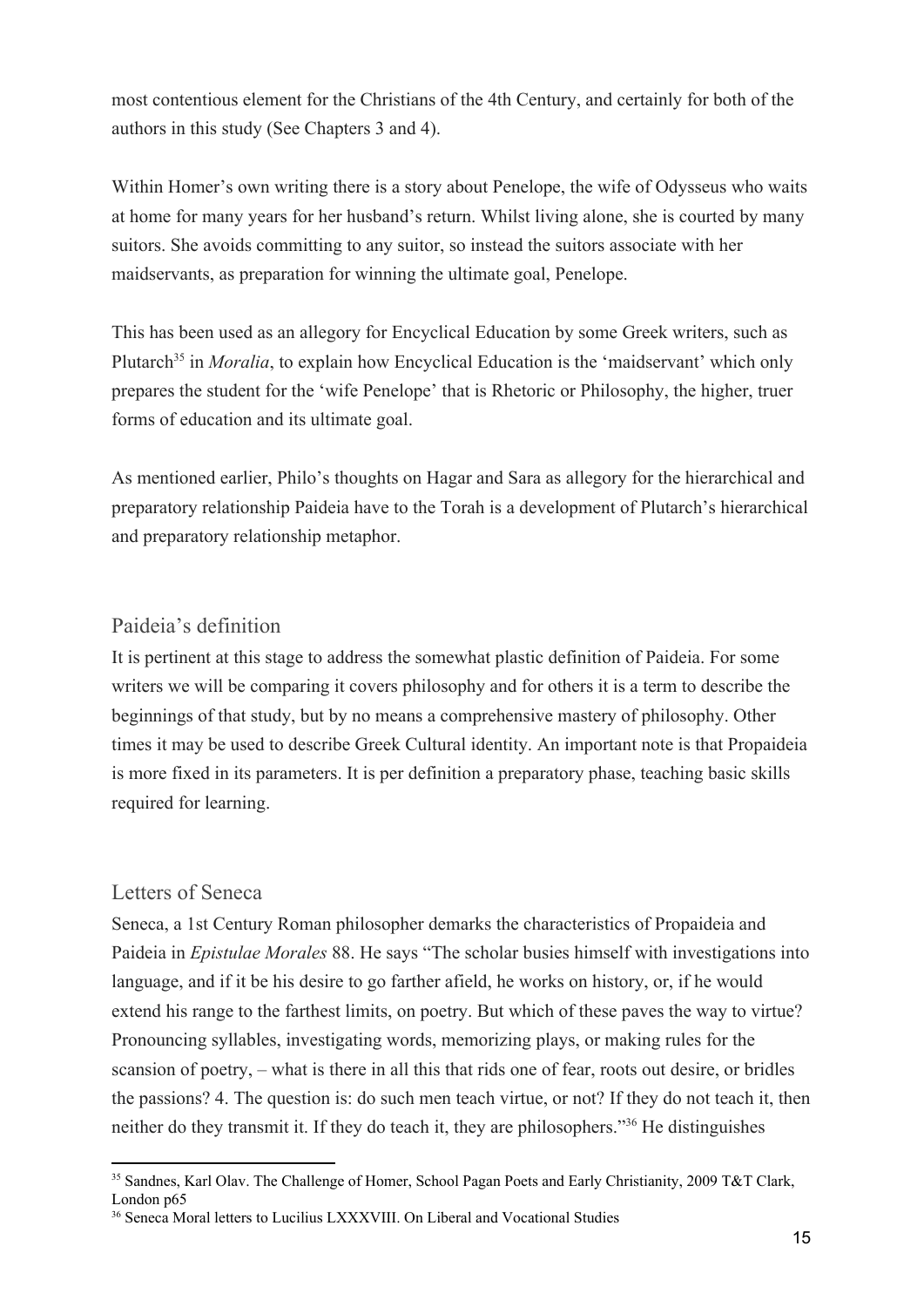between rudimentary and perfunctory Propaideia education, and elevated Paideia education. The grammar teaches little that truly helps in life's great struggles. It is Paideia which forms the virtuous man.

### Why did this pose challenges to Christians?

Isocrates (436-338BCE) argues that Greek identity is not an ethnic one any longer but one of a certain co-intelligence and culture.<sup> $37$ </sup> This illustrates how, at least for the Greeks, education was inexorably linked to a culture and its values. With this attitude to Greek education it is easy to suppose that many people of other faiths had misgivings.

Christianity was an establishing religion and, crucially, was not the dominant religion amongst the elite, or the educated. The dominant cultures were Greek and Roman when it came to education.<sup>38</sup> This could lead to a defensive position being taken by the christians of the day, to preserve their own identity and values. Writers like St. Basil and Origen, the 3rd Century Theologian, wrote persuasively in Christianity's defence for the benefit of the academics of their time.

Homer's "encyclopedic" works were called such by scholars of the day, and were considered to reflect his kind of omniscience. He had, in other words, covered every topic that could be useful to a person seeking wisdom. His works as mentioned before were considered Divinely inspired and formed the heart of Greekness, and education forms values. The Greek pantheon is, per definition, not monotheistic and the gods were still worshipped at the time. This was clearly heretical for Christians. It was idolatry. Furthermore, the acts of the various gods often broke from what Christianity teaches as virtuous, in terms of lust, envy, usurping, infidelity, murder, betrayal, kidnaping and theft.

## Were All Early Christians Sceptical Towards it?

Aside from St. Basil and St. Augustine, there were many other Chrstian thinkers who wrote in defence of Greek literature, philosophy and education, but they also are apparently in the minority, as described by Clement of Alexandria<sup>39</sup>;

"But the multitude are frightened at the Hellenic Philosophy, as children are at masks, being afraid lest it lead them astray."*<sup>40</sup>*

<sup>&</sup>lt;sup>37</sup> Isocrates. Isocrates with an English Translation in three volumes, by George Norlin, Ph.D., LL.D. Cambridge, MA, Harvard University Press; London, William Heinemann Ltd. 1980.

<sup>&</sup>lt;sup>38</sup> Sandnes, Karl Olav. The Challenge of Homer, School Pagan Poets and Early Christianity, 2009 T&T Clark, London, 18

<sup>&</sup>lt;sup>39</sup> For more on Clement, See Chapter 3 St. Basil

<sup>40</sup> Sandnes, Karl Olav. The Challenge of Homer, School Pagan Poets and Early Christianity, 2009 T&T Clark, London, 134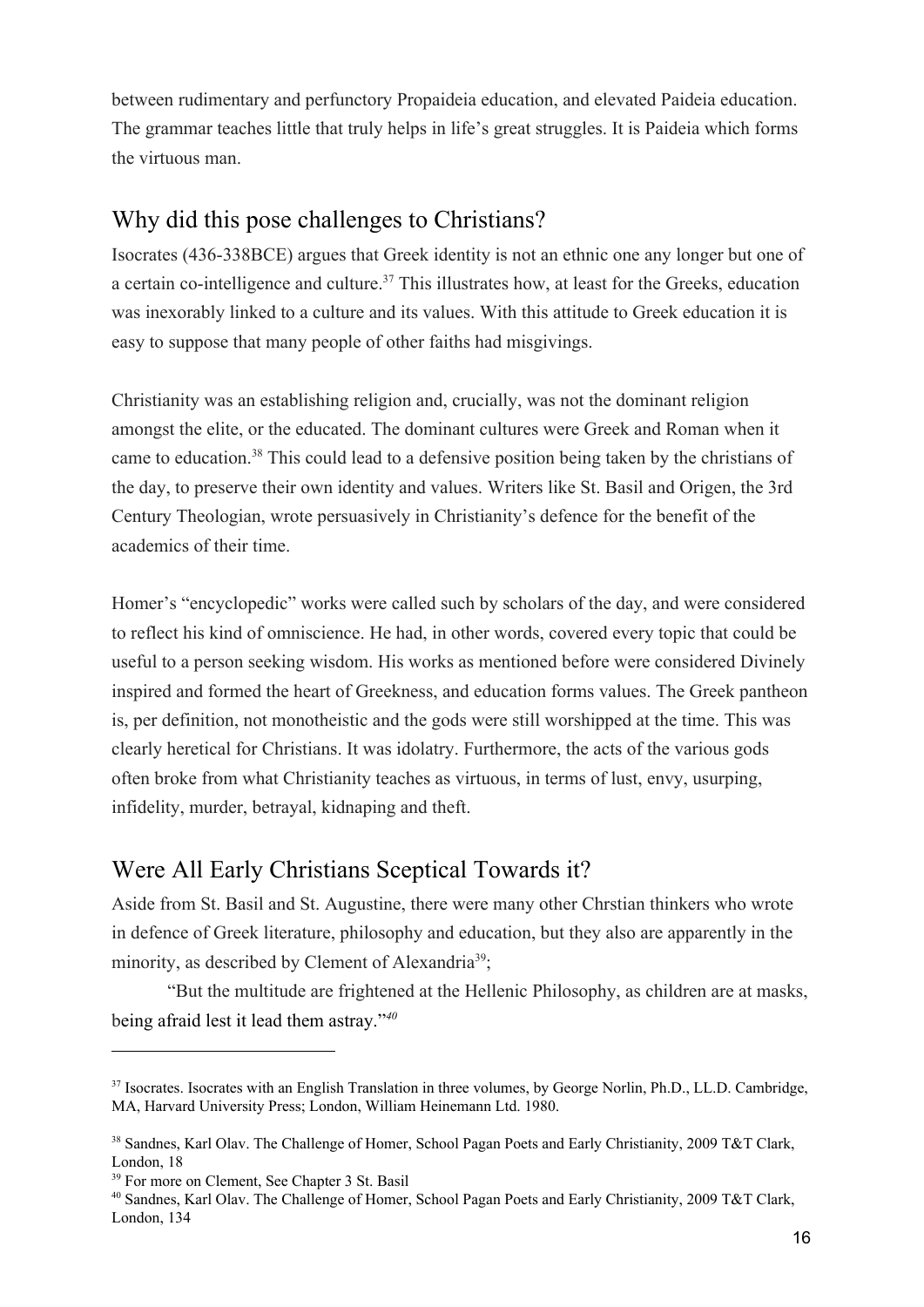Clement regarded Propaideia and Paideia as stepping stones<sup> $41$ </sup> towards the Law (Torah) and ultimately the revelation of God in Jesus Christ. He builds on Paul's teaching in Galatians 3 24-25 "So the law was our guardian" (παιδαγωγός, paidagogos see above) "until Christ came that we might be justified by faith. Now that this faith has come, we are no longer under a guardian.

### Were non-Christian thinkers sceptical of it?

Homer is credited as giving rise to the first instances of Hermeneutics. His works posed problems for scholars who had to employ different schools of interpretation in order to reconcile what were considered problematic passages of Homer. <sup>42</sup> This is evidence of non-christian people with moral misgivings concerning Homer's tales.

Plato is a notable critic of Homer who recommends that only selected passages be used that are helpful for the smooth running of the state.<sup>43</sup> Plutarch, too, in *How to Study Poetry*, recommends discerning reading of Homer, as not all examples are there to be aspired to, but rather some, to be avoided.<sup>44</sup>

#### Summary

We may see here that Homer's writings were the subject of much scholarship, concern and debate up to and including the 4th Century, for both Christians and non-Christians alike. What follows is a discussion of two great thinkers' experience, practice and their advice on Homer and the poets.

<sup>41</sup> Sandnes, Karl Olav. The Challenge of Homer, School Pagan Poets and Early Christianity, 2009 T&T Clark, London, 129

<sup>&</sup>lt;sup>42</sup> Jeanrond Werner. Theological Hermeneutics, Development and Significance SCM London 2002, p.15 p.14

 $^{43}$  Sandnes, Karl Olav. The Challenge of Homer, School Pagan Poets and Early Christianity, 2009 T&T Clark, London, 51

<sup>44</sup> Sandnes, Karl Olav. The Challenge of Homer, School Pagan Poets and Early Christianity, 2009 T&T Clark, London, 54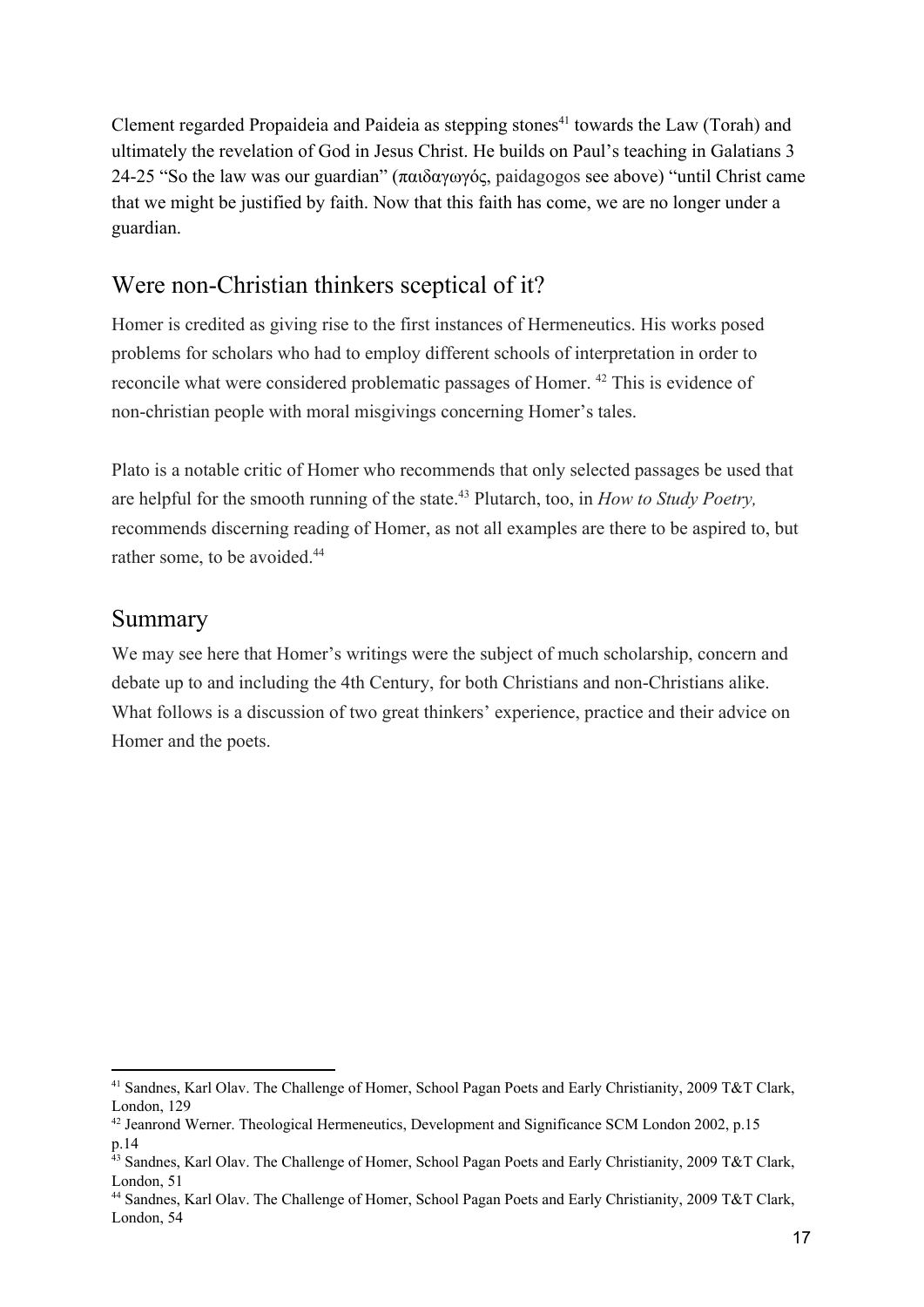# Chapter 3: St. Basil

## Addresses and Intentions

St. Basil is writing to young adolescent men who we may believe are his nephews<sup>45</sup>. They are Christian students who are also reading Homer et al. They are moving from the Propaideia phase of their education into Paideia. It seems as though they have a comprehensive knowledge of the characters and stories of Homer, since St. Basil makes reference to many stories, assuming a modicum of knowledge in his audience.

St. Basil is explicit in his intentions. He intends to instruct his readers on how to extract value from their curriculum while avoiding that which is dangerous or destructive. He particularly outlines principles which he believes will be useful, rather than rules which are mandatory.

His intentions are laid out clearly in his own words here "Now this is my counsel, that you should not unqualifiedly give over your minds to these men, as a ship is surrendered to the rudder, to follow whither they list, but that, while receiving whatever of value they have to offer, you yet recognize what it is wise to ignore. Accordingly, from this point on I shall take up and discuss the pagan writings, and how we are to discriminate among them. "46 St. Basil's comparison to the ship's route shows us that the formation of ideas in these young men "steers" their life, has real world consequences for who they are and what they do. These Ideas are not amusements but tools and powerful influences on life.

## How might we summarise the substance of his thought?

In broad strokes St. Basil recommends selective reading of the poets, taking wisdom where it is to be found and avoiding vice and folly where it is to be observed. This is particularly for the benefit of young students, as time is of the essence in forming their character for the rest of their lives.

His introduction explains that since the Bible is at times a complicated thing to interpret and understand, that the allegory and principles to be found in Homer et al. are a more readily accessible source of wisdom and value. This might seem extraordinary advice for someone who believes that Scripture is the revelation of divine truth, but we would do well to consider that Homer's works were largely narrative in a sense that the Bible, particularly the Gospels are not. The Bible was considered by St. Basil and St. Augustine, a doctrinal work to be

<sup>45</sup> The Cambridge History of Early Christian Literature. Eds. Frances Young, Lewis Ayres and Andrew Louth, (New York: Cambridge University Press, 2008) 252

<sup>46</sup> St. Basil, *Adolesentes* Chapter 1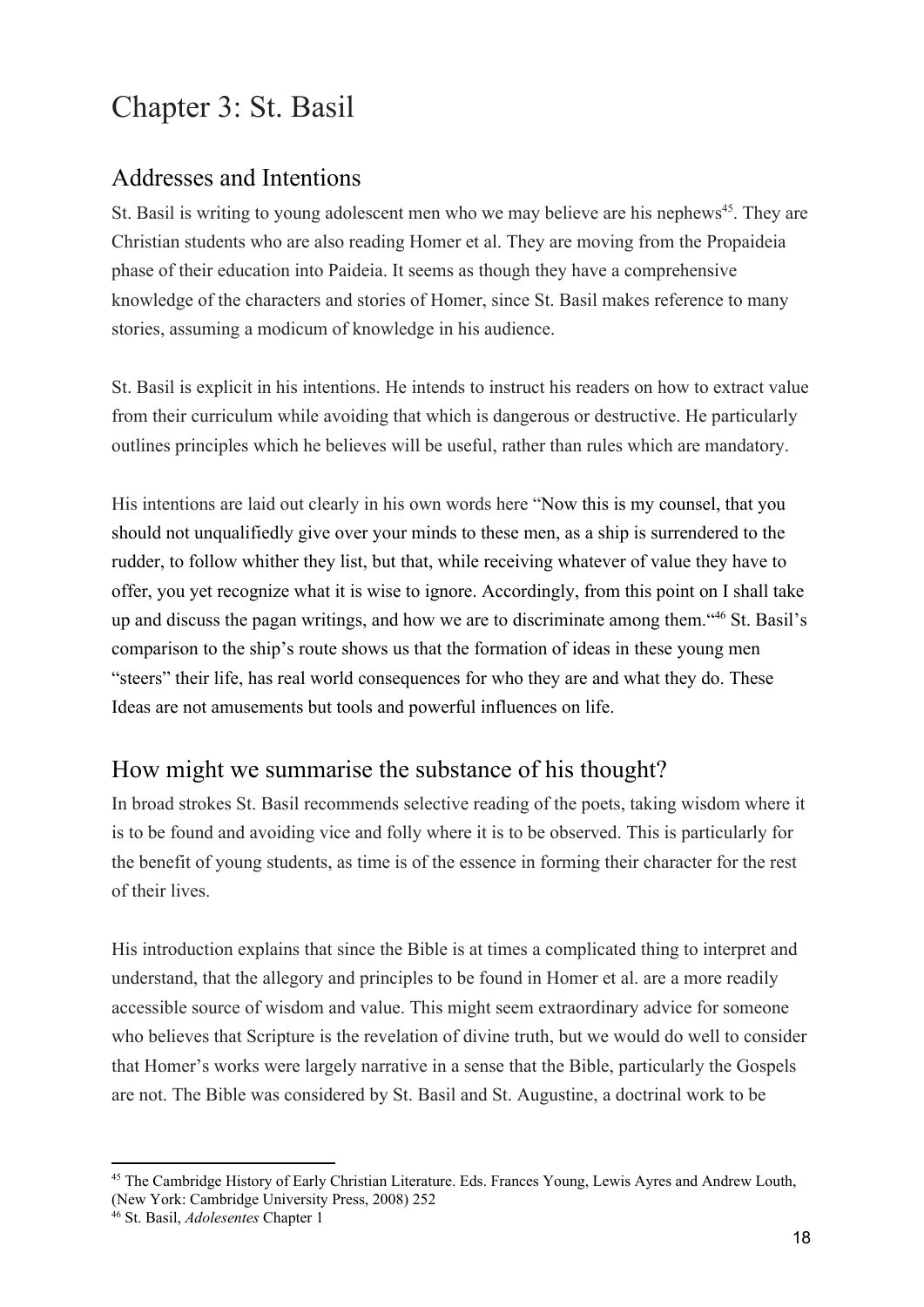studied. This most likely is the type of distinction St. Basil is arguing, since, as we see below, he expects a good deal of biblical knowledge in his nephews.

He begins by outlining the ultimate goal of this life: the life eternal. All our time on earth is to be geared towards the second, eternal life. If this is the case then virtue is important, and we should focus our attention on the passages which encourage and exemplify virtue. He argues that most philosophers praise virtue and that we should put into practice their words of wisdom. The criterion of the pagan literature's virtue is the Bible. Where examples in pagan literature coincide with scripture they are to be imitated.

The training that this study provides is comparable to athletes who train to compete, St. Basil says. This study is not to achieve virtue for virtue's sake alone, but in order to win the heavenly "crown" that is eternal life.

The virtues he particularly applauds and exhorts his reader to embrace are ascetic living and humble poverty. The study they can hope for at this stage is preparatory for the study of scripture later in life. As in Chapter 9 saying "To speak generally and so far as your needs demand, purity of soul embraces these things: to scorn sensual pleasures, to refuse to feast the eyes on the senseless antics of buffoons, or on bodies which goad one to passion, and to close one's ears to songs which corrupt the mind.". St. Basil's advice is cautionary, seeking to protect the young men from passion and corruption, and exhorting purity.

And "I believe that if riches fail us we should not mourn for them, and if we have them, we should not think more of possessing them than of using them rightly." This is an idea which is key to St. Basil's advice to his students. The Greek word "χρῆσις" or *chresis* means useful or utilise, like the latin "uti". St. Basil is being pragmatic in his approach to the texts, seeking what he may use to better themselves, prepare for Scriptural study and ultimately Eternal Life.

### Passages Relevant to the Question

*Ad Adolescentes* is divided into ten sections, often called chapters, but that may mislead the reader in thinking in terms of modern day chapter lengths. For example, Chapter 3 is one paragraph long. It is an important chapter, though, despite its brevity. I make note of selections of chapter 2, chapter 3 and chapter 4 as particularly relevant to the question.

"What advice would St. Basil The Great, and St. Augustine of Hippo give a young 4th Century student with regards to Paideia and its role in the education and growth of Christians, as they express themselves in *To the Youth, Confessions* and *On Christian Doctrines*?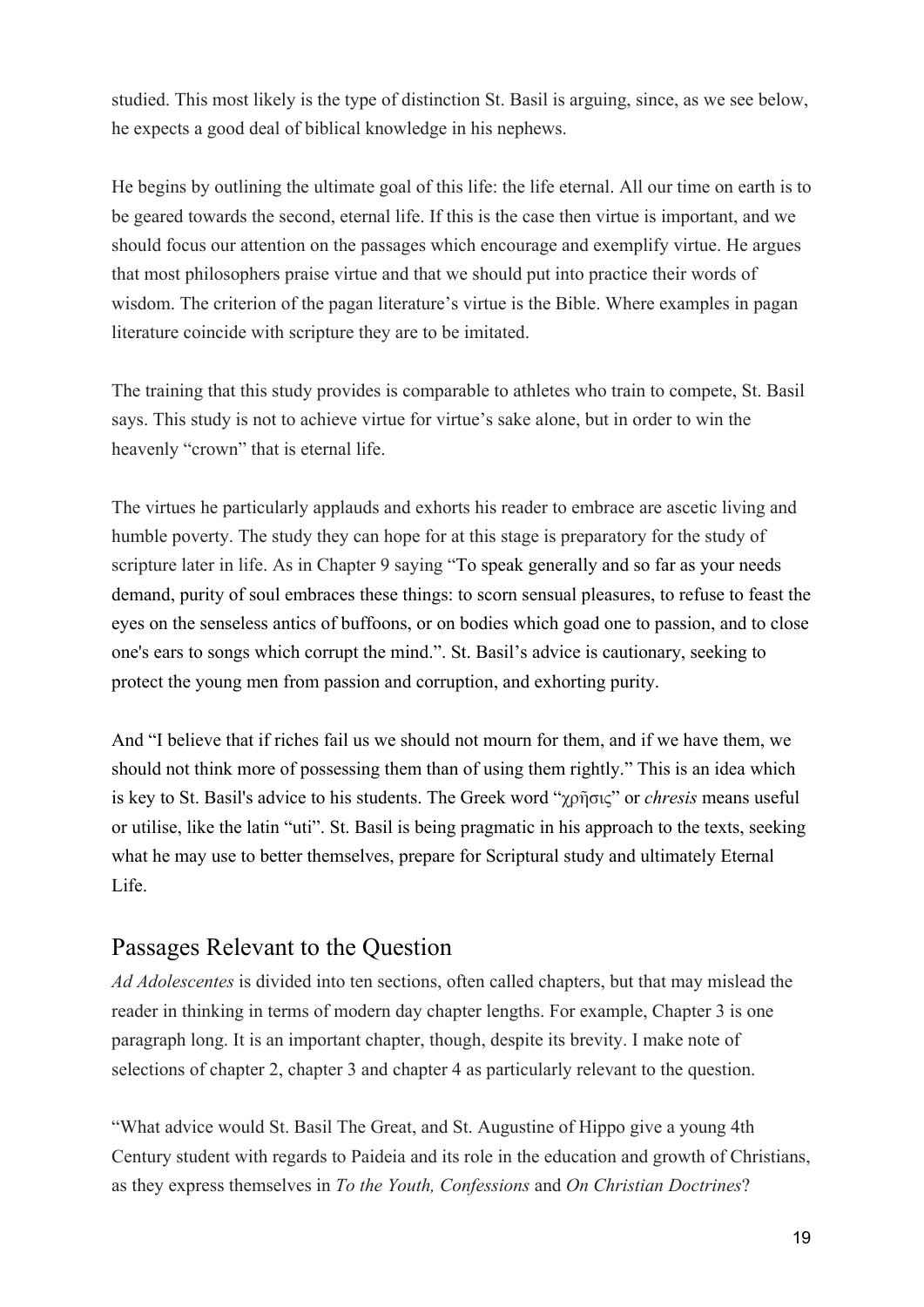#### *Ad Adolescentes* Chapter 2

"...we imitate those who perform the exercises of military practice, for they acquire skill in gymnastics and in dancing, and then in battle reap the reward of their training. We must needs believe that the greatest of all battles lies before us, in preparation for which we must do and suffer all things to gain power. Consequently we must be conversant with poets, with historians, with orators, indeed with all men who may further our soul's salvation. Just as dyers prepare the cloth before they apply the dye, be it purple or any other color, so indeed must we also, if we would preserve indelible the idea of the true virtue, become first initiated in the pagan lore, then at length give special heed to the sacred and divine teachings, even as we first accustom ourselves to the sun's reflection in the water, and then become able to turn our eyes upon the very sun itself."

This passage reveals St. Basil's strategy. Greek Literature may provide training, skills and foundation for future use. St. Basil, in explaining how "pagan lore" is preparatory for Christian spiritual learning, is leaning heavily on the traditional Gnreek idea that Propaideia should be leading to Paideia and the true wisdom of Philosophy proper. He draws perhaps knowingly on Philo of Alexandria's hierarchical ascension of learning through Propaideia<sup>47</sup>, to Paideia and then the Torah, which in turn Clement of Alexandria changes<sup>48</sup>. Clement compares a Christian approach to Paideia with Philo's model and replaces Torah with The Gospel. Propeideia prepares for Paideia which in turn leads to Christ and the Gospel. For Clement the wisdom of the Greeks is a stepping stone, not a stumbling block. St. Basil also sees this, but is more cautious than Clement.

The idea of gazing upon the sun in chapter 2 is taken up again in Chapter 9, "Now it is harder for the man who is not pure in heart to gain this knowledge than for a blear-eyed person to look upon the sun.". This is an allusion to a well established metaphor from Plato who depicts Socrates describing goodness. The sun is a metaphor for goodness, and perhaps drawn further, the nature of reality and knowledge concerning it. Socrates likens the sun's illuminating of the world, to Goodness' illuminating of truth and knowledge. "Well, what I'm saying is that it's goodness which gives the things we know their truth and makes it possible for people to have knowledge. It is responsible for knowledge and truth, you should think of it as being within the intelligible realm, but you shouldn't identify it with knowledge and truth, otherwise you'll be wrong: For all their value, it is even more valuable. In the other realm, it is right to regard light and sight as resembling the sun; So in this realm it is right to regard knowledge and truth as resembling goodness, but not to identify either of them with goodness, which should be rated even more highly."<sup>49</sup>

St. Basil is arguing, with help from Plato, that there are examples of virtue to be found and that they can instruct and inspire his students to adopt virtues and virtuous behaviour. It is incumbent upon us to consider that we do not have a comprehensive, or exhaustive list of

<sup>47</sup> Sandnes, 73

 $48$  Sandnes, 129

<sup>49</sup> Plato, The Republic VI (508e-509a)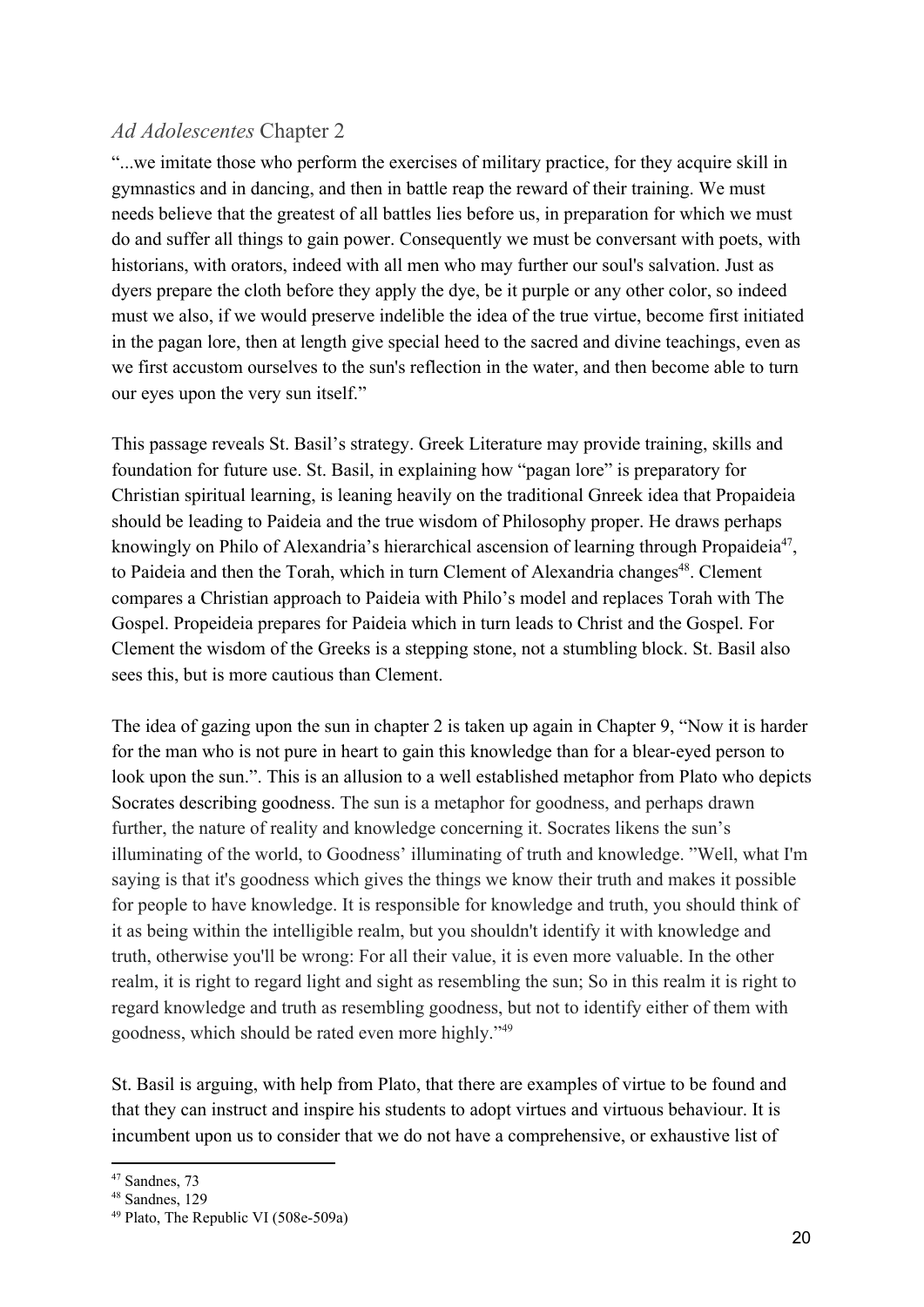virtues to refer to when St. Basil talks about them. Virtues are numerous and not all agree on what they are, but St. Basil does go into that more later on. These virtues or 'ἀρετή' (see below) will prepare the student for later study of the scriptures and ultimately for eternal life.

St. Basil is hoping to inspire confidence in his students in reading that which others claim to be incompatible with The Christian Faith.<sup>50</sup> Notice he is not talking about learning any doctrine or theology, it is purely an exercise in personal morality or virtue that is in question.

St. Basil uses metaphor and simile to explain the nature and the function of their study. He mirrors St. Paul's writing in 1 Corinthians 9. Paul here urges the burgeoning church in Corinth to follow the example of dedicated athletes who train for a race, knowing that only the fastest receive a crown of laurels. This requires great dedication and consistency in training with a clear goal and an extremely high standard. He writes in verses 24 and 25 " Do you not know that in a race all the runners run, but only one receives the prize? So run that you may obtain it. Every athlete exercises self-control in all things. They do it to receive a perishable wreath, but we, an imperishable.". Paul is urging training for an eternal prize. Likewise, St. Basil argues that this time on earth is a training ground to prepare his students, first for Scriptural study and ultimately as he says in his opening chapter "we place our hopes upon the things which are beyond, and in preparation for the life eternal, do all things that we do.".

### *Ad Adolescentes* Chapter 3

St. Basil seeks again in Chapter 3, to illustrate the legitimacy of the pagan canon, but also to explain that it is useful and beneficial.

"III. If, then, there is any affinity between the two literatures, a knowledge of them should be useful to us in our search for truth; if not, the comparison, by emphasizing the contrast, will be of no small service in strengthening our regard for the better one. With what now may we compare these two kinds of education to obtain a simile? Just as it is the chief mission of the tree to bear its fruit in its season, though at the same time it puts forth for ornament the leaves which quiver on its boughs, even so the real fruit of the soul is truth, yet it is not without advantage for it to embrace the pagan wisdom, as also leaves offer shelter to the fruit, and an appearance not untimely. That Moses, whose name is a synonym for wisdom, severely trained his mind in the learning of the Egyptians, and thus became able to appreciate their deity. Similarly, in later days, the wise Daniel is said to have studied the lore of the Chaldaeans while in Babylon, and after that to have taken up the sacred teachings." In describing Moses' and Daniel's journeys the pagan wisdom in both instances is not only useful, beneficial, but crucially preparatory. It leads to something else, and something superior.

<sup>50</sup> Sandnes, 104,112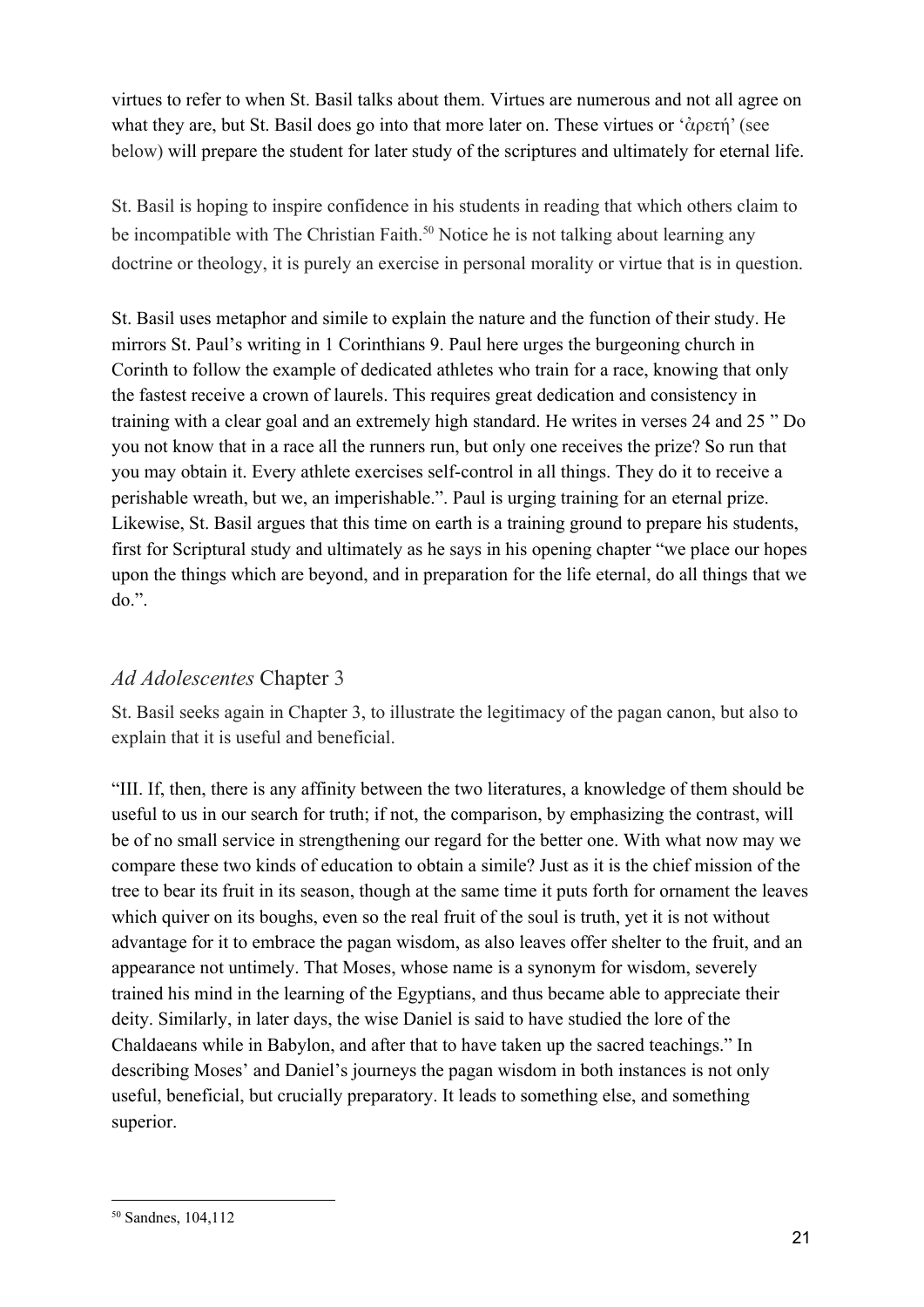St. Basil builds on his legitimising of the use of pagan literature by taking Biblical examples of people who benefited from them, and offers an apology for the inferior pagan literature as being complementary, appealing and almost offering protection to Scripture and Christianity.

Another Cappadocian, Gregory of Nyssa, St. Basil's younger brother, wrote an extensive piece on the example of Moses, a life from which we "may come to know the perfect life for men."<sup>51</sup>. His perspective will help us understand St. Basil's thought better.

He draws a parallel between Moses' knowledge from 'outside' of pagan Egyptian origin, and Greek Paideia. "he did not choose the things considered glorious by the pagans nor did he any longer recognize as his mother that wise woman by whom he had been adopted, but he returned to his natural mother and attached himself to his own kinsmen<sup>"52</sup>. He shows how though his adoptive mother in Egypt gave him protection, opportunity and teaching, Moses nevertheless returns to *his* people, the Israelites. Thus, those young men and women, lent for a time to Greeks can and will return to their spiritual home in Christian teaching. Indeed he summarises clearly his thought later in *The Life of Moses* 2:12 "Now after living with the princess of the Egyptians for such a long time that he seemed to share in their honors, he must return to his natural mother. Indeed he was not separated from her while he was being brought up by the princess but was nursed by his mother's milk, as the history states. This teaches, it seems to me, that if we should be involved with profane teachings during our education, we should not separate ourselves from the nourishment of the Church's milk, which would be her laws and customs. By these the soul is nourished and matured, thus being given the means of ascending the height."<sup>53</sup>

In keeping with Clement's and St. Basil's permissions with caveats, Gregory of Nyssa in *The Life of Moses* permits Greek study, by saying that being nourished by Christ will sustain the soul where it might have perished on the milk of Pagan literature. It is not as stark to say "poorly nourishing milk", as to say "poison". St. Basil is certainly more wary in his writing than Gregory. St. Basil is similar though in terms of the view of pagan wisdom being a beginning preparatory vehicle towards higher learning or wisdom.

#### *Ad Adolescentes* Chapter 4

In *Ad Adolescentes* in general, and particularly chapter 4, St. Basil is repeatedly talking about usefulness and value. This is key to his argument. His argument is not about a deep truth or a divine inspiration in the text as the Homeric Critics of the previous centuries would have us look for, but about a pragmatic, maybe mercenary approach to the canon. He is scavenging from the heathen wreckage what little good there is to be gleaned, and avoiding what is dangerous or poisonous. He begins this argument in earnest when he says "...you should not study all of their poems without omitting a single word. When they recount the words and

<sup>51</sup> The Life Of Moses 1:15, Gregory of Nyssa, Trans, Malherbe. Abraham J, Ferguson, Everett. New York 1978, 32

<sup>&</sup>lt;sup>52</sup> The Life Of Moses 1:18, Gregory of Nyssa, Trans, Malherbe. Abraham J, Ferguson, Everett. New York 1978, 32

<sup>53</sup> The Life Of Moses 2:12, Gregory of Nyssa, Trans, Malherbe. Abraham J, Ferguson, Everett. New York 1978, 56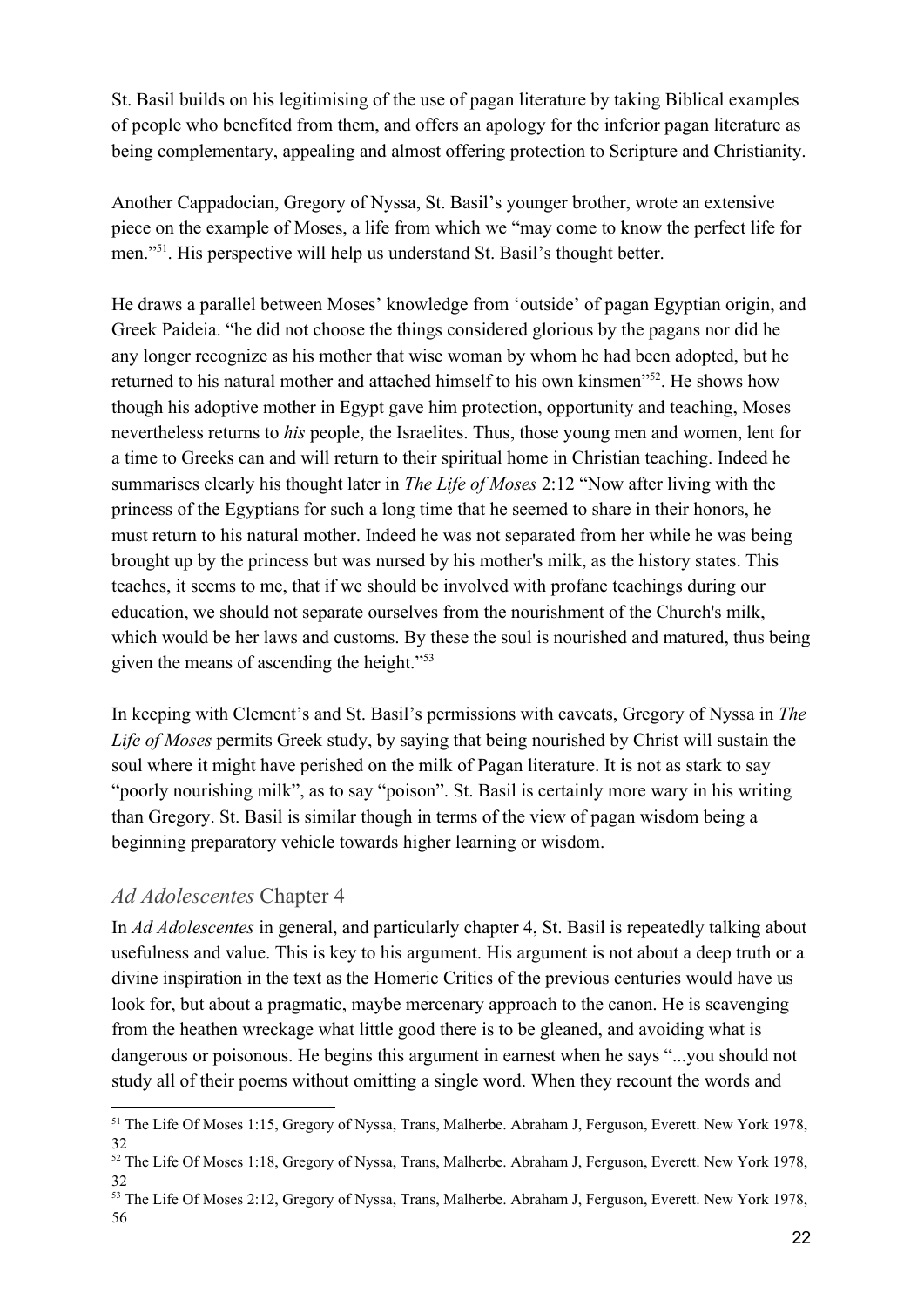deeds of good men, you should both love and imitate them, earnestly emulating such conduct. But when they portray base conduct, you must flee from them and stop up your ears…".

This delineation of the good and the bad is a necessary procedure for St. Basil's students to both gain the useful and avoid the painful. He is in earnest about the cautious approach, too. It is not simply a case of taking the good and leaving the dull, but rather he warns of the dangers of studying this text, saying "familiarity with evil writings paves the way for evil deeds. Therefore the soul must be guarded with great care, lest through our love for letters it receive some contamination unawares, as men drink in poison with honey.". For St. Basil, the insidious nature of Greek Canon is frightening and worthy of his students' attention.

## Odysseus and the Sirens

St. Basil, when he says "stop up your ears" makes an example of Homer's character Odysseus who, in Song 12 of the Odyssey, was sailing past a dangerous island filled with temptresses called sirens who would lure sailors with their beautiful song, into crashing their ships on the rocks. In the story of Odysseus his sailors stop their ears with wax so they cannot hear the song, and thus avoid the danger. This is the advice St. Basil gives to students who come across passages displaying "base conduct".

St. Basil is not the first Christian thinker to use Odysseus as a metaphor for approaching Greek Study. In his work *Stomata,* Clement of Alexandria uses the analogy, and more sophisticatedly to distinguish two approaches $<sup>54</sup>$ .</sup>

In the story, Odysseus' men dutifully follow his orders to stop their ears with wax to avoid the song, but Odysseus himself wishes to have the best of both worlds. He wishes to be safe from the Sirens, but to heart their song also. He is at his own command tied fast to the mast of the ship by his crew members, but his ears are left open, such that he may pose no danger to the ship or her crew, and yet hear the wonderful song. Clement argues that we should be like Odysseus, chained safely to the Gospel of Christ but allowed to enjoy the beautiful song of Homer et al. St. Basil does not make a distinction between Odysseus and his crew, but rather lumps them all together and describes them all as having escaped danger by stopping their ears. St. Basil would have us avoid danger altogether, whereas Clement would have us court that danger whilst tied to the mast of Christ, for the sake of the potential pleasure and joy of the poets.

St. Basil broaches the subject of the heresy of the Greek Pantheon in Chapter 4, saying "Least of all shall we listen to them when they tell us of their gods, and especially when they represent them as being many, and not at one among themselves." So then, there is a clear demarcation in his esteem for the different elements of the canon. We might define it in terms

of; highest value given to virtuous examples, lesser value given to questionable deeds,

<sup>54</sup> Clement, Stromata Book 6, Chapter 11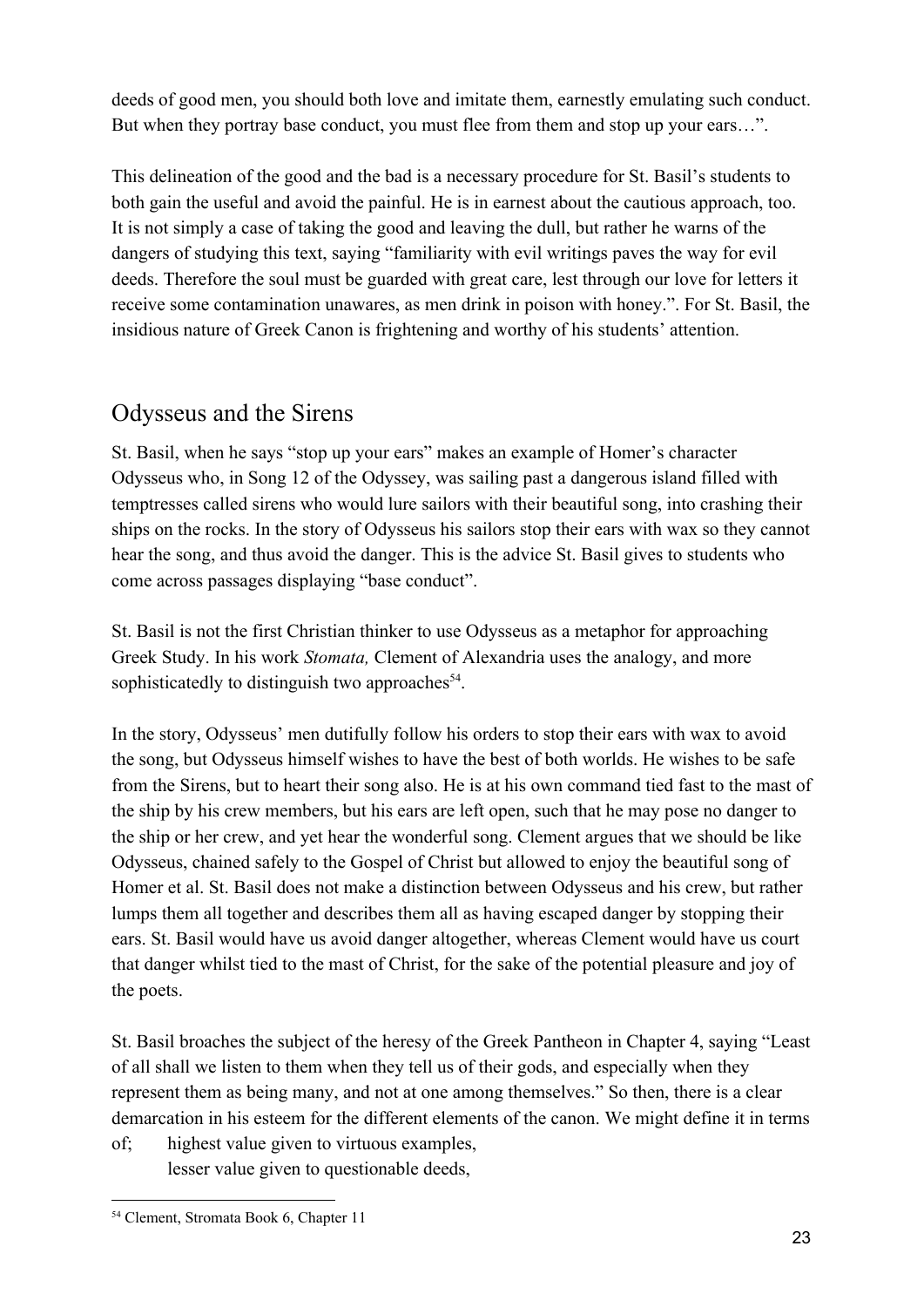lowest value given to theological assertions.

#### Bees and Roses

It is in this section that St. Basil uses the aforementioned analogy of bees, "Now, then, altogether after the manner of bees must we use these writings, for the bees do not visit all the flowers without discrimination, nor indeed do they seek to carry away entire those upon which they light, but rather, having taken so much as is adapted to their needs, they let the rest go. So we, if wise, shall take from heathen books whatever befits us and is allied to the truth, and shall pass over the rest." St. Basil is explaining the dual benefit of selective reading, 1 the avoidance of danger, and 2 the epicurean and manifold pleasures and virtues of the study of literature.

#### Bees as Analogy in Other Authors' Works

The delicate act of a bee treading lightly over many flowers and taking the good is a well known idea from writers like Isocrates<sup>55</sup> who praises their broad diet and epicurean sensibility in taking the best of each flower. He says, "For just as we see the bee settling on all the flowers, and sipping the best from each, so also those who aspire to culture ought not to leave anything untested, but should gather useful knowledge from every source"<sup>56</sup>

Plutarch<sup>57</sup> adds the element of avoiding bad flowers and thorns. But St. Basil, in prefacing the analogy, refines it further saying "For just as bees know how to extract honey from flowers, which to men are agreeable only for their fragrance and color, even so here also those who look for something more than pleasure and enjoyment in such writers may derive profit for their souls." St. Basil is saying that students reading Homer can extract a goodness not afforded to others, perhaps, to casual students who don't know the gospel, for example.<sup>58</sup>

#### Roses

To redouble the impression of the analogy he suggests a second, saying "And just as in culling roses we avoid the thorns, from such writings as these we will gather everything useful, and guard against the noxious.". This is an additional dichotomy metaphor to that of the bees, saying essentially, "get the good flowers and avoid the bad thorns".

<sup>55</sup> Sandnes, Karl Olav. The Challenge of Homer, School Pagan Poets and Early Christianity, 2009 T&T Clark, London, 179

<sup>56</sup> Isocrates. Ad Demonicum, in Isocrates Ad Demonicum et Panegyricus ed. J Edwin Sandys MA. Rivingtons Cambridge, 1872

<sup>57</sup> Sandnes, Karl Olav. The Challenge of Homer, School Pagan Poets and Early Christianity, 2009 T&T Clark, London, 179

<sup>58</sup> Gnilka, Christian. Chresis: Die Methode der Kirchenväter Im Umgang Mit der Antiken Kultur.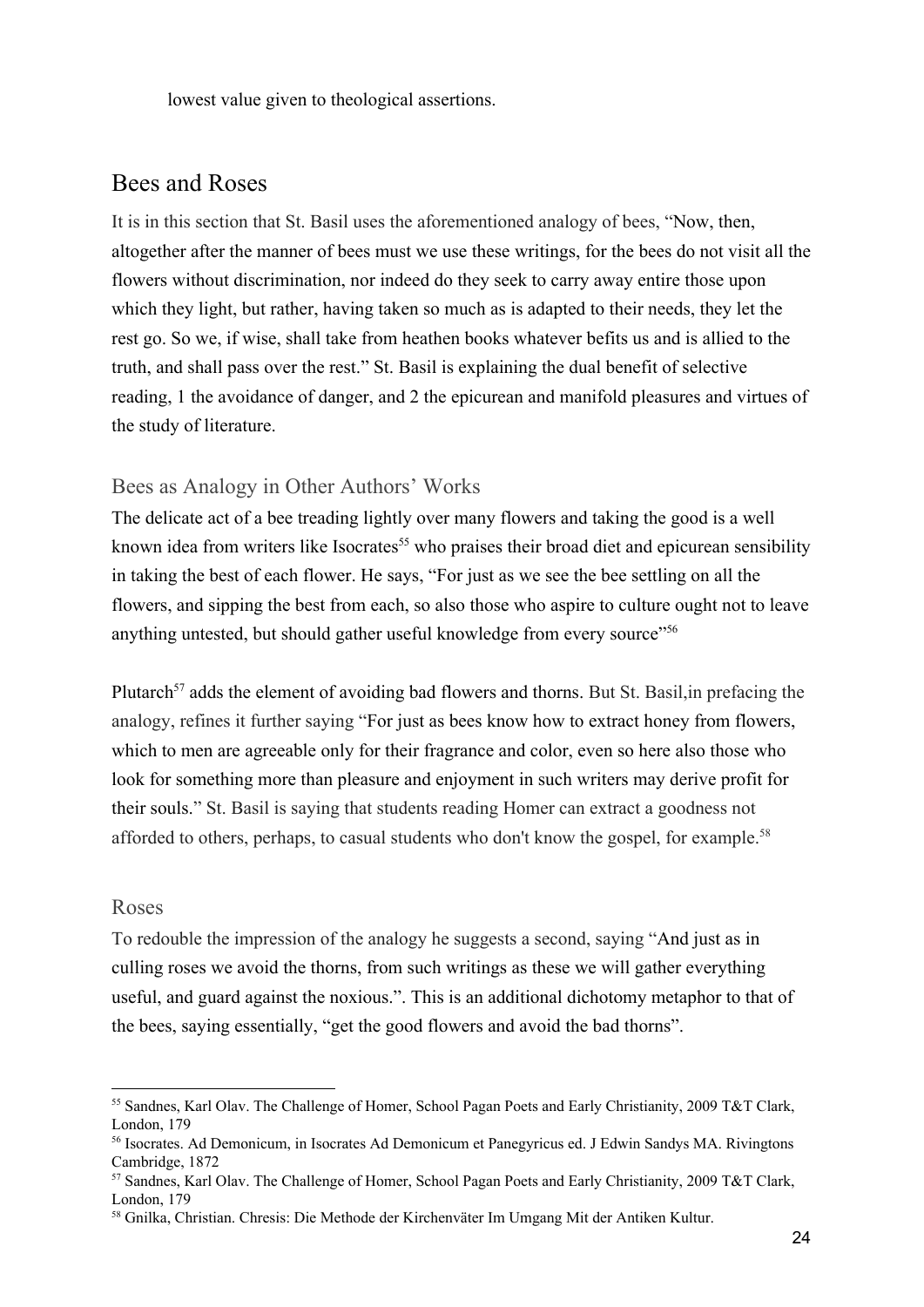Plucking roses whilst avoiding the thorns is a very neat metaphor which more immediately brings to mind the sense of dangerous content in the litterature, than the analogy of the bees. Basil gives a more relatable situation since young boys will know what a rose thorn feels like, but have never tasted good or bad pollen like a bee might.

But is it just down to the scholar's own conscience to distinguish between these roses and thorns? No. In chapter 4, St. Basil offers the criterion in the form of a Doric<sup>59</sup> proverb "So, from the very beginning, we must examine each of their teachings, to harmonize it with our ultimate purpose, according to the Doric proverb, 'testing each stone by the measuring-line." Exactly what that measuring line *is*, has been established in Chapter 3, that is, Scripture. "If, then, there is any affinity between the two literatures" [pagan lore and Holy Scripture], "a knowledge of them should be useful to us in our search for truth; if not, the comparison, by emphasizing the contrast, will be of no small service in strengthening our regard for the better one." St. Basil is holding up Scripture as both the authoritative text, and the ultimate purpose of the study of Greek literature (See below on "Valuable"). Where Greek Canon upholds scripture or complements it we can enjoy it, and where it suffers by comparison to Scripture, we may discard it or avoid it.

### St. Basil's Use, Allusion to, and Omission of Scripture

St. Basil calls to mind many parts of scripture, particularly Paul, without ever explicitly quoting scripture until chapter 8. The allusions are in many cases so direct and clear in the minds of those well acquainted with scripture, that the scriptural quotation is conspicuous by its absence. This may be a rhetorical device in itself. Might St. Basil be arguing for the virtue and wisdom to be found within the classical canon by showing the reader echoes of the scripture they already know and love, in the texts which many Christians feared to read?

Here follows a comparison of excerpts in bold type, of St. Basil's address to his students and in italics, what I believe are notably similar Scriptural excerpts. These are my own assertions and are not an established pairing in tradition.

#### St. Basil's Chapter 1

#### **"Now this is my counsel, that you should not unqualifiedly give over your minds to these men, as a ship is surrendered to the rudder, to follow whither they list.."**

*James 3:4 "Or take ships as an example. Although they are so large and are driven by strong winds, they are steered by a very small rudder wherever the pilot wants to go."NIV*

<sup>&</sup>lt;sup>59</sup> Doric : of the Dorians; an old Greek ethnic group with their own dialect, culture, architecture, tradition and school of thought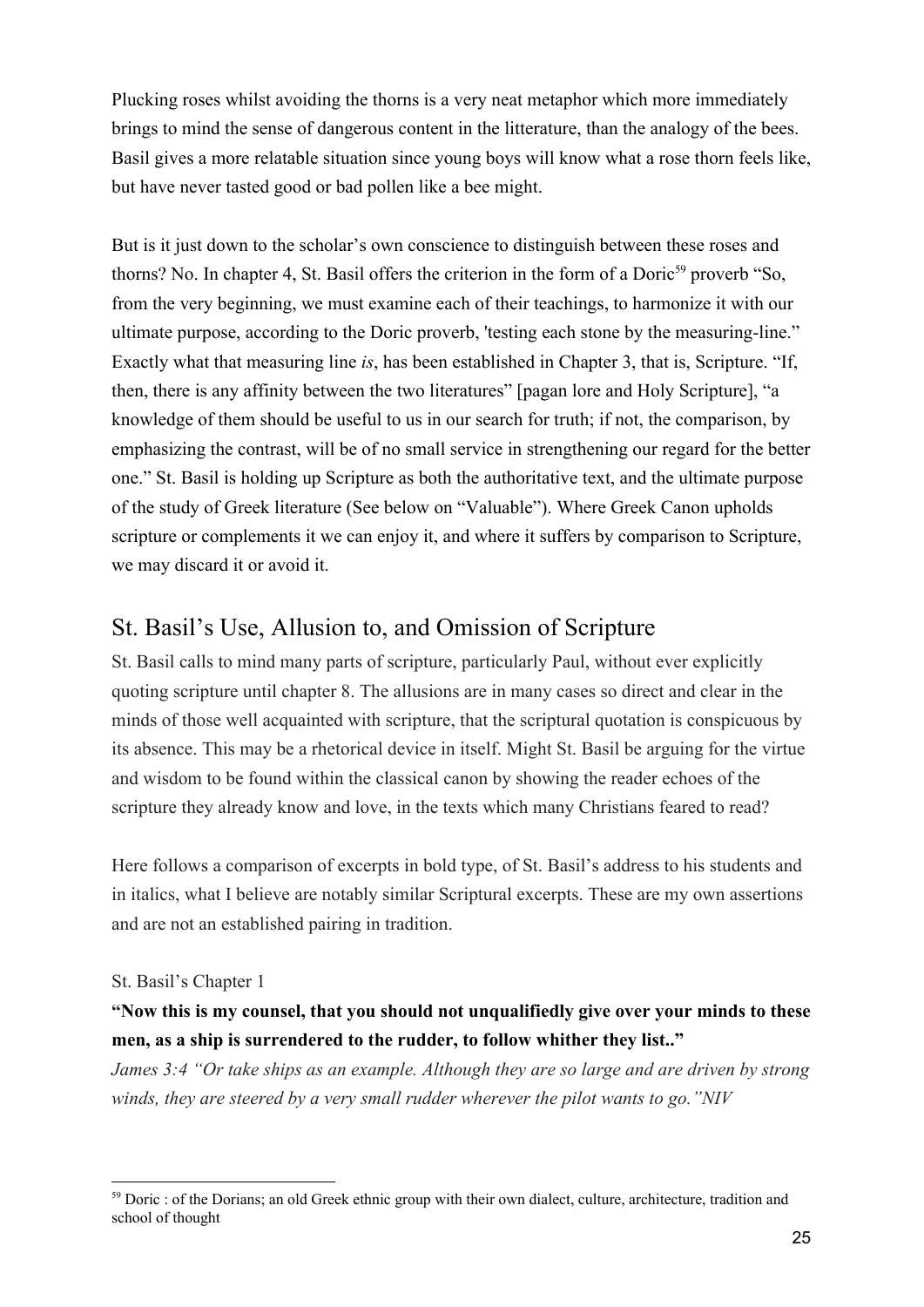#### Chapter 2

**"and in which we perceive the truth as it were in shadows and in mirrors."** *1 Corinthians 13 "For now we see only a reflection as in a mirror" NIV* or *"For now we see through a glass, darkly" KJV*

#### Chapter 4

#### **"But on the other hand we shall receive gladly those passages in which they praise virtue or condemn vice."**

"*Finally, brothers and sisters, whatever is true, whatever is noble, whatever is right, whatever is pure, whatever is lovely, whatever is admirable--if anything is excellent or praiseworthy--think about such things*."

#### Chapter 5,

(quoting Hesiod)

#### **"Rough is the start and hard, and the way steep, and full of labor and pain, that leads toward virtue...."**

*Matthew 7 13&14 " "Enter through the narrow gate. For wide is the gate and broad is the road that leads to destruction, and many enter through it. But small is the gate and narrow the road that leads to life, and only a few find it." NIV*

#### **"...But when he has reached the top, he sees that the way is smooth and fair, easy and light to the foot, and more pleasing than the other, which leads to wickedness,'**

*Psalm 84:10 "Better is one day in your courts than a thousand elsewhere; I would rather be a doorkeeper in the house of my God than dwell in the tents of the wicked." NIV*

#### Referring to Homer's Odyssey:

**"though he appeared naked, shipwrecked, and alone, and then made Odysseus as completely lack embarrassment, though seen naked and alone, since virtue served him as a garment."**

*Genesis 2 25 "And the man and his wife were both naked, and they were not ashamed." NIV*

#### **'Be virtue your concern, O men, which both swims to shore with the shipwrecked man, and makes him, when he comes naked to the strand, more honored than the prosperous Phaeacians.'**

*Luke 12:27 "Consider how the wild flowers grow. They do not labor or spin. Yet I tell you, not even Solomon in all his splendor was dressed like one of these." NIV*

**"Wherefore it seems to me that Solon had the rich in mind when he said: 'We will not exchange our virtue for their gold, for virtue is an everlasting possession, while riches are ever changing owners.'"**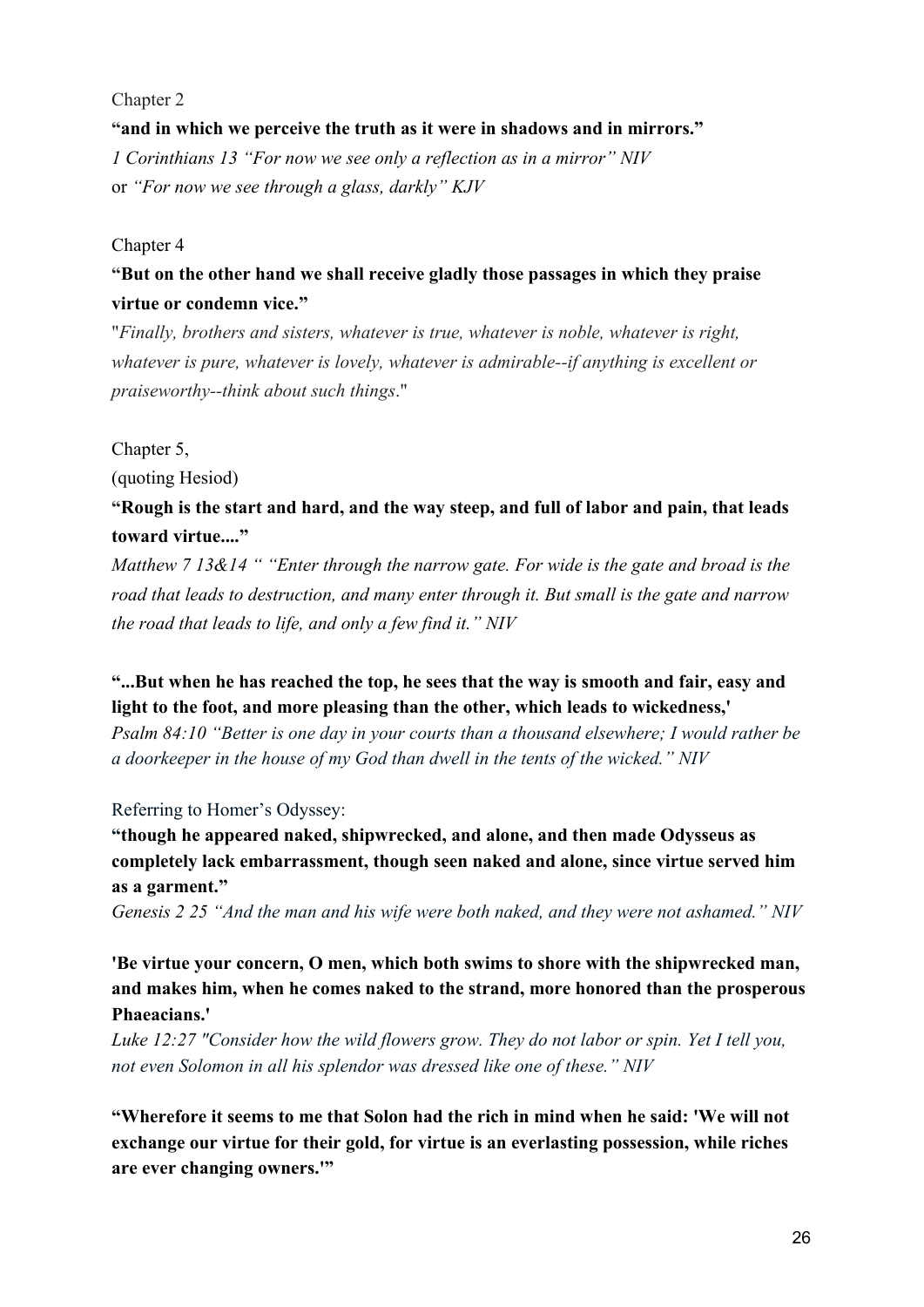*1 Peter 1: 18 "For you know that it was not with perishable things such as silver or gold that you were redeemed from the empty way of life handed down to you from your ancestors…"*

#### **"Theognis 20 said that the god, whatever he might mean by the god, inclines the balances for men, now this way, now that, giving to some riches, and to others poverty".**

*Ecclesiastes 9:11 I have seen something else under the sun: The race is not to the swift or the battle to the strong, nor does food come to the wise or wealth to the brilliant or favor to the learned; but time and chance happen to them all." NIV*

*Or 1 Samuel 2: 6,7 "The LORD brings death and gives life; He brings down to Sheol and raises up. The LORD sends poverty and wealth; He humbles and He exalts.*

#### **Chapter 6 "To praise virtue in public with brilliant words and with long drawn out speeches, while in private preferring pleasures to temperance, and self-interest to justice...But every man is divided against himself who does not make his life conform to his words, but who says with Euripides, 'The mouth indeed hath sworn, but the heart knows no oath.'"**

*Isaiah 29 :13 ""These people come near to me with their mouth and honor me with their lips, but their hearts are far from me. Their worship of me is based on merely human rules they have been taught."*

These well known verses of the bible, must surely have been close to mind for St. Basil and less certainly but likely in the minds of the intended readers. He notably does not draw the parallel in his text. Rather it seems that he is allowing the reader to do so, and in doing this shows the reader by their own mind's work, that there is much of virtue and truth to be found in the body of the canon.

## The Use of St. Paul

Although, to achieve this rhetorical device, his reading of Greek texts must be comprehensive, St. Basil's writing arguably owes more to St. Paul, and particularly the first letter to the Corinthians and Philippians, than it does the classic Greek Canon. He seems here, to be following his own advice from chapter IV, "testing each stone by the measuring-line.". That is to say, he has a Christian and biblical message, and is seeking, and selecting from the Greek Canon, that which confirms and compliments this message. In other words, St. Basil's morality is Christian and biblical and the Greek texts he selects are those which confirm this, not inform this.

If we compare St. Basil's allusion to Paul's athletics metaphors and other passages of Paul, then we should also make note of how Paul was used by thinkers such as Tertullian, to argue *against* the use of Greek Literature. Tertullian in his work *De praescriptione haereticorum*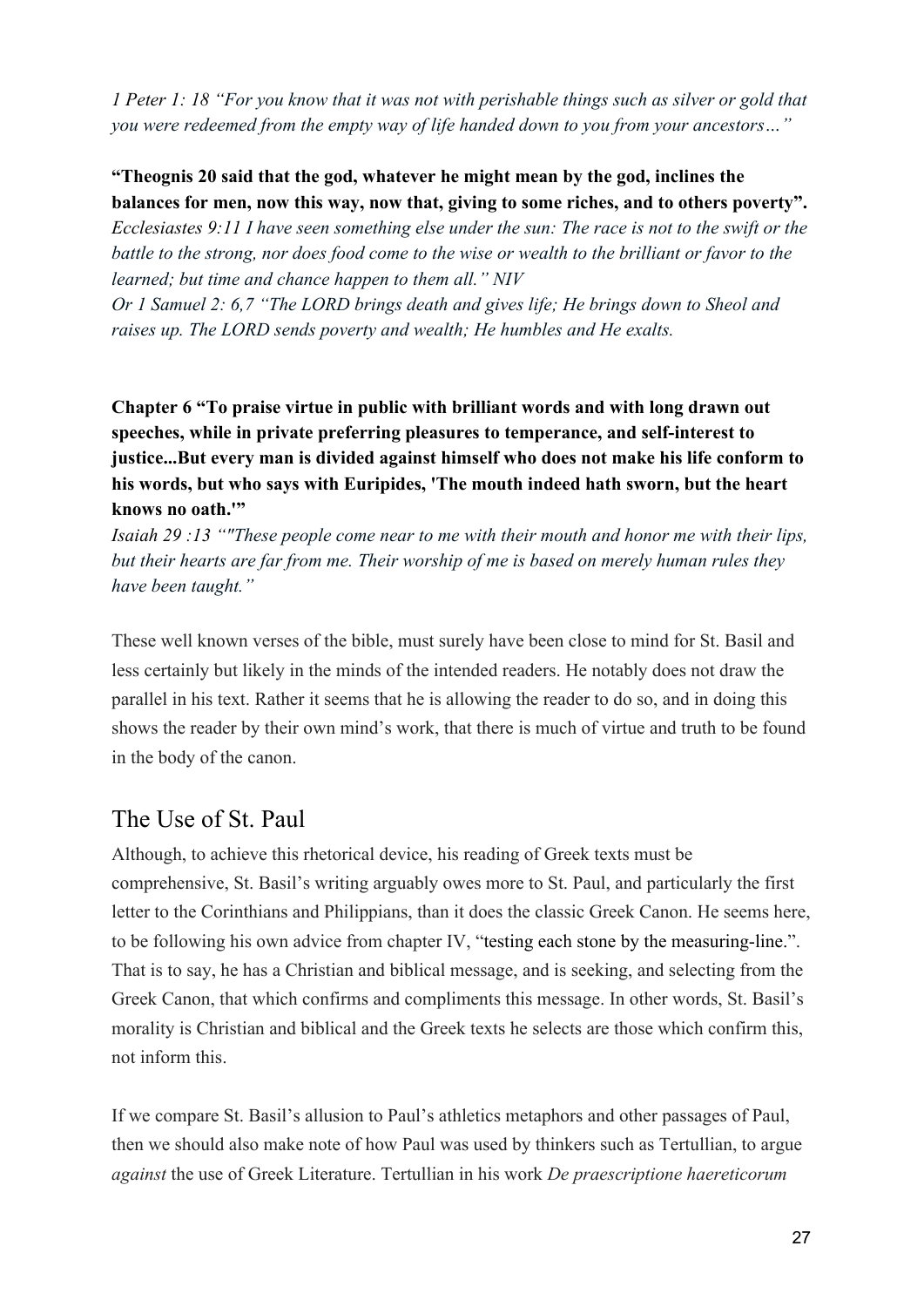appeals directly to 1 Corinthians 1's "Wisdom of the world against the foolishness of the cross" idea:

"These are human and demonic doctrines, engendered for itching ears by the ingenuity of that worldly wisdom which the Lord called foolishness, choosing the foolish things of the world to put philosophy to shame. For worldly wisdom culminates in philosophy with its rash interpretation of God's nature and purpose. It is philosophy that supplies the heresies with their equipment."<sup>60</sup>

Tertullian may be interpreted in light of what he is writing against, that is to say Gnostic thinkers who had strayed from orthodoxy, into heresy. Tertullian writes passionately against a very real danger, and indeed an event which has occured; Christians turning away from orthodoxy due to Greek wisdom. He is understandably fastidious and uncompromising. St. Basil would also warn against heresy, but is obviously more nuanced in his approach to Greek thought. Tertullian is not therefore addressing a humble schoolboy taking an interest in Greek Myths. Nor is St. Basil's intended reader a rogue theologian embarking on a new dogma because of an over indulgence in Homer. He is writing to cautious and curious schoolboys under his tutelage. The apparent risks are mitigated by an enshrined reverence for Christian doctrine, based in Holy Scripture. This allows St. Basil a more liberal standpoint than Tertullian, and uses Scripture, similarly to Clement, as a force for protection and immunity against the dangers of Greek thought.

Is St. Basil's principle of taking the good and leaving the bad, universally applicable or does it presuppose a consensus on Christian Virtues, Morality and Ethics? Simply saying "take the good and leave the bad" sounds pleasingly neat and simple until one tentatively asks the speaker to define good and bad. St. Basil however isn't so naïve. He gives the "krinos" or criterion in appealing to scriptural authority ie. bringing the stone to the mason's line. Although Scripture may be interpreted differently, it cannot be made to say whatever one would like. This is provision enough for St. Basil in directing his students to self assess the value and usefulness of the Greek Canon. If the hypothetical schoolboy in our question had a reasonable grasp of the basic tenets of Scripture, then, with St. Basil's rule, he may be reasonably equipped to study Homer in good faith.

<sup>60</sup> Tertullian, *The Prescriptions against the Heretics, in* Early Latin Theology, Library of Christian Classics V (1956), Translated and edited by S.L.Greenslade. 35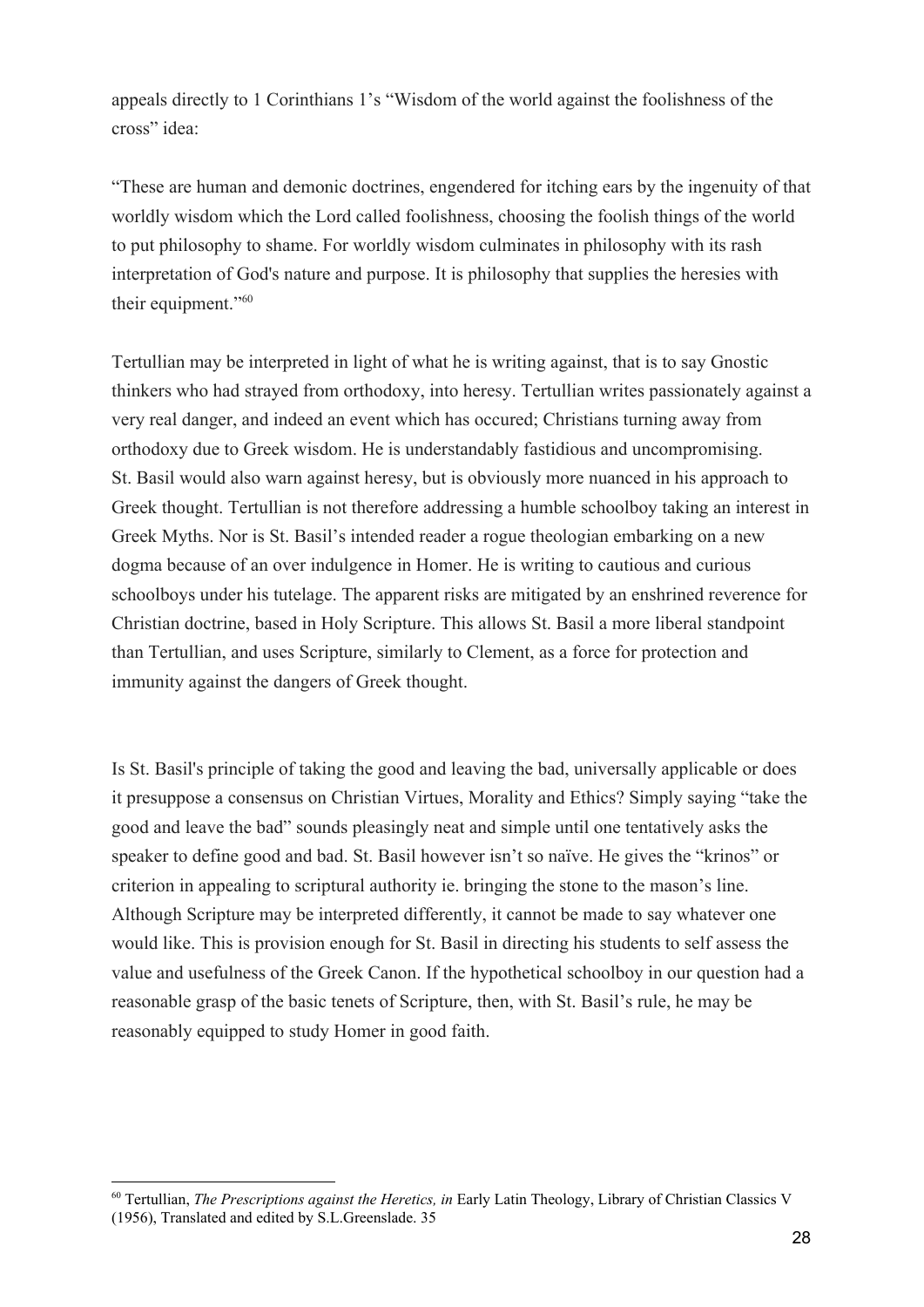# The Definition of 'Valuable'

In chapter 1, St. Basil says, "Now this is my counsel, that you should not unqualifiedly give over your minds to these men, as a ship is surrendered to the rudder, to follow whither they list, but that, while receiving whatever of value they have to offer, you yet recognize what it is wise to ignore. Accordingly, from this point on I shall take up and discuss the pagan writings, and how we are to discriminate among them." In the original language

ξυνέπεσθαι, άλλ' δσον έστι χρήσιμον αὐτων δεχομένους, είδέναι τί χρή και παριδείν. Τίνα ούν έστι ταθτα και δπως διακρινοθμεν, τοθτο δή και διδάξω ένθεν έλών. 61

As you can see in the original Greek we again have a version of  $\chi \rho \tilde{\eta}$ σις useful/of value<sup>62</sup>, highlighted first, and second, the word diakrinoumen, a word meaning distinguish<sup> $63$ </sup>. Chresis, as we discussed earlier, is an important concept, and so too is diakrinoumen or simply krino, to judge. For St. Basil his advice hinges around the student's ability to judge what is valuable.

St. Basil is in keeping with a Platonic value system; that the things which produce greater good are better than those which produce a lesser good, and things which last longer are better than things ephemeral. The Supreme Good is thus to see and comprehend God. That which is to be considered most valuable in any study, therefore, is that which could help us prepare our soul for the life which is to come in the resurrection. This is explicit in the opening of chapter 2 where he says, "...nor, indeed, whatever of human affairs may be called great, do we consider worthy of desire . . . but we place our hopes upon the things which are beyond, and in preparation for the life eternal do all things that we do. Accordingly, whatever helps us towards this we say that we must love and follow after with all our might..."

He admonishes the value we might have placed in ancestry, renown or other vain glories of the temporary life, here on earth. He encourages a value placed on the forthcoming, and the eternal. A thought which resonates with Philippians 4,8:

"Finally, brothers and sisters, whatever is true, whatever is noble, whatever is right, whatever is pure, whatever is lovely, whatever is admirable--if anything is excellent [ἀρετή] or praiseworthy--think about such things."

<sup>61</sup> St. Basil, Ad Adolescentes, in Saint St. Basil on the Value of Greek Literature (Greek and English Edition) Ed. N G Wilson, 1975, 20

<sup>62</sup> Greek-English lexicon by Henry Liddell & Robert Scott, completed by Henry Jones (LSJ) (**1940**)

<sup>63</sup> Greek-English lexicon by Henry Liddell & Robert Scott, completed by Henry Jones (LSJ) (**1940**)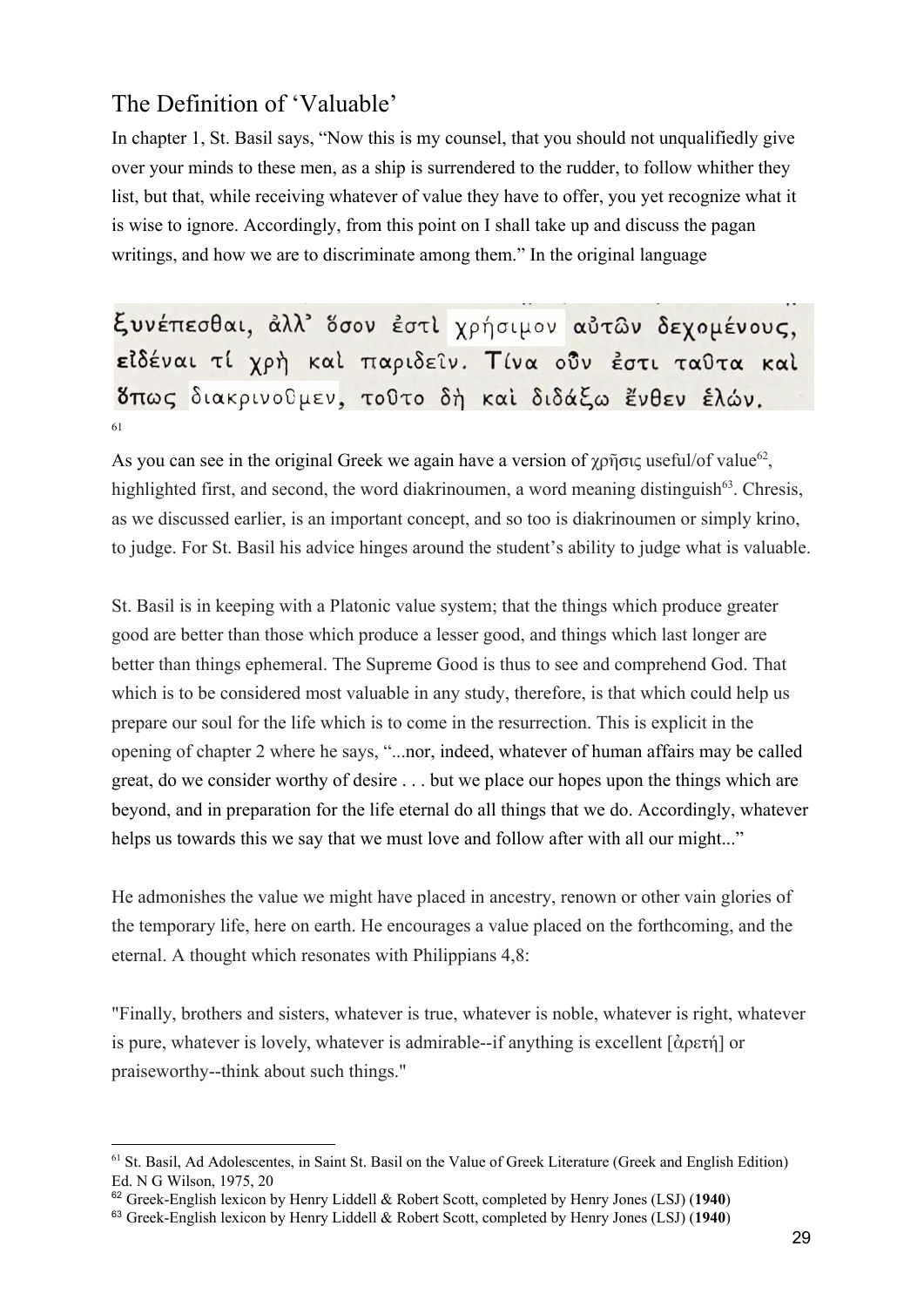# "τὸ λοιπόν ἀδελφοί ὅσα ἐστὶν ἀληθῆ ὅσα σεμνά ὅσα δίκαια ὅσα ἁγνά ὅσα προσφιλῆ ὅσα εὔφημα εἴ τις ἀ**ρετ**ὴ καὶ εἴ τις ἔπαινος ταῦτα λογίζεσθε" 64

The Greek word 'ἀρετή' means literally excellence<sup>65</sup>, but its cultural caché carries with it the implication of virtue, and moral excellence. Central to both Socratic Virtue Ethics and Homeric virtue is the word ἀρετή. St. Basil uses it in his 4th Chapter saying "But on the other hand we shall receive gladly those passages in which they praise virtue or condemn vice."

τό μή δικάζεσθαι νόμω προστεταγμένον έστίν. "Αλλ' έκεινα αύτων μαλλον άποδεξόμεθα, έν οΐς άρετην έπηνεσαν ή πονηρίαν διέβαλον. Ώς γάρ των άνθέων τοΐς μέν λοιποΐς 66

St. Basil articulates well the method and importance of finding a common wisdom, and renews in the heart of the reader a healthy interest in the Greek Canon. A bolder approach to extra biblical sources does not necessarily require, or presuppose a lessened zeal for the scriptures, but rather speaks of confidence in the universal truth of God, revealed in nature, and reason. The fact that St. Basil is following much of Paul's thought is very appropriate considering Paul's long term relationship with Greco/Roman thought and culture. Just as St. Paul saw the Natural Theology in Athens' altar "to an unknown god" in Acts 17, so too does St. Basil see the truths to be found in the rich library of Greek texts.

This Natural Theology, recognising the goodness and truth of God revealed through Creation, is present too in 1 Corinthians 10 which expresses that all of creation is God's work and everything on Earth belongs to him. Also present in the chapter is an argument so similar to St. Basil's that we must infer that St. Basil is leaning heavily on it; namely verse 23 "I have the right to do anything," you say—but not everything is beneficial. "I have the right to do anything"—but not everything is constructive." Paul is distinguishing between what is lawful and what is, to borrow St. Basil's word, useful.

## The Man Behind the Text

St. Basil, in taking on the role of a teacher to these young men, is engaging in pedagogy. With that said, we must acknowledge a necessary gap between the fullness of his thought and the message he intends to relate to students. It cannot be expected that students in Paideia, whom St. Basil calls unready for studying Scripture, may understand the exactitudes of St. Basil's nuanced position. It is not unthinkable that St. Basil's own approach to Pagan texts resembles Clement's more liberal stance, placing greater faith in Christ and the Gospel to

<sup>&</sup>lt;sup>64</sup> Novum Testamentum Graece, Nestle-Aland 1898 und 1979, Stuttgart

<sup>65</sup> Greek-English lexicon by Henry Liddell & Robert Scott, completed by Henry Jones (LSJ) (**1940**)

<sup>66</sup> St. Basil, Ad Adolescentes, in Saint St. Basil on the Value of Greek Literature (Greek and English Edition) Ed. N G Wilson, 1975, 23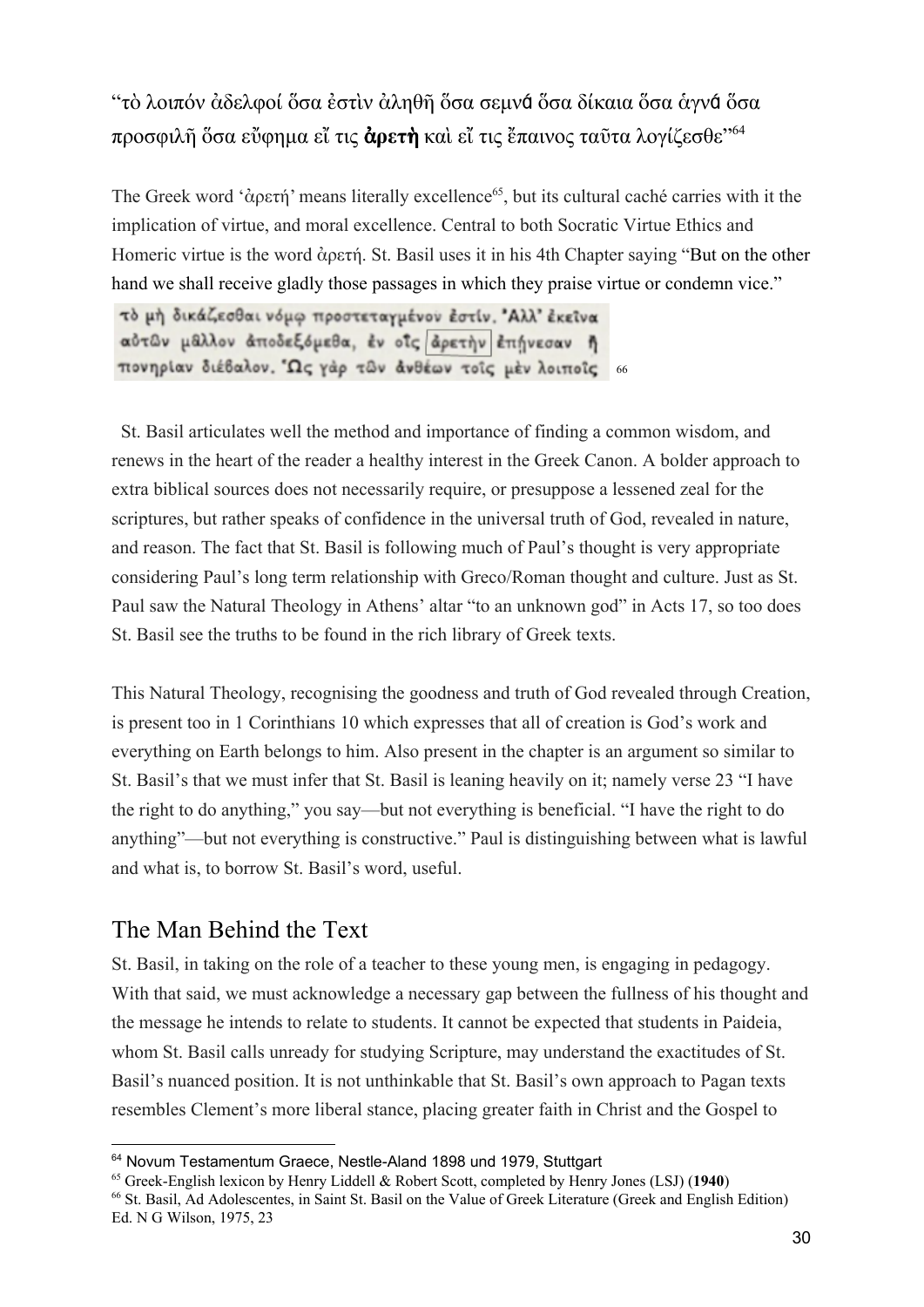redeem or expel any resultant evils from reading Homer. If caution has any place in what he advises young impressionable men, then we may safely hypothesise that St. Basil's own approach is less cautious.

#### Summary

In writing to his nephews, and perhaps other adolescent men and women if he were to be published, St. Basil is seeking both to affirm the usefulness and value (*chresis* and *arete*) of Greek Literature, and to warn them against the perils therein.

His advice to his students must be read in the context of pedagogy. If we compare his advice to that of Clement, he seems conservative and a little timid, but seen in the context of advice being given to younger, one might venture tempestuous, men, giving word of caution seems more wise and appropriate. The slow methodical pace of his argument, and the opening mitigation of "Many considerations, young men, prompt me to recommend to you the principles which I deem most desirable, and which I believe will be of use to you if you will adopt them." show us that St. Basil is not laying down a hard and fast rule for his readers, but rather inviting them to think for themselves. It shows a respect for the mental faculties and independence of his addressees.

Given the apparently younger age of the Bouriant Papyrus Schoolboy, what might we propose would change in this? The boy's apparent zeal or fear of Christ is enough to establish that he sees a dilemma, much as did St. Basil's students, but the fact that he is learning to spell words to do with Homer, in alphabetical order, shows us that he is in his Propaideia stage of education, not yet reading anything of substance. Perhaps a simple affirmation that he is not in immediate danger is enough? Certainly, St. Basil is not discouraging the study of Homer, let alone the learning of Greek letters, and the boy seems prematurely conscious of the dilemma. A kind word of encouragement might be all he needs at this juncture. Perhaps even the Papyrus Bouriant Schoolboy is already straying towards a defensive, Tertullianesque point of view, and St. Basil would advise him not to miss out entirely on the good and the useful.

Conjecture is all we can venture, of course, but given St. Basil's likely more liberal position than the letter of the text *Ad Adolescentes* conveys, and given the Schoolboy's apparent caution or conservatism, I propose that St. Basil would encourage a more liberal and inquisitive approach to Homer, when the occasion inevitably presents itself to the young boy. The boy is only learning his letters and yet already is expressing an allegiance to Christ, which St. Basil would admire, but it might convey an over zealous need to state his allegiance, which may betray a deeper seated scepticism for the pagan canon. This would not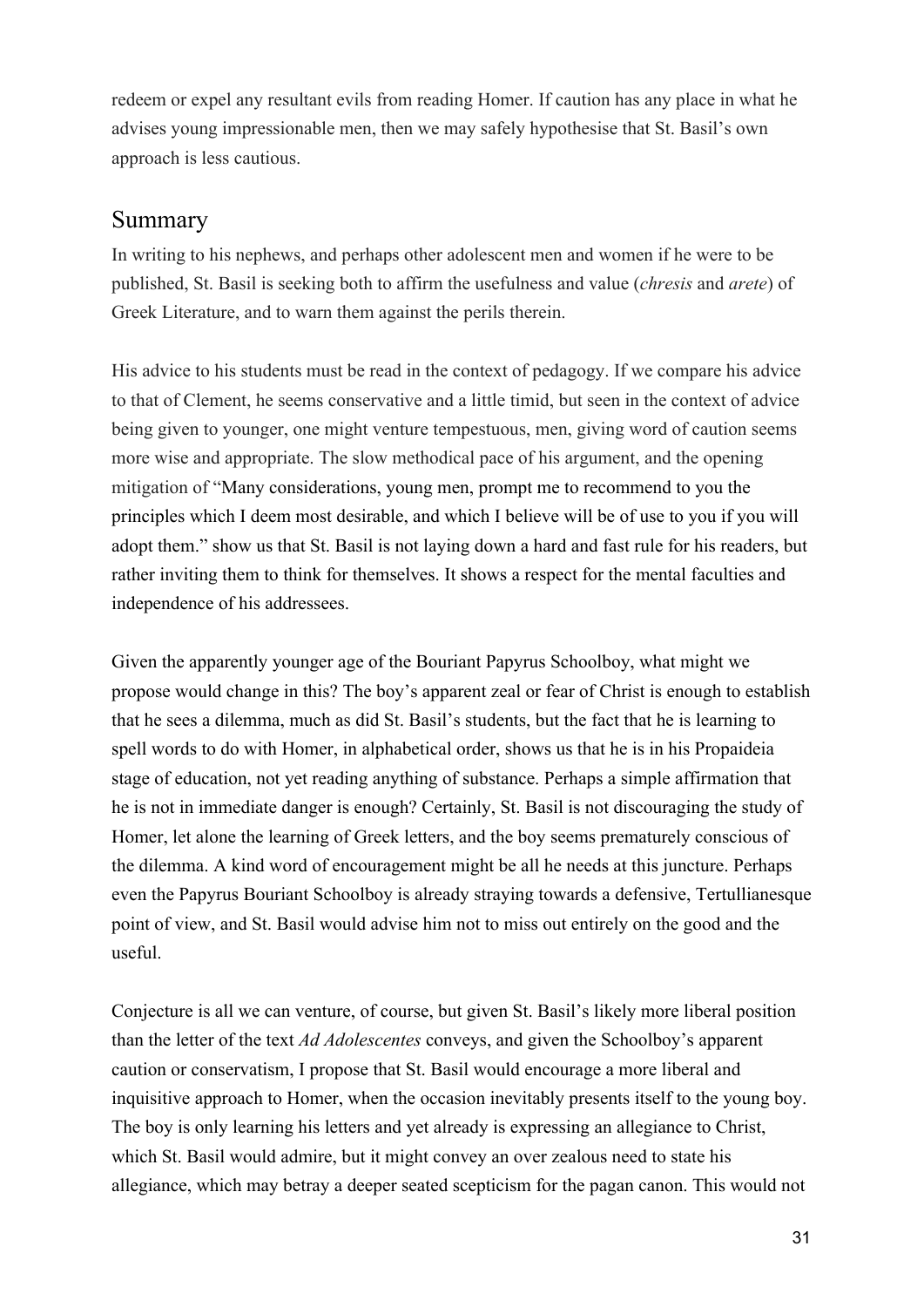sit well with St. Basil, who would wish to correct it in favour of an appreciative student and reader.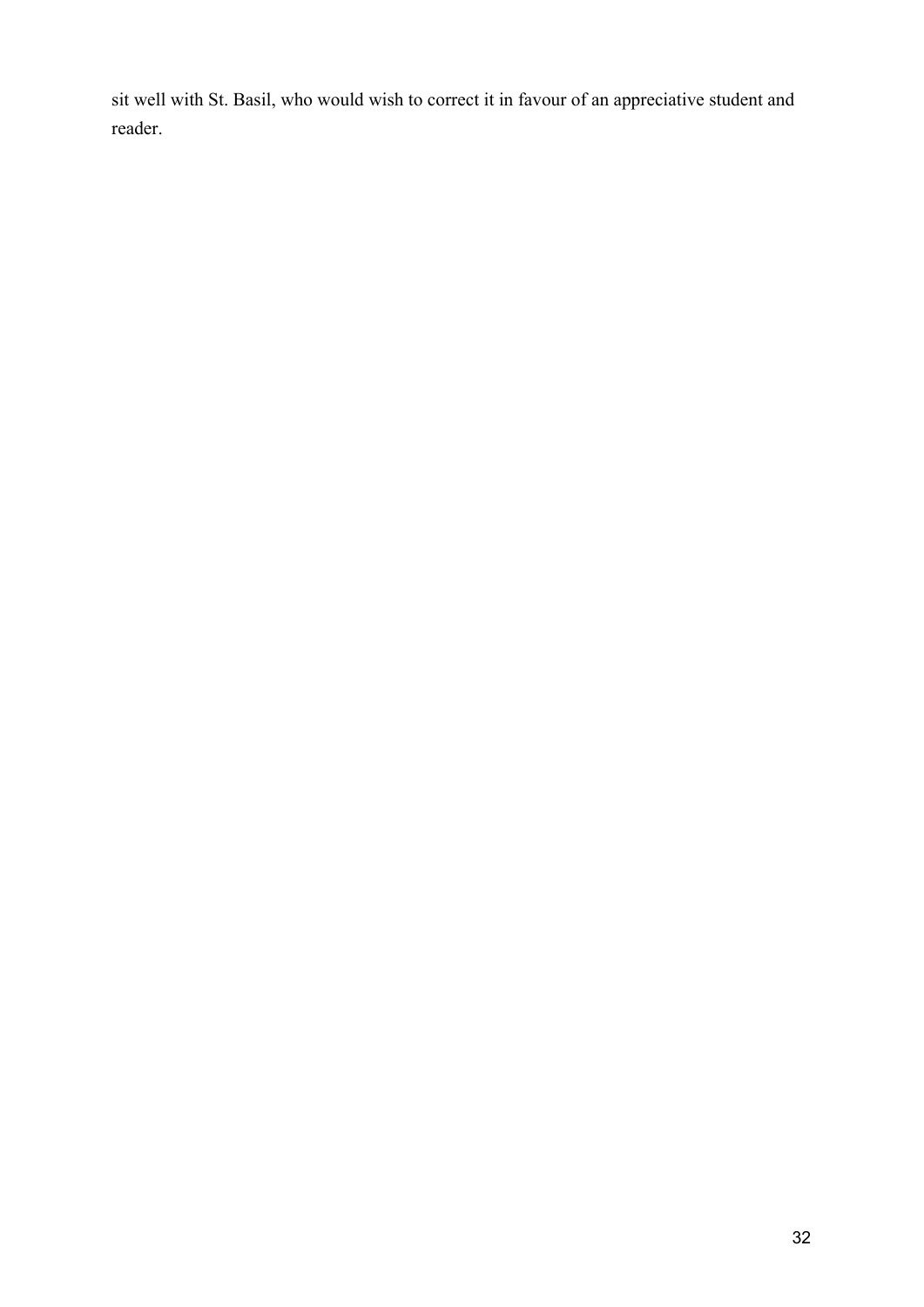# Chapter 4: St. Augustine

## St. Augustine's Ideal Readers in the Two Works

By ideal reader I mean to say those whom St. Augustine has in mind when writing the two works. We should especially consider their age and education.

*Confessions* is an autobiographical work, stylised as an open letter or prayer to God. God is the addressee but who is the ideal reader? In later life St. Augustine revisited many of his earlier works in what are called "The Retractions". In book two chapter 6 Augsutine writes, of *Confessions*, "they are meant to excite men's minds and affections toward him [God]". He also writes "I do know that they have given pleasure to many of my brethren and still do so".  $67$  We may therefore presume that St. Augustine had his contemporaries in mind when writing and he also has acknowledged a wider audience saying "What some people think of them is their own affair".<sup>68</sup> So St. Augustine, writes a personal, autobiographical confession which he hopes will encourage men in their minds and affections towards God. In his second letter to Darius, a younger statesman in North Africa, he says this about *Confessions* "Thus, my son, take the books of my *Confessions* and use them as a good man should--not superficially, but as a Christian in Christian charity." I submit this as evidence that St. Augustine may particularly intend a younger reader in his *Confessions*, or at least someone whom it would be fitting to call 'son', be that due to an age difference or due to the addressee being in the earlier stages of Christian study. This is fitting since much of St. Augustine's reflection is on his youth, prior to his conversion, and the regrets he has about that time.

Another piece of evidence is the following quote, reflecting on his own education, "For when I was learning vain things, thou didst impose thy discipline upon me: and thou hast forgiven me my sin of delighting in those vanities. In those studies I learned many a useful word, but these might have been learned in matters not so vain; and surely that is the safe way for youths to walk in."<sup>69</sup>. Here is a direct and explicit example of a particular consideration, in that he is discussing what is a safe path for young people to take.

In *On Christian Doctrines*<sup>70</sup> St. Augustine covers a multitude of subjects in four books. The reader is expected to be Christian, concerned with the study of literature in general, and especially interested in the right approach to studying Scripture. I believe the level of scholarship must lead us to the conclusion that he is expecting the work to be read by more experienced, more established thinkers than those for whom he may have intended *Confessions.*

<sup>67</sup> Saint St. Augustine of Hippo, The Retractions, II, 6, in "Confessions and Enchiridion '' translated Outler. Albert Cook, Westminster Press, 1955

<sup>68</sup> Saint St. Augustine of Hippo, The Retractions, II, 6, in "Confessions and Enchiridion'' translated Outler. Albert Cook, Westminster Press, 1955

<sup>69</sup> Saint St. Augustine of Hippo, Confessions Chapter XV in "Confessions and Enchiridion '' translated Outler. Albert Cook, Westminster Press, 1955, 24

<sup>70</sup> Saint St. Augustine of Hippo, On Christian Doctrines, Translated, Rev. Professor J.F. Shaw in "St. Augustin's City of God and Christian Doctrine'' Ed. Schaff Philip, T&T Clarke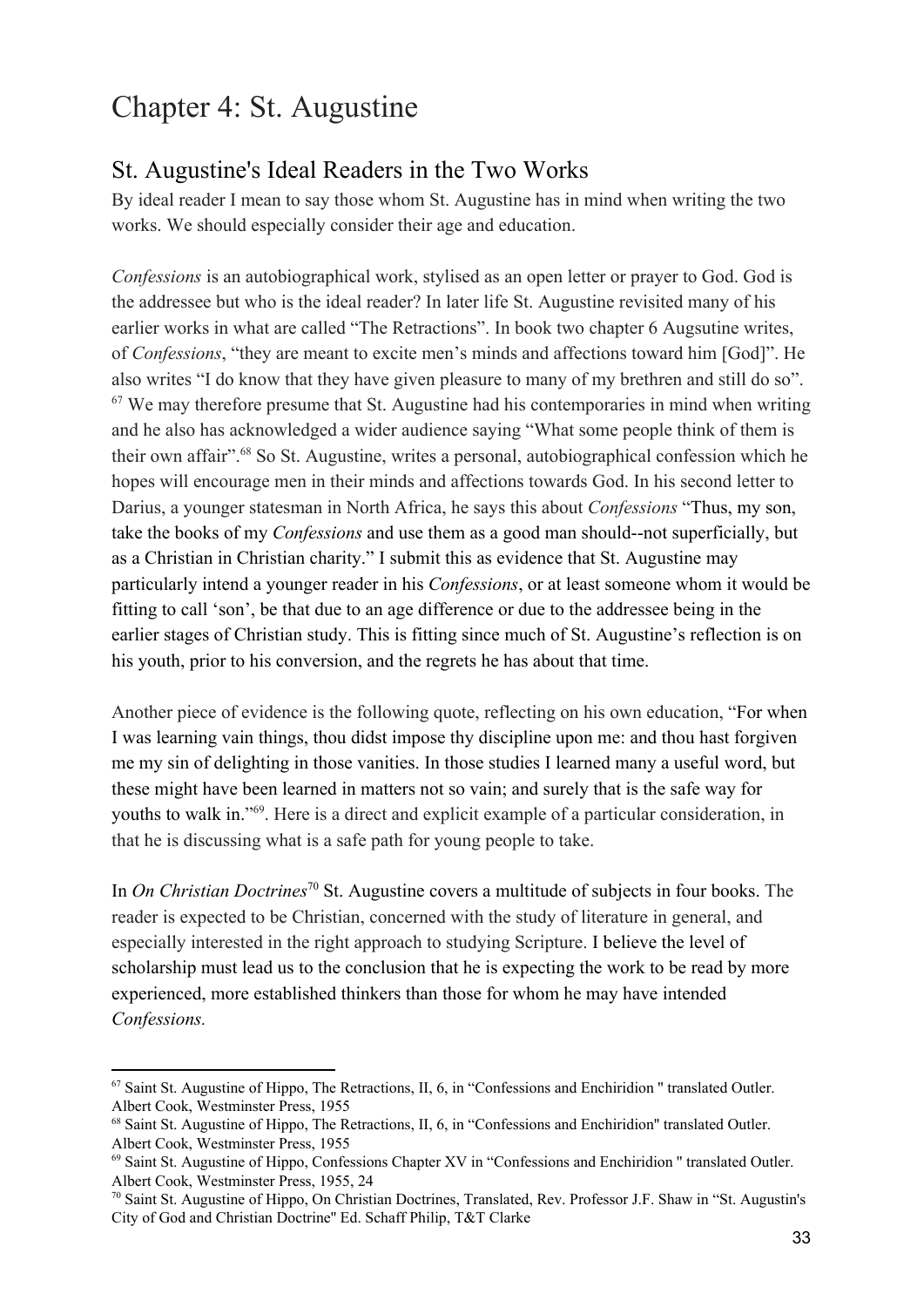# The Works In Brief

Before we delve in depth into the two works, how might we summarise the substance of his thought in each?

### *Confessions*

In chapters 9-24 of Book 1 St. Augustine documents his late childhood and adolescence and ruminates on the education he received. He is scathing in his descriptions of the education he received, and the values espoused by his teachers and contemporaries. He criticises the examples taught to him in the Greek stories, but is happier when remembering the literacy and numeracy skills he was taught. He believes that by the Grace of God he was redeemed from the state of moral turpitude into which his education had led him. In short, his Propaideia was useful but the Paideia and philosophy and rhetoric was wholly without merit, virtue, or redeeming quality.

#### *On Christian Doctrine*

In Book 1 St. Augustine covers the idea of discerning and expressing the meaning of Scripture. As part of the discussion he brings up early theories of semiotics, discussing the nature of things, and things represented by signs. This leads to interesting thoughts on language and by extension, metaphor and translation. He also gives a more welcoming and liberal approach to Greek Stories and Poetry noting their potential to point towards God.

Aside from the difference between things and signs, another important distinction St. Augustine makes is the distinction between use (uti) and enjoyment (frui). The ultimate and only true object of enjoyment is The Holy Trinity. All other forms of enjoyment are to be seen as distractions from the truest form of enjoyment, or perhaps less innocently, as destructive abuses and heresy or idolatry. Therefore in truth all things, even man whom we are commanded to love, are *really* to be *used* in the sense that the good we love in things is most properly to be understood as the goodness of God, reflected in creation. We love and enjoy the *divine* in one another.

Later the idea of loving the Goodness of God in man, is expanded to seeing the Truth of God being found in many places, though perhaps entangled with heresy or superstition. Even Greek religious texts may contain truth relevant to Christians, who therefore have an obligation to take them and put them to good use.

# *Confessions*

St. Augustine especially concentrates his attention on the dichotomy of the education process. He begins with his experiences in Propaideia, which equipped him with skills necessary to read and write, and which in later life allowed him to read Scripture. Later on, Paideia, on the other hand, taught him vanity and self importance and gave him an illusion of self sufficiency. His Paideia education was also during the period he was not following his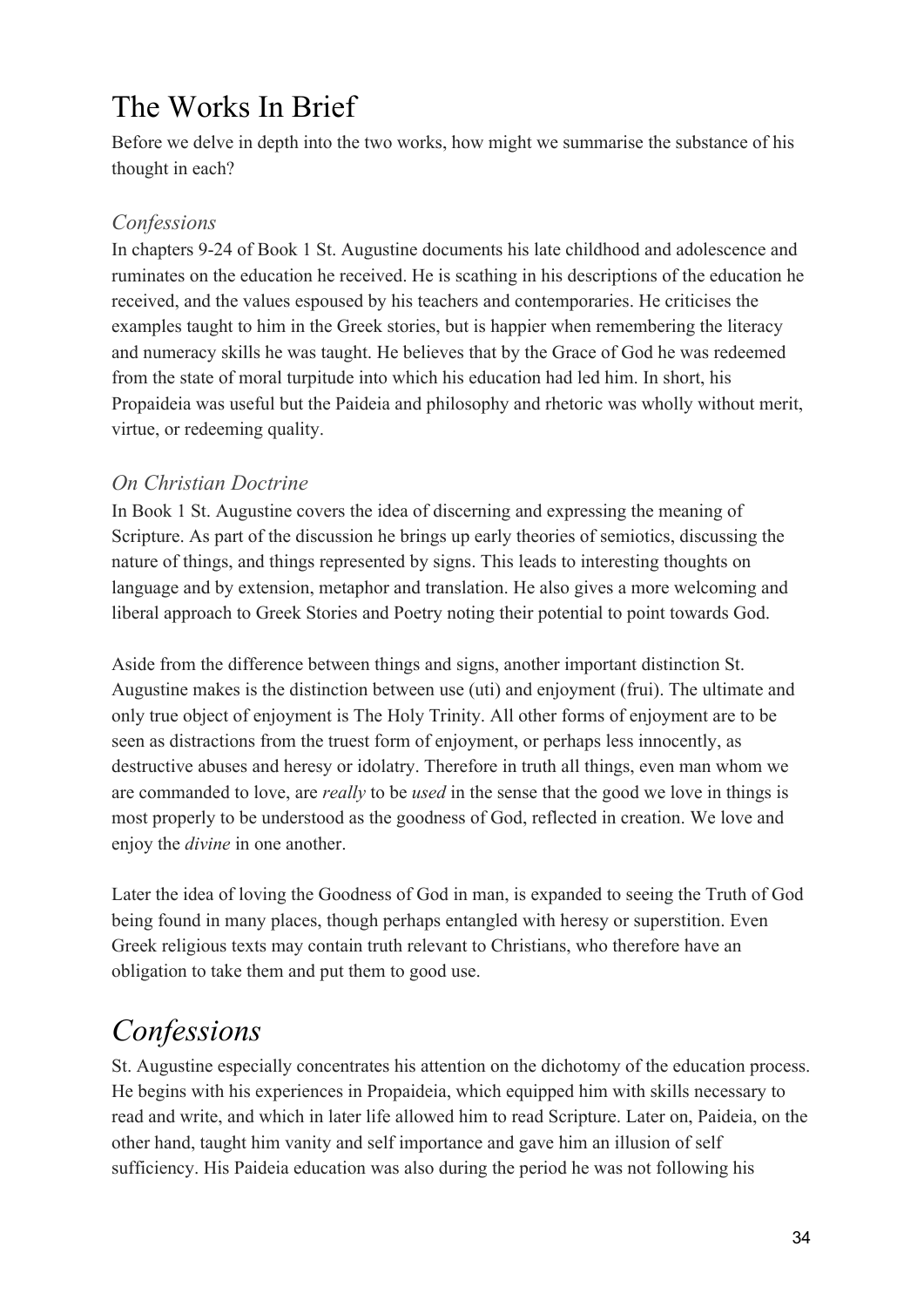mother's Christianity.<sup>71</sup>

#### The Propaideia Stage

St. Augustine's mother was a Christian but his Father was not. Whilst initially enjoying the Christian example of his mother he followed his father later in his childhood and did not look again to Christianity until later in his life. He, when he started at school, began to learn letters by rote, both his native latin and the foreign Greek language which was difficult for him. He explains it this "For the tedium of learning a foreign language mingled gall into the sweetness of those Grecian myths."<sup>72</sup>. When he was slow to learn he was beaten by his schoolmasters.<sup>73</sup> He was beaten because his mind was "on play", that is to say, thinking of idleness and playing games with children. Those delivering the beatings were, according to St. Augustine's estimation, also "playing", themselves, since "the idling of our elders is called business; the idling of boys, though quite like it, is punished by those same elders, and no one pities either the boys or the men."<sup>74</sup> St. Augustine here is building a case for what he sees as the folly of human pride in learning, achievements, and wisdom, as we will see further on. This mirrors Tertullian's<sup>75</sup> vicious critique of gnosticism, mocking the "wisdom" of the world. Both are taking a wider perspective of human activity by setting it up against God's plan for the world, or God's wisdom. By comparison all human endeavour or thought is meaningless and not to be esteemed beyond what it rightly is called, idle foolishness.

Yet in Chapter 10 St. Augustine is contrite over his inattention to the teachings, since they might have been put to good use. " For this learning which they wished me to acquire--no matter what their motives were--I might have put to good account afterward."<sup>76</sup> This quote is a key piece of evidence in figuring St. Augustine's position on Greek Education. It shows us that regardless of, or even despite the intentions, values, and beliefs of a teacher, that *some part* of Greek Education is useful, or valuable.

#### The Paideia Stage

In Chapter 13 St. Augustine admits that even as a child he bore a disdain for Greek Literature for which he cannot account. "But what were the causes for my strong dislike of Greek literature, which I studied from my boyhood? Even to this day I have not fully understood them."<sup>77</sup> He distinguishes his learning of letters in the Propaideia stage, from his learning of the stories, myths and poems in the Paideia, since the former gave him a lifelong skill which

<sup>71</sup> See explanation of Propaideia vs Paideia in Chapter 2

<sup>72</sup> Saint St. Augustine of Hippo, Confessions Chapter VIII in "Confessions and Enchiridion" translated Outler. Albert Cook, Westminster Press, 1955, 18

<sup>73</sup> Saint St. Augustine of Hippo, Confessions Chapter IX in "Confessions and Enchiridion" translated Outler. Albert Cook, Westminster Press, 1955, 19

<sup>74</sup> Saint St. Augustine of Hippo, Confessions Chapter IX in "Confessions and Enchiridion" translated Outler. Albert Cook, Westminster Press, 1955, 20

<sup>75</sup> See Tertullian in Chapter 3 St. Basil

<sup>76</sup> Saint St. Augustine of Hippo, Confessions Chapter X in "Confessions and Enchiridion" translated Outler. Albert Cook, Westminster Press, 1955, 20

<sup>77</sup> Saint St. Augustine of Hippo, Confessions Chapter XIII in "Confessions and Enchiridion" translated Outler. Albert Cook, Westminster Press, 1955, 21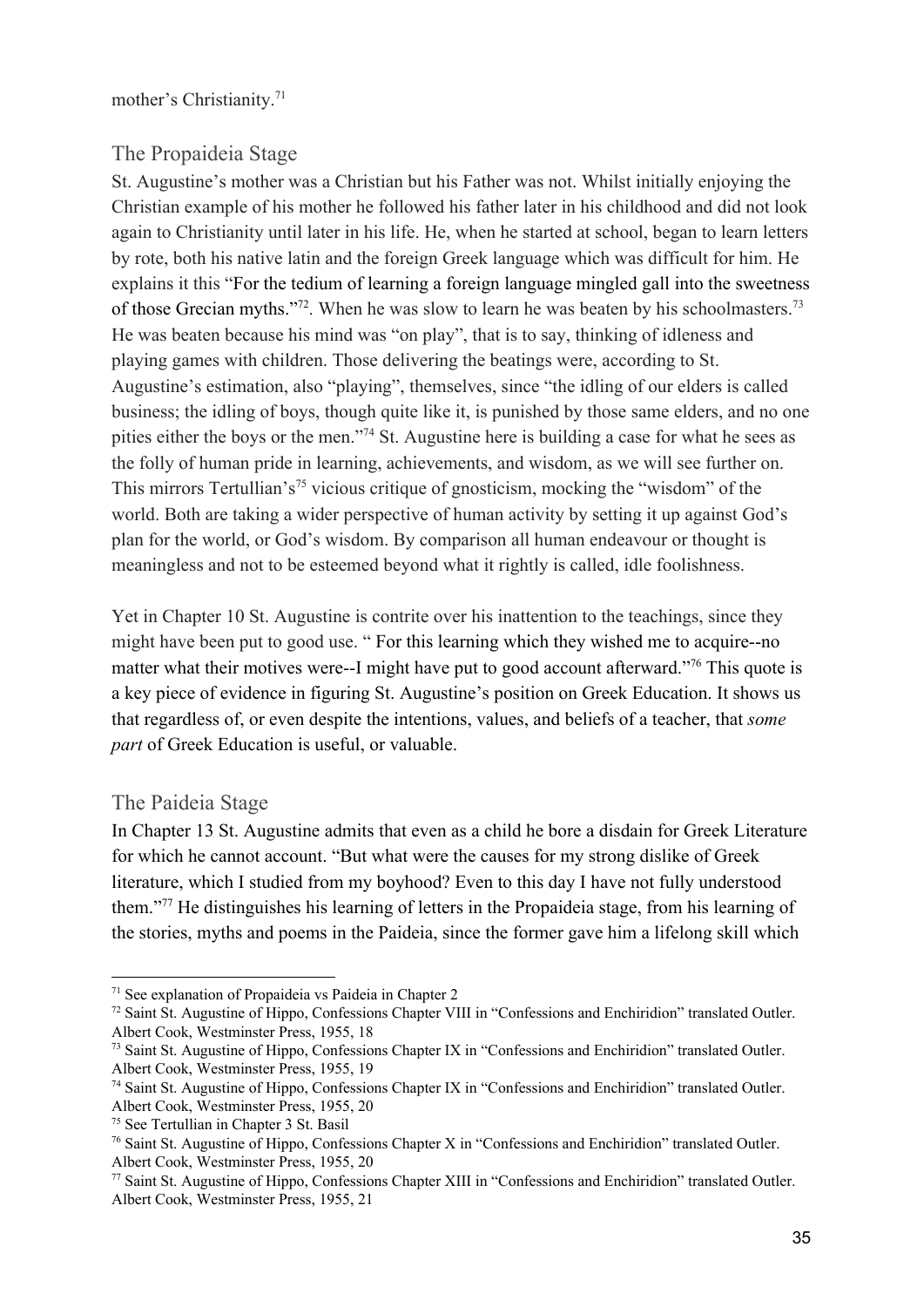could be applied to any writings whereas the latter brought vain teaching saying "This sort of madness" (his love of Classical Poetry such as Virgil) "is considered more honorable and more fruitful learning than the beginner's course in which I learned to read and write."<sup>78</sup>

The distinction is more pointed when he says first; "Those first lessons were better, assuredly, because they were more certain, and through them I acquired, and still retain, the power of reading what I find written and of writing for myself what I will.". He praises Propaideia for the practical preparation it gives the student for use in later life. He says then, "In the other subjects, however, I was compelled to learn about the wanderings of a certain Aeneas, oblivious of my own wanderings, and to weep for Dido dead, who slew herself for love. And all this while I bore with dry eyes my own wretched self dying to thee, O God, my life, in the midst of these things."<sup>79</sup>

In what might fairly be characterised as hyperbolic rhetoric, St. Augustine sets up a contrast as a microcosm for the broad criticism he has of his time in Encyclical Education. He juxtaposes a scene of himself, a young adolescent in the Paideia stage of education, being moved to tears reading what is for all intents and purposes a fictional character's mournful passing, with the assertion that; he himself at that time was unaware of a mortal peril to his own eternal soul; to wit his ignorance of the Triune God. He cries for a fictional death, yet doesn't mourn his own spiritual decline into oblivion. This theme continues through the following chapters. He gives many examples of himself or others, blissfully unaware of their own moral failings, whilst praising, enjoying and celebrating things which St. Augustine now hates and of which he despairs.

He was skilled in public speaking and rhetoric and received no small amount of praise, but in retrospect he has the following to say. "What is it now to me, O my true Life, my God, that my declaiming was applauded above that of many of my classmates and fellow students? Actually, was not all that smoke and wind? Besides, was there nothing else on which I could have exercised my wit and tongue? Thy praise, O Lord, thy praises might have propped up the tendrils of my heart by thy Scriptures". Aside from subtly reminding the reader of his early prowess, St. Augustine reiterates the futile nature of skill without meaningful virtue. This futility is reminiscent of Ecclesiastes' opening "ל֥בֵהֲ "or "*Habel*" which can be translated "Breath, Emptiness, Meaninglessness,Vanity or even Nonsense. (see "St. Augustine's use of Scripture" below)

"Those around me, also sinning, thus cried out: "Well done! Well done!" The friendship of this world is fornication against thee; and "Well done! Well done!" is cried until one feels ashamed not to show himself a man in this way."<sup>80</sup> St. Augustine here takes a critical and judgemental stand against his former peers and teachers, which perhaps reflects a zealous convert who scorns his previous life and values.

<sup>78</sup> Saint St. Augustine of Hippo, Confessions Chapter XIII in "Confessions and Enchiridion" translated Outler. Albert Cook, Westminster Press, 1955, 22

<sup>79</sup> Saint St. Augustine of Hippo, Confessions Chapter XIII in "Confessions and Enchiridion" translated Outler. Albert Cook, Westminster Press, 1955, 22

<sup>80</sup> Saint St. Augustine of Hippo, Confessions Chapter XIII in "Confessions and Enchiridion" translated Outler. Albert Cook, Westminster Press, 1955, 22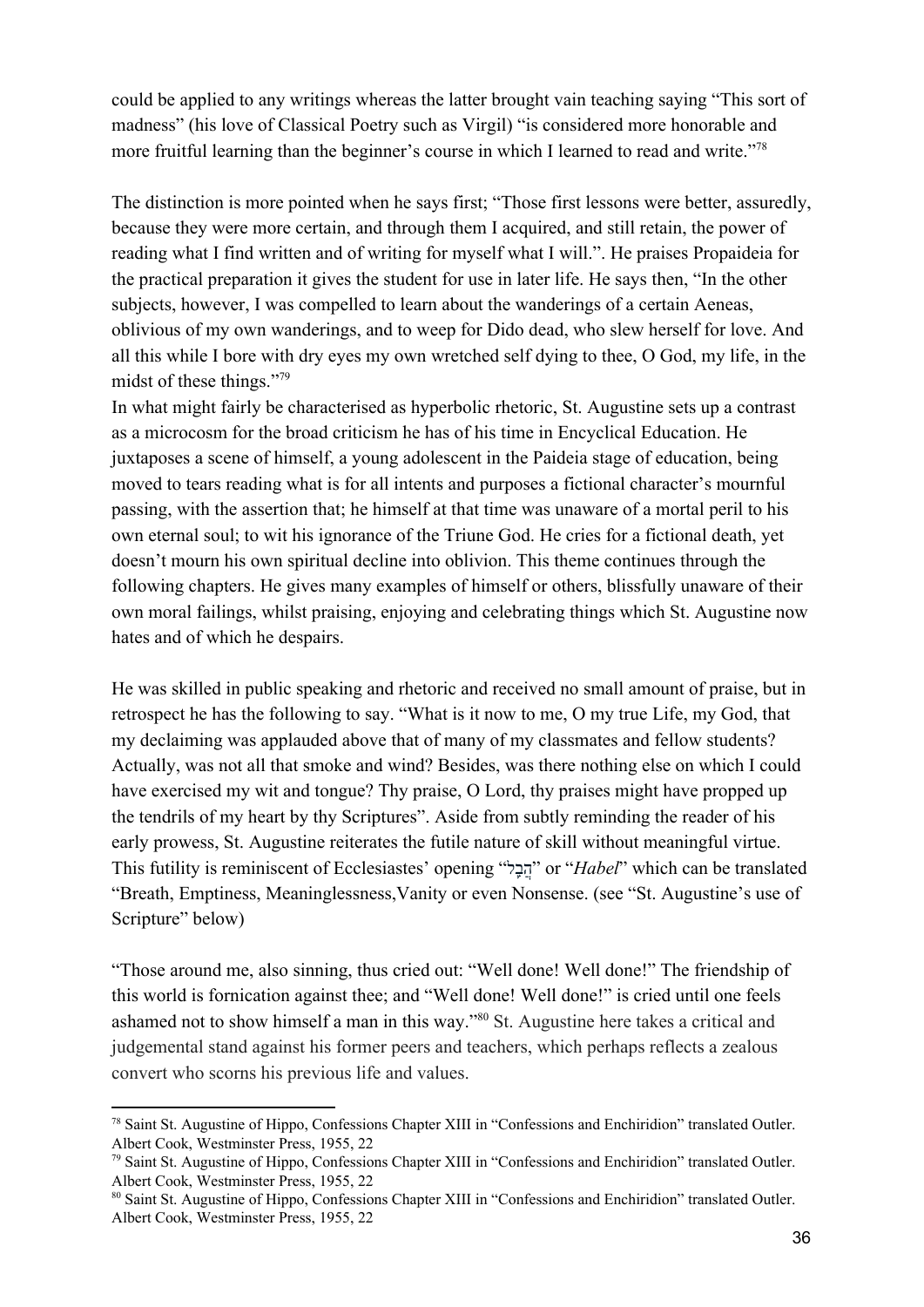St. Augustine criticises his former masters and scholastic peers for their aesthetic sophistry, that is to say the desire to appear wise and educated above the pursuit of true love and wisdom. He exemplifies this in showing that they are so scornful of people who mispronounce "Hominem"<sup>81</sup> or "Ignoscere" that in criticizing the erroneous speaker they miss the higher virtue of loving their fellow man. He first says "Look down, O Lord God, and see patiently, as thou art wont to do, how diligently the sons of men observe the conventional rules of letters and syllables, taught them by those who learned their letters beforehand, while they neglect the eternal rules of everlasting salvation taught by thee." and then "They carry it so far that if he who practices or teaches the established rules of pronunciation should speak (contrary to grammatical usage) without aspirating the first syllable of "*hominem*" ["*ominem*," and thus make it "a 'uman being"], he will offend men more than if he, a human being, were to *hate* another human being contrary to thy commandments.". This is perhaps an extreme conclusion, but St. Augustine is not faint hearted in much of what he says in *Confessions*. As Sandnes explains it "St. Augustine paints encyclical studies with the human sins of greed, selfish ambition and higher fees.".<sup>82</sup> Very little romantic notions of enlightenment, virtue or broadening of the mind are left in St. Augustines rendering of his past education.

We might be forgiven for seeing St. Augustine's adult recommitment to Christianity and rejection of his past sins, as one and the same as a rejection of his past life in its entirety. As Kevin Hughes has it, St. Augustine's conversion was "precisely a conversion away from the academy".<sup>83</sup> This conversion experience must surely colour his memory and opinion of his life, values and experiences before. He may now be looking condemningly 'with all the zeal of a convert' on his former soul's state.

## St. Augustine's Use of Scripture in *Confessions*

St. Augustine's use of Scripture in *Confessions* is too great to fully list here, but some scriptures, key to his argument on our subject can be highlighted.

#### Psalms

When St. Augustine compares his love for Aeneas and Dido to his love of God, saying "I did not love thee, and thus committed fornication against thee", he is not simply measuring volumes and seeing an insufficiency on God's side, but rather, echoing Psalm 73;27 saying "Those who are far from you will perish; you destroy all who are unfaithful to you.". This intense rhetoric reflects the nature of *Confessions* in its entirety. It is entirely appropriate that St. Augustine is using the psalms as they set the precedent for an emotive and impassioned address to God, which *Confessions* is. Equally we can take in inference from his allusion to Psalms as to how we are to interpret this work. St. Augustine in *Confessions* is to be read

<sup>81</sup> St. Augustine, Confessions Book 2 chapter 7

<sup>82</sup> Sandnes, Karl Olav. The Challenge of Homer, School Pagan Poets and Early Christianity, 2009 T&T Clark, London, 217

<sup>83</sup> Hughes, Kevin L. The "Arts Reputed LIberal" St. Augustine on the Perils of Liberal Education, in Paffenroth and Hughes 2000, 95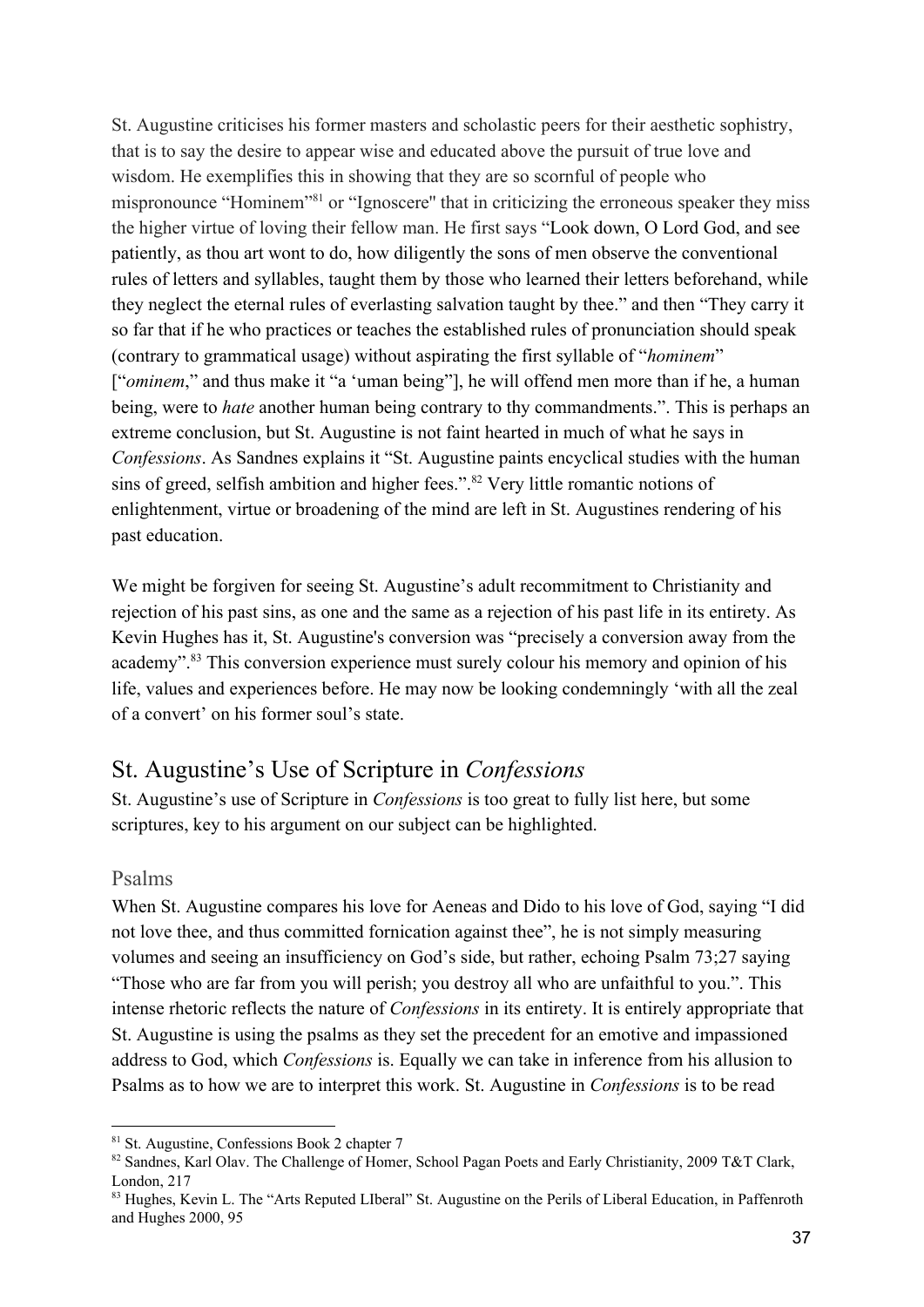with more than a hint of poetic licence, as we would interpret Psalms. Psalms are not History, Doctrine or Law, yet they reflect on all three of those phenomena. With the lens of personal expression and poetic licence that we may use to interpret Psalms, we may approach the text of *Confessions* better prepared.

#### 1 Kings 8

In his opening chapters St. Augustine is talking about the greatness of God and writes in Chapter 2 "And how shall I call upon my God--my God and my Lord? For when I call on him I ask him to come into me. And what place is there in me into which my God can come? How could God, the God who made both heaven and earth, come into me? Is there anything in me, O Lord my God, that can contain thee? Do even the heaven and the earth, which thou hast made, and in which thou didst make me, contain thee?" This reflects Solomon's prayer in consecrating the Temple, discussing how God might dwell in a Building built by man, saying "24 Lord God of Israel, there's no god like you in heaven above or on earth below. … 27 But how could God possibly live on earth? If heaven, even the highest heaven, can't contain you, how can this temple that I've built contain you? 28 Lord my God, listen to your servant's prayer and request, and hear the cry and prayer that your servant prays to you today.".

St. Augustine is reminding the reader of the greatness of God in comparison to man. This is an important point for the whole of *Confessions* as it sets a stark relief between The Divine and The Human. This is the foundation for much of St. Augustine's thought and particularly the comparison of the Wisdom of Man and the Foolishness of God (see below). The Love of things Human and the Love of things Divine, (see above). St. Augustine's words "How could God, the God who made both heaven and earth, come into me?" are a reference to the idea that he himself is the temple into which God should enter and dwell, which comes from 1 Corinthians.

#### 1 Corinthians 1

1 Corinthians is perhaps the most widely used book of the bible by St. Augustine in *Confessions.* It is a staple reference for many other theologians, as we have seen for instance with Tertullian, (see Chapter 3 St. Basil) because it is Paul railing against the vain thoughts of humans who believe themselves wise, too wise, and too clever for the Gospel. Paul says: "20 Where is the wise person? Where is the teacher of the law? Where is the philosopher of this age? Has not God made foolish the wisdom of the world?" … "22 Jews demand signs and Greeks look for wisdom, 23 but we preach Christ crucified: a stumbling block to Jews and foolishness to Gentiles," … "25 For the foolishness of God is wiser than human wisdom, and the weakness of God is stronger than human strength.". Having established the Greatness of God compared to man, St. Augustine's reference to human folly and human ignorance of God is well argued and clearly in line with scripture.

#### 1 Corinthians 3

"16 Don't you know that you yourselves are God's temple and that God's Spirit dwells in your midst? 17 If anyone destroys God's temple, God will destroy that person; for God's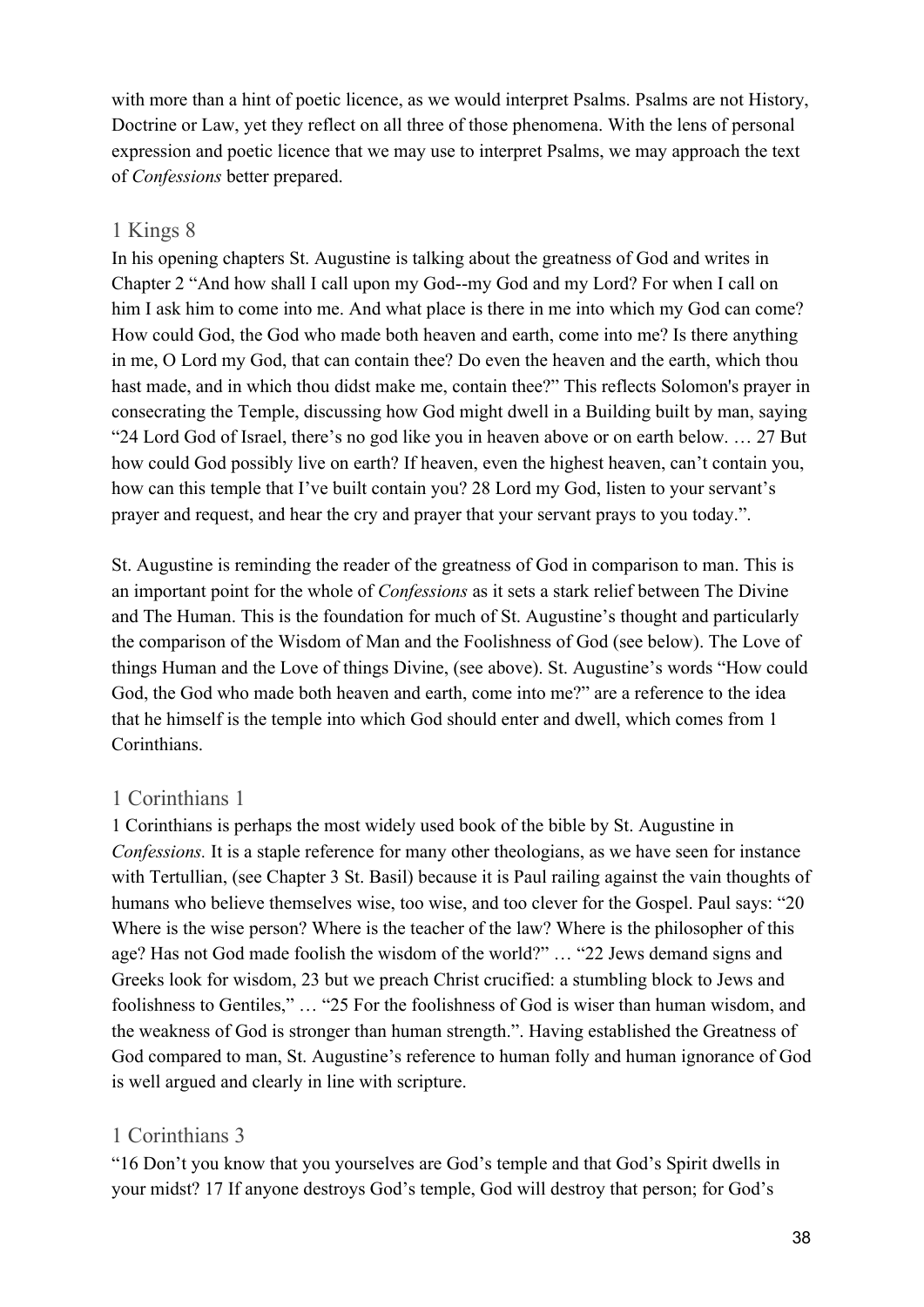temple is sacred, and you together are that temple. 18 Do not deceive yourselves. If any of you think you are wise by the standards of this age, you should become "fools" so that you may become wise. 19 For the wisdom of this world is foolishness in God's sight. As it is written: "He catches the wise in their craftiness"; 20 and again, "The Lord knows that the thoughts of the wise are futile." 21 So then, no more boasting about human leaders!" This in its essence and principle is the foundational thought where St. Augustine says "Those around me, also sinning, thus cried out: "Well done! Well done!" The friendship of this world is fornication against thee; and "Well done! Well done!" is cried until one feels ashamed not to show himself a man in this way. For my own condition I shed no tears, though I wept for Dido, who "sought death at the sword's point,"<sup>27</sup> while I myself was seeking the lowest rung of thy creation, having forsaken thee; earth sinking back to earth again.". To clarify St. Augustine's spiritual, potentially physical death and friendship with the world's wisdom, are one and the same. He regards his love of the learning as detrimental to his 'temple', body and soul.

### 1 Corinthians 13

The themes of the limitations of Human endeavour without love are referenced in *Confessions.* When St. Augustine says "What is it now to me, O my true Life, my God, that my declaiming was applauded above that of many of my classmates and fellow students? Actually, was not all that smoke and wind? Besides, was there nothing else on which I could have exercised my wit and tongue? Thy praise, O Lord, thy praises might have propped up the tendrils of my heart by thy Scriptures" it is not far from the poem in 1 Cor 13 "If I speak in the tongues[\[a\]](https://www.biblegateway.com/passage/?search=1+Corinthians+13&version=NIV#fen-NIV-28667a) of men or of angels, but do not have love, I am only a resounding gong or a clanging cymbal. … 8 Love never fails. But where there are prophecies, they will cease; where there are tongues, they will be stilled; where there is knowledge, it will pass away.".

The words to "smoke and wind" may well be intended to evoke the memory of Ecclesiastes' "meaninglessness" to disparage the significance of St. Augustine's oratorical might and accomplishments.

# Interpreting St. Augustine in *Confessions*

The first point which is important to underscore is that we must read *Confessions* through the lens of hyperbole and rhetoric. Syt. Augustine's writing here compared to *On Christian Doctrine* is very different in style. Thus we can conclude that St. Augustine understands the use of language to persuade, to move and compel, as many learned in classical rhetoric would. St. Augustine looks with contempt on his former life of sin, and speaks against the smallest offending article with extreme prejudice (eg. the story of stealing pears $^{84}$ ).

Whatever we are to feel about the education St. Augustine received, his prayer is that it may be redeemed. "For when I was learning vain things, thou didst impose thy discipline upon me: and thou hast forgiven me my sin of delighting in those vanities. In those studies I learned many a useful word, but these might have been learned in matters not so vain; and

<sup>84 (</sup>See Summary below)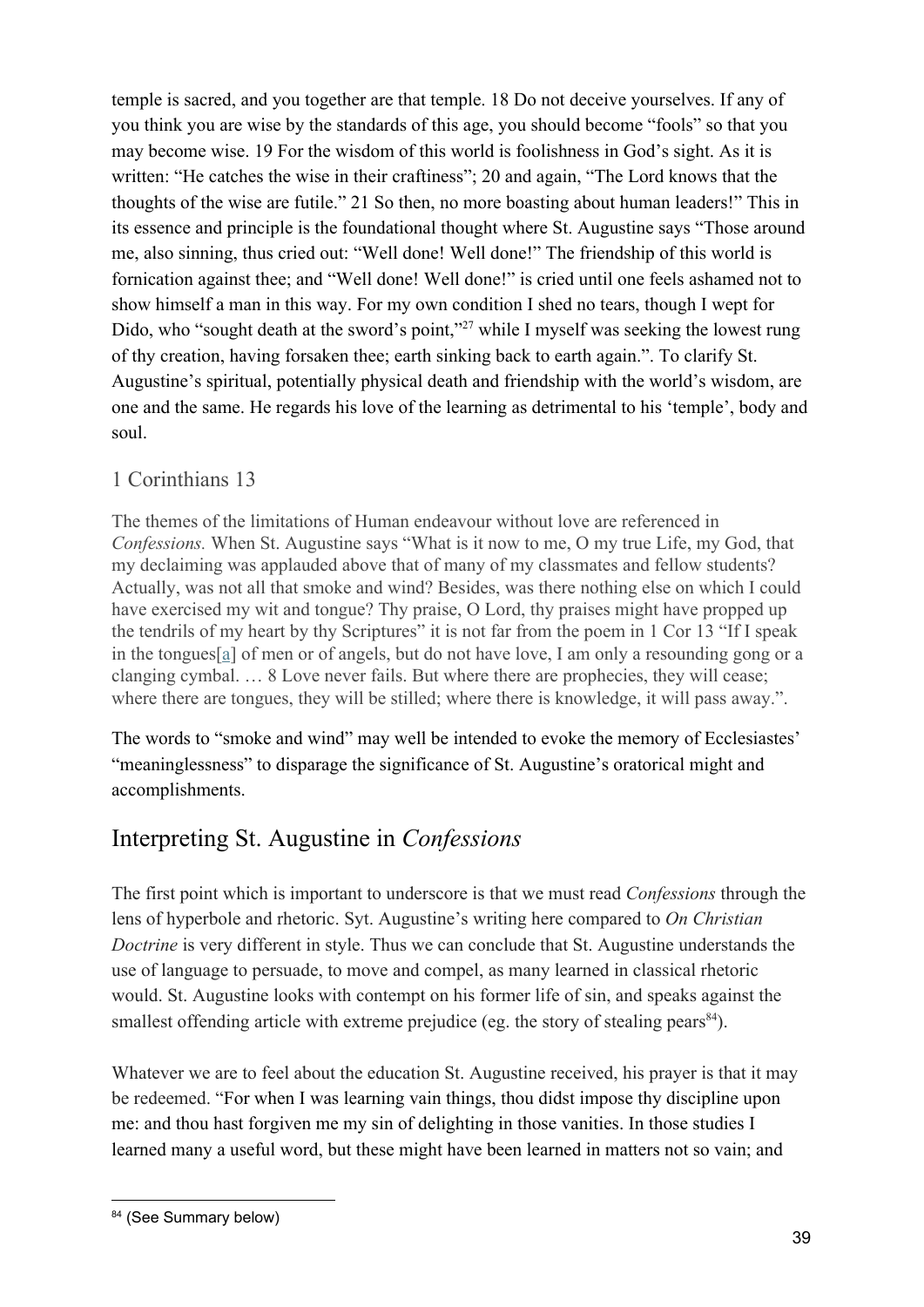surely that is the safe way for youths to walk in." $85$  St. Augustine's concern for youths here is a relevant indicator of how we should interpret both his personal conviction, and the advice he might give. There is surely, necessarily an ironic gap between an educator's opinion on a given subject and the particular advice the educator will give their student, mitigated by considerations of prudence, the student's level of learning, ability, and aspirations. It is entirely reasonable that St. Augustine believes there's much less danger in, and more benefit to Paideia than he makes out in his rhetoric which, in places, verges on diatribe or a polemic. To get a better perspective we may turn our attention to *On Christian Doctrine.*

### *On Christian Doctrine*

#### Signs and Things

In what could be argued to be the birth of the study of semiotics,  $86$  St. Augustine introduces us to the concept of 'signs' (Grk. *semeion*) and 'things', in a universal sense, beyond the idea of miracles as signs, or letters as signs. He explains that although wood *may* be used as a sign, as Moses' staff was raised as a prophetic gesture, that there is also wood as just wood, a 'thing'. Although words point to something else, like the word "wood" makes us think of or look at some *actual* wood, the word itself is insubstantial, it is purely a 'sign'. When some 'thing' is used to be a 'sign' it is simultaneously two different states, both 'sign' and 'thing'. This in itself, of course, is an exciting philosophical step forward for humanity but it also has particular meaning and bearing on what we are about to discover for our specific question;

"What advice would St. Basil The Great, and St. Augustine of Hippo give a young 4th Century student with regards to Paideia and its role in the education and growth of Christians, as they express themselves in *To the Youth, Confessions* and *On Christian Doctrines*?"

St. Augustine's semiotics principle of one thing being a sign showing, or communicating another thing is necessary to understand his more developed thought in Book 2 of *On Christian Doctrine*. He develops the idea to explain how Useful things may produce Enjoyment, though they themselves are not an object of true enjoyment.

#### Use and Enjoyment, Uti and Frui

We have already read in *Confessions* that St. Augustine as a child hated the Greek Classics<sup>87</sup> but was made to learn them. But what he *did not hate* was the grammar that he had learned. The letters, numbers and words, given and taught to other men by convention were *useful* to him too. Their usefulness may be defined by his twofold description in Books 1 and 2 of *On Christian Doctrine*, concerning the distinction 'usefulness' and 'enjoyment', or in L atin "Uti" and "Frui". As Sandnes describes the terms, "Uti is everything that contributes to true

<sup>85</sup> Saint St. Augustine of Hippo, Confessions Chapter XV in "Confessions and Enchiridion" translated Outler. Albert Cook, Westminster Press, 1955, 24

<sup>86</sup> See Jeanrond, Werner. Theological Hermeneutics, 22

<sup>87</sup> Saint St. Augustine of Hippo, Confessions Chapter IX in "Confessions and Enchiridion" translated Outler. Albert Cook, Westminster Press, 1955, 19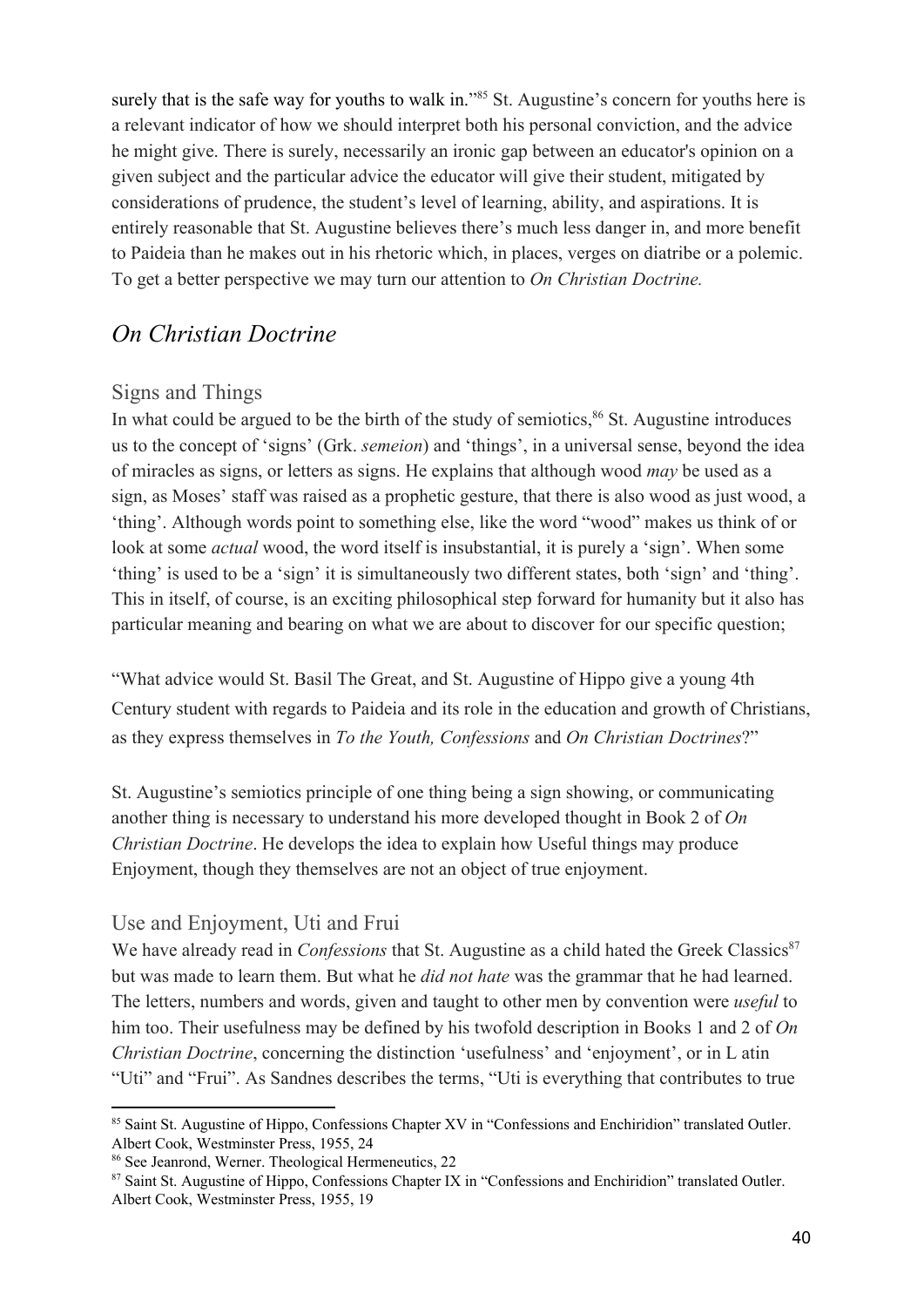enjoyment<sup>"88</sup> whereas Frui is the thing to be enjoyed. In St. Augustine's mind the ultimate and only true Frui is " to love the triune God ''. In chapter 4 of Book 1 St. Augustine explains it this, "For to enjoy a thing is to rest with satisfaction in it for its own sake. To use, on the other hand, is to employ whatever means are at one's disposal to obtain what one desires".<sup>89</sup> Then what is useful is then that which leads to enjoyment. Since St. Augustine states that the ultimate enjoyment is God, the truly useful is that which leads to God. St. Augustine warns of the folly of *enjoying* the world rather than *using* it to find the true enjoyment. "We have wandered far from God; and if we wish to return to our Father's home, this world must be used, not enjoyed, that so the invisible things of God may be clearly seen, being understood by the things that are made,—that is, that by means of what is material and temporary we may lay hold upon that which is spiritual and eternal." This is intended as a warning and direction on the proper *use* of the material, but it does also shed light on the potential for using St. Augustine's writing as an argument for Greek Literature being *useful*. St. Augustine remembers how he was praised for his making use of words in oration, as Uti, to relate the story of Juno in class. The devices were themselves mere Uti, but their end was "an Abyss of Vileness" as he describes it in chapter 7 of Book 2 *Confessions*<sup>90</sup>. It was only in later life, reading Romans that these *Uti* had become vessels of God's grace to reveal the *Frui*.

In Book 2 Chapter 11, St. Augustine explains the necessity of a good command of Hebrew and Greek as a "remedy for ignorance of proper signs"<sup>91</sup>. These two languages are used for the main bulk of the original texts of the bible. He argues that though there are many Latin translations, some words are so unique or particular to a certain culture, that a knowledge of the languages is vital. This alone argues for at least a rudimentary Greek education, in order to be familiar with the language.

#### Profane Help

In Chapter 18 St. Augustine builds further on the principle of 'things' as 'signs' pointing to other ideas, and of 'Useful' objects pointing to goodness, and therefore to God, to explicitly say that "Profane" sources may even provide "help" in our life.

St. Augustine says that music, for example, is not to be rejected entirely, although there are heathen associations and superstitions attached to it. Nor should we abandon theatre, and most useful for our inquiry St. Augustine's catch all conclusion says "... let every good and true Christian understand that wherever truth may be found, it belongs to his Master;  $\frac{1000}{2}$ . St. Augustine shows a sophisticated nuance and unprecedented boldness in this advice. He argues that there are good things to be found in a cultural expression, towards which many

<sup>88</sup> Sandnes, Karl Olav. The Challenge of Homer, School Pagan Poets and Early Christianity, 2009 T&T Clark, London p 220

<sup>89</sup> Saint St. Augustine of Hippo, On Christian Doctrines, Translated, Rev. Professor J.F. Shaw in "St. Augustin's City of God and Christian Doctrine" Ed. Schaff Philip, T&T Clarke

<sup>90</sup> Saint St. Augustine of Hippo, Confessions in "Confessions and Enchiridion" translated Outler. Albert Cook, Westminster Press, 1955

<sup>91</sup> Saint St. Augustine of Hippo, On Christian Doctrines Book 2 Chapter 11, Translated, Rev. Professor J.F. Shaw in "St. Augustin's City of God and Christian Doctrine'' Ed. Schaff Philip, T&T Clarke

<sup>92</sup> Saint St. Augustine of Hippo, On Christian Doctrines Book 2 Chapter 18, Translated, Rev. Professor J.F. Shaw in "St. Augustin's City of God and Christian Doctrine" Ed. Schaff Philip, T&T Clarke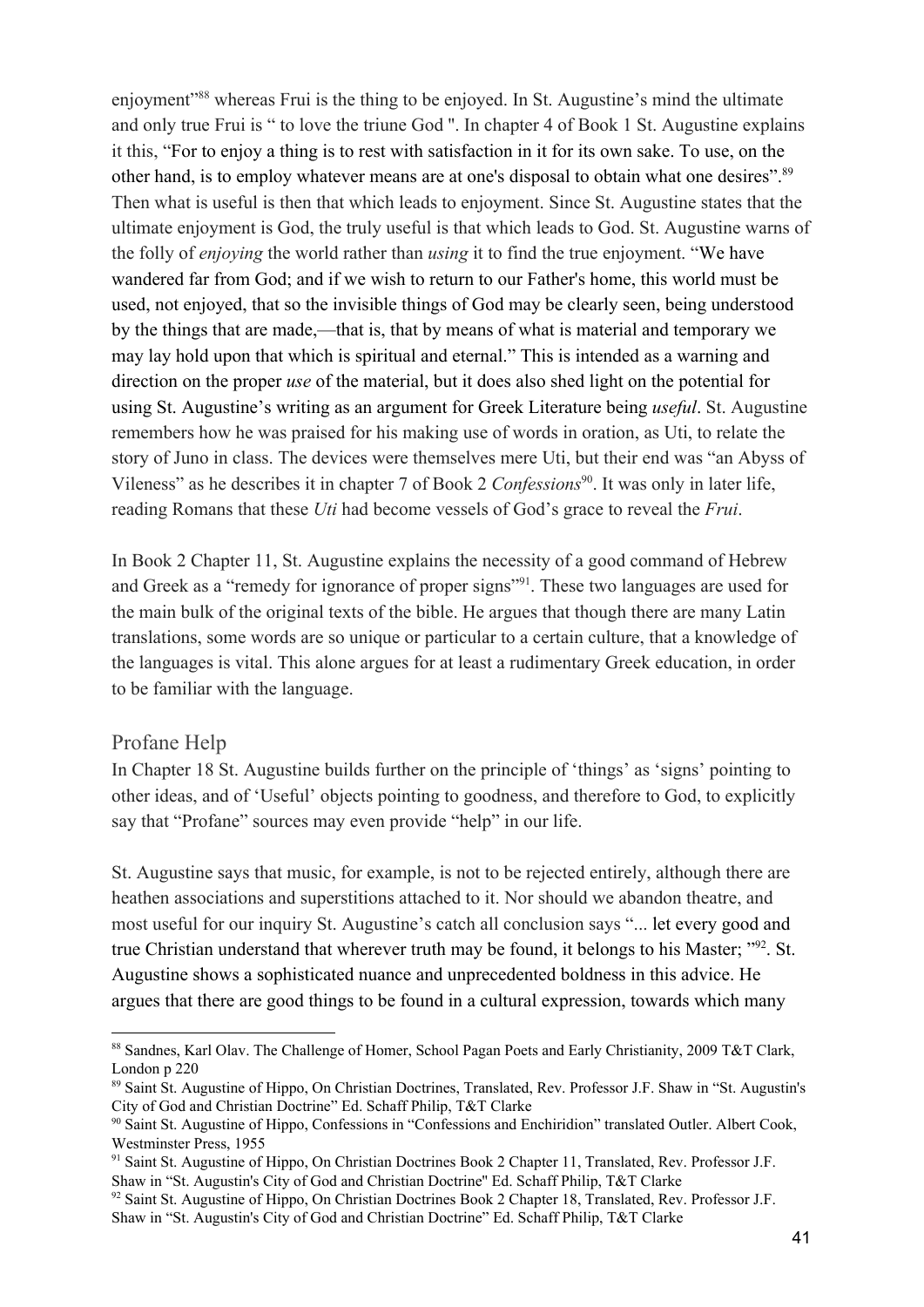Christians are sceptical. St. Augustine's position mirrors, as we saw in St. Basil's argument too, St. Paul's argument to the Athenians in Acts 17. Paul argues that The Athenians are religious but in ignorance of the objective truth of Christ. God, he says, has overlooked that ignorance until the point of Paul's preaching to them. Similarly, St. Augustine is arguing that there is a truth value to the Greek religious texts, even though it is not doctrinally Christian and orthodox. This must ultimately be rooted in Natural Theology, that is to say a revelation of God through his creation, which to the monotheist, Christian St. Augustine is founded in the creation accounts in Genesis 1 and  $2.^{93}$ 

This crucial admission is startling perhaps when read in light of St. Augustine's declamations in *Confessions.* Where, we might wonder, is the caution and warning of the vanities of Greek literature?

St. Augustine tempers this surprisingly universal and liberal advice with the following method or caveat. "let him reject the figments of superstition, and let him grieve over and avoid men who, "when they knew God, glorified him not as God, neither were thankful; but became vain in their imaginations, and their foolish heart was darkened." We might conclude that St. Augustine is allowing his reader to enjoy the music if the commit to rejecting the superstition, vanity and idolatry it proclaims.

But St. Augustine goes even further than this. St. Augustine's broad strokes endorsement of finding truth in unknown sources stretches even to Greek Religious texts. The passage continues "...let every good and true Christian understand that wherever truth may be found, it belongs to his Master; and while he recognizes and acknowledges the truth, *even in their religious literature*, let him reject the figments of superstition, ..."<sup>94</sup>. St. Augustine gives a remarkably bold and liberating endorsement to the reading of Homer and other religious texts here which has echoes of Clement's bold assertions of the protection of Christ's Gospel to those reading heathen writing. Can this be the same writer who mourns his stealing of pears as a boy? It is less astounding if we consider his principles of Uti and Frui. There was little of value, of use in his stealing pears, it was not a worthy pursuit. The same cannot be said of the potential moral reflections, which when guided by the rod of scripture and the Holy Spirit, one could hope to enjoy and put to use through reading Homer.

The most relevant and revealing chapter for the subject of our enquiry comes in Chapters 40 and 42. St. Augustine explicitly endorses the Christian reading of Pagan philosophy, especially Plato. It is not just permitted but actively exhorted as a moral imperative for the Christian. Using the analogy of the Isrealite looting of Egypt's gold and silver as the slaves fled, St. Augustine explains that the Christian ought to reclaim the wisdom and truths contained in Philosophy, away from the heathen's abuse, into its right use of worshipping God and preaching the Gospel. He begins with "Moreover, if those who are called

<sup>93</sup> See St. Augustine's use of Scripture below

<sup>94</sup> Saint St. Augustine of Hippo, On Christian Doctrines Book 2 Chapter 18, Translated, Rev. Professor J.F. Shaw in "St. Augustin's City of God and Christian Doctrine'' Ed. Schaff Philip, T&T Clarke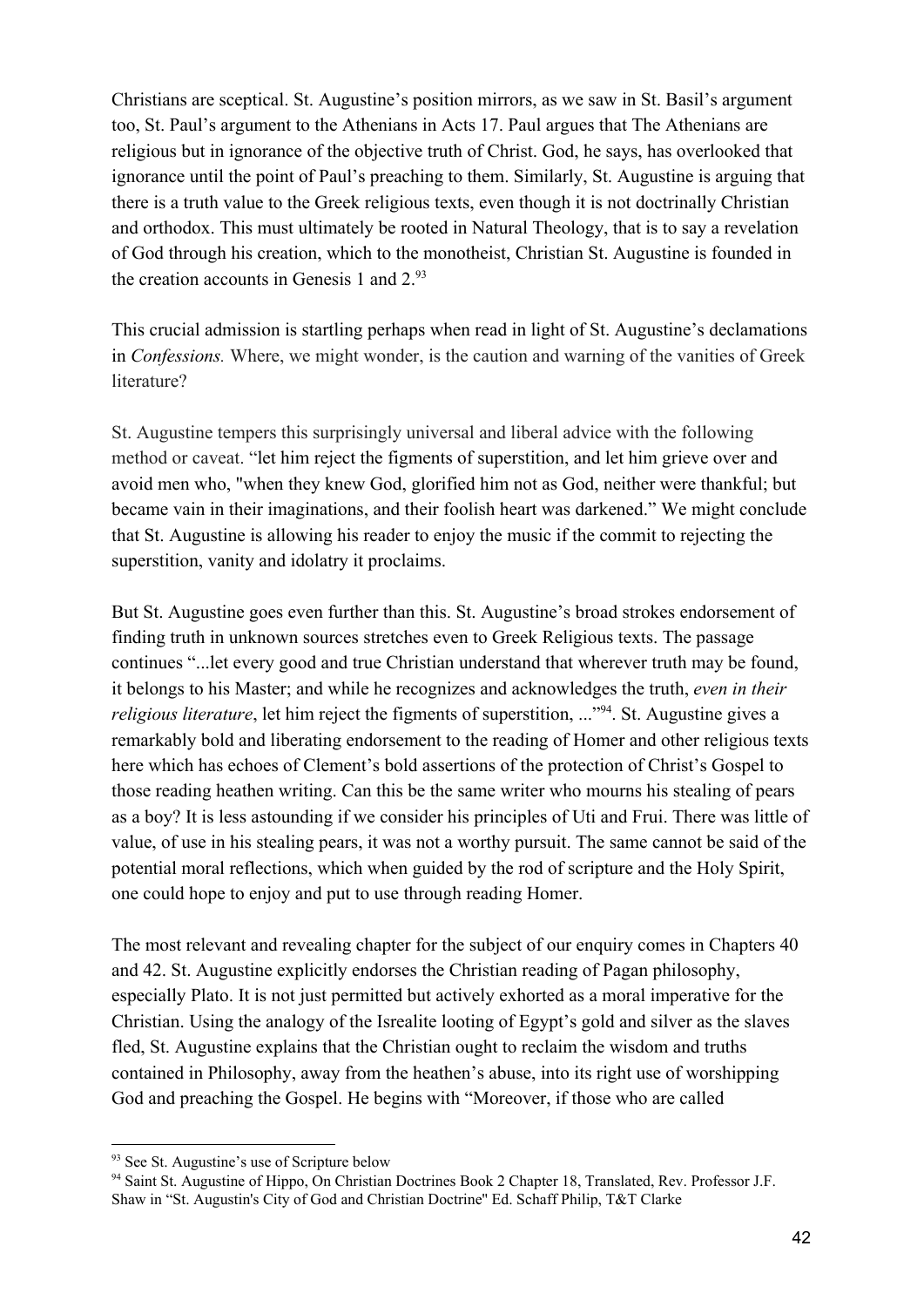philosophers, and especially the Platonists, have said aught that is true and in harmony with our faith, we are not only not to shrink from it, but to claim it for our own use from those who have unlawful possession of it.". Not everything is useful still, for St. Augustine, but yet, anything (aught) "that is true and in harmony with our faith". St. Augustine's definition is not Scripture here, which is notable since the main thrust of *On Christian Doctrine* is the correct use of Scripture. This broader definition allows for Christian tradition, culture and praxis to also stand as guides or measuring sticks for the value of Philosophy.

St. Augustine does name the pitfalls and failings of the writings but goes on to rebut "but they contain also liberal instruction which is better adapted to the use of the truth, and some most excellent precepts of morality; and some truths in regard even to the worship of the One God are found among them."

His example of Moses and the Isrealites is not unique. We have already read how St. Basil the Great, and Gregory of Nyssa each used Moses' story as allegory for a Christian's experience with foreign wisdom, But St. Augustine is not talking just of Moses' time studying Egyptian wisdom and returning, but also the plundering of value from a culture who were "not making a good use of"<sup>95</sup> it. St. Augustine also names contemporary Christian figures and martyrs whom he lauds for their growth in knowledge from foreign sources.

Having made the case for the good to be found in Plato et al, St. Augustine doubles down and argues for the duty Christians have in seeking this treasure and what to do with it, when he says "These, therefore, the Christian, when he separates himself in spirit from the miserable fellowship of these men, ought to take away from them, and to devote to their proper use in preaching the gospel. Their garments, also,—that is, human institutions such as are adapted to that intercourse with men which is indispensable in this life,—we must take and turn to a Christian use." There is a moral compulsion, for St. Augustine, to take what is valuable and turn it to the purposes of the Gospel.

In chapter 42, St. Augustine further stretches the analogy or metaphor of the plunder, by comparing the foreign treasure with the promised treasure of Israel saying "But just as poor as the store of gold and silver and garments ... of Egypt was in comparison with the riches which they afterwards attained at Jerusalem, … so poor is all the useful knowledge which is gathered from the books of the heathen when compared with the knowledge of Holy Scripture." He explains that in good Christian learning, the knowledge should not "puff up"<sup>96</sup> the student mirroring St. Paul's words in the Epistle of Romans.

<sup>95</sup>Saint St. Augustine of Hippo, On Christian Doctrines Book 2 Chapter 40, Translated, Rev. Professor J.F. Shaw in "St. Augustin's City of God and Christian Doctrine'' Ed. Schaff Philip, T&T Clarke

<sup>96</sup> Saint St. Augustine of Hippo, On Christian Doctrines Book 2 Chapter 42, Translated, Rev. Professor J.F. Shaw in "St. Augustin's City of God and Christian Doctrine'' Ed. Schaff Philip, T&T Clarke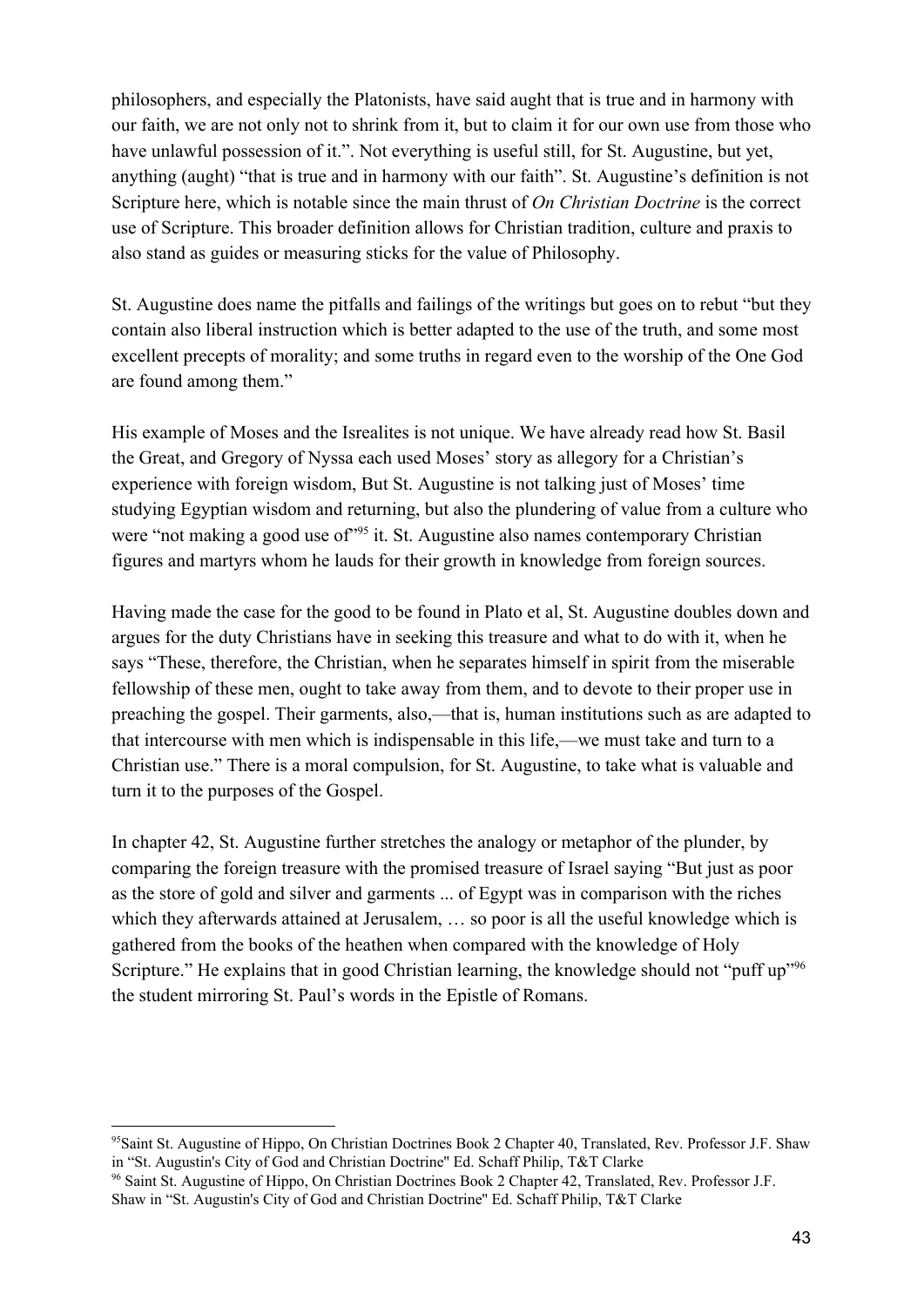# St. Augustine's use of Scripture in *On Christian Doctrine*

#### 1 Corinthians 10

As mentioned earlier, Augustin's Natural Theology provides a basis for an inclusive view on Pagan religious literature, whilst subjugating it to Christian Scripture. Whilst Acts 17 may well be a root for this position, allowing for ignorance in the human pursuit of His Truth, so must be Genesis 1 and 2, giving God as Creator and Master of Heaven and Earth. Yet the scripture which this argument leans on most may well be 1 Corinthians 10. Here, St. Paul argues that all things are subject to God, quoting the psalmist, "The Earth is the Lord's and the fullness thereof." The psalm quoted here is Psalm 24 which establishes God's Mastery and sovereignty over all the creation and denounces idols. Paul balances his argument by saying that though God has mastery over all things, and though through God's Grace all things are lawful, that not all things are beneficial. This nuanced discernment, evaluating things according to their benefit to the human, must surely be understood as a foundational chapter to St. Augustine's argument in *On Christian Doctrine*. Paul uses an example of food offered to Idols at a feast or banquet. Paul being strong of faith has no worries in eating the food, as he will in faith thank God for the food. However, he points out that if he causes a believer, less mature than he, to stumble by eating then he recommends not eating though it doesn't truly harm himself. This is also a key thought in ascertaining advice St. Augustine might give a scholar and how it differs from advice given to a layman.

## The Man Behind the Text

St. Augustine was middle age when writing both works<sup>97</sup>. He also stands by both works later in life according to the minimal self criticism we read in *The Retractions.* We may conclude that both works reflect his thought, and that an act of hermeneutics and exegesis is required to harmonise and flesh out the whole truth of Augustin's position on Paideia.

St. Augustine's later life conversion may also play into the tone of *Confessions* as well as the focus he has on foreign religion in *On Christian Doctrine*. It may be that in converting after an adolescence without Christianity, he has a stronger view of separation between the Christian life and the life outside of the church, than one who has grown up with one foot in each lifestyle, church and Paideia.

## Summary

St. Augustine's two works here seem to paint two different pictures of his esteem for Non Christian sources of wisdom. Yet on closer inspection of each, the gulf between the positions narrows. In *Confessions* his criticism is not directly of the literature, but arguably of his love and knowledge of the myths outstripping his love and knowledge of God. He criticises the culture of vanity, arrogance and pride associated with Paideia, Educators and Rhetoricians, yet barely levels any complaint directly at the learning itself. Additionally only half of the education system is criticised. Propaideia, though much maligned by the child St. Augustine,

<sup>97</sup> Sandnes, Karl Olav. The Challenge of Homer, School Pagan Poets and Early Christianity, 2009 T&T Clark, London, 214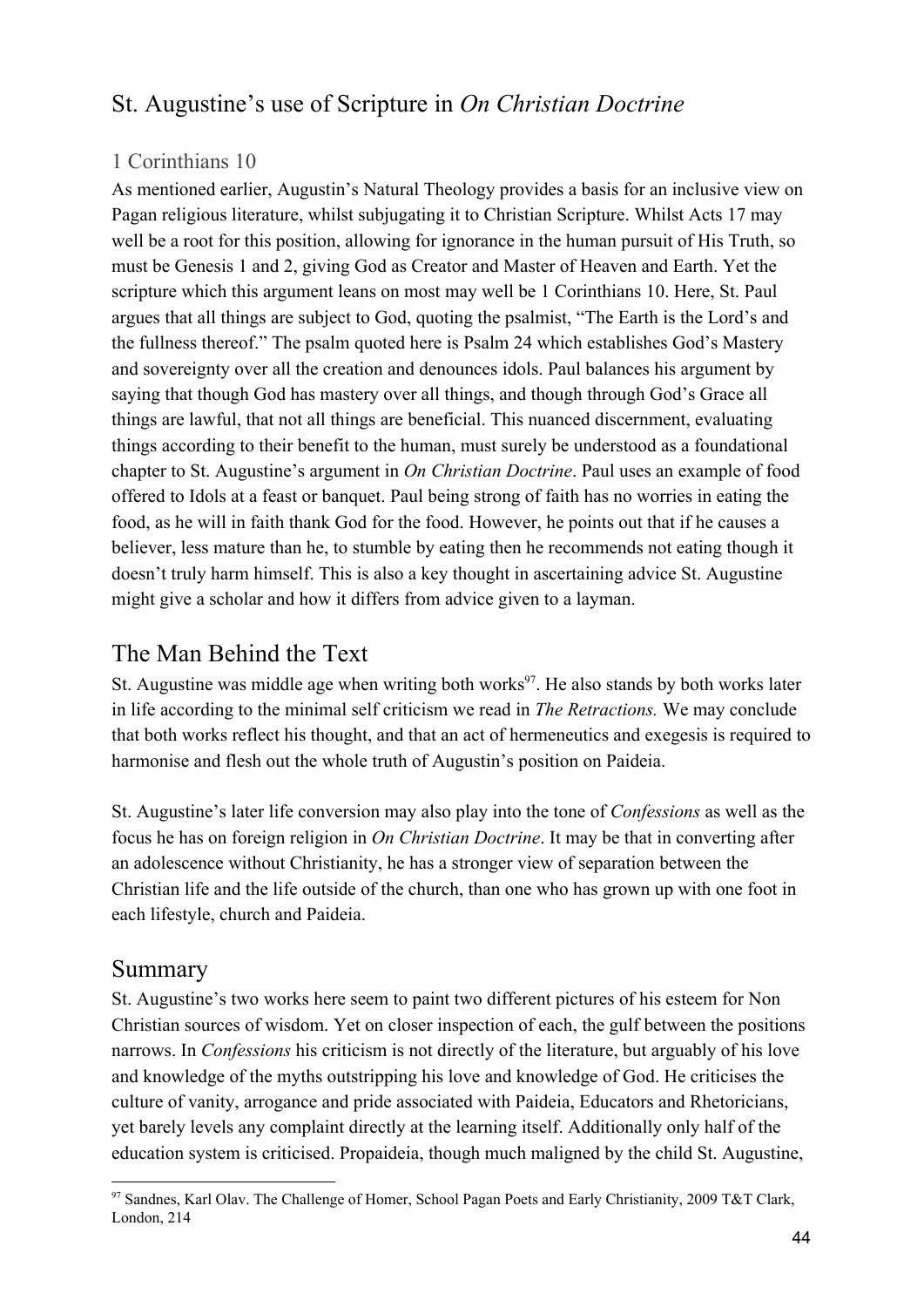escapes criticism from St. Augustine as he writes.

As Sandnes points out, St. Augustine's valuing Propaideia over Paideia, "reverses a traditional sequence of thought on encyclical studies.".<sup>98</sup> Many times, as we have discussed above, thinkers have given a hierarchical evaluation to the stages of education and their value thus: Propaideia is lesser than Paideia which in turn is lesser than Rhetoric and Philosophy Proper. St. Augustine flies in the face of this with his reversal and explains that whilst the tools given to him in Propaideia have remained useful in serving him, reading scripture and writing his thoughts, the stories and values given in Paideia have not, the praise and admiration in his rhetoric from his teachers and peers is absent and brings him no joy or pride. Quite the opposite, in fact since he mourns his soul's state in that period. He reverses not only the traditional hierarchy, but also his own position in boyhood. He, in his youth, hated learning Greek letters and revelled in the stories of Aeneas and Dido, the adulation of his rhetoric masters. (Aeneas was a travelling warrior depicted in much ancient literature, most prominently, and most relevant to St. Augustine's references, in Virgil's epic poem Aeneid. Aeneas slights the advances of the Queen Dido, who in turn, broken hearted, takes her own life and starts a long standing feud between her people and Aeneas'.)

Now he admonishes the entire educational institution beyond Propaideia, that which he at the time disliked and now praises. This break between the two stages, we should note, is defined by, or discerned by the apparent value (uti) of the education given in each. St. Augustine does commend the beauty of Homer's poetry thus "For Homer was skillful in inventing such poetic fictions and is most sweetly wanton..."<sup>99</sup> so we cannot accuse St. Augustine of personal bias on account of his literary taste. St. Augustine's criticism is of the ignorance of the gospel and God this education fosters and the consequent sin and misguided values it praises.

When trying to ascertain St. Augustine's position from the two works it is well advised to consider the nature of the works to understand how we are to read St. Augustine's thoughts behind the words. In *On Christian Doctrines* he doesn't wholeheartedly endorse the adoption of Greek wisdom, but rather gives a liberating permission with the caveat of holding faith in Christ and rejecting superstition and idolatry. This permission turns to instruction and exhortation to capitalise on the good for the sake of the Gospel. It is a well reasoned doctrinal work which expects an elevated view of scholarship, scripture and other literature. Therefore a nuanced view of Greek learning is more appropriate here and well couched in caveats and provisos to ensure a correct understanding. It is a cool headed cerebral discussion, which is very liberal and open minded on the topic of pagen wisdom in principle, especially when compared to *Confessions.*

As the title suggests *Confessions* is a contrite and impassioned work, earnestly and sincerely examining the author's own heart and scouring his history for iniquities to confess. With this in mind any behaviour that is seen as dubious may well be depicted as gravely serious. "Rum

<sup>98</sup> Sandnes, Karl Olav. The Challenge of Homer, School Pagan Poets and Early Christianity, 2009 T&T Clark, London, 218

<sup>99</sup> Confessions Chapter XIV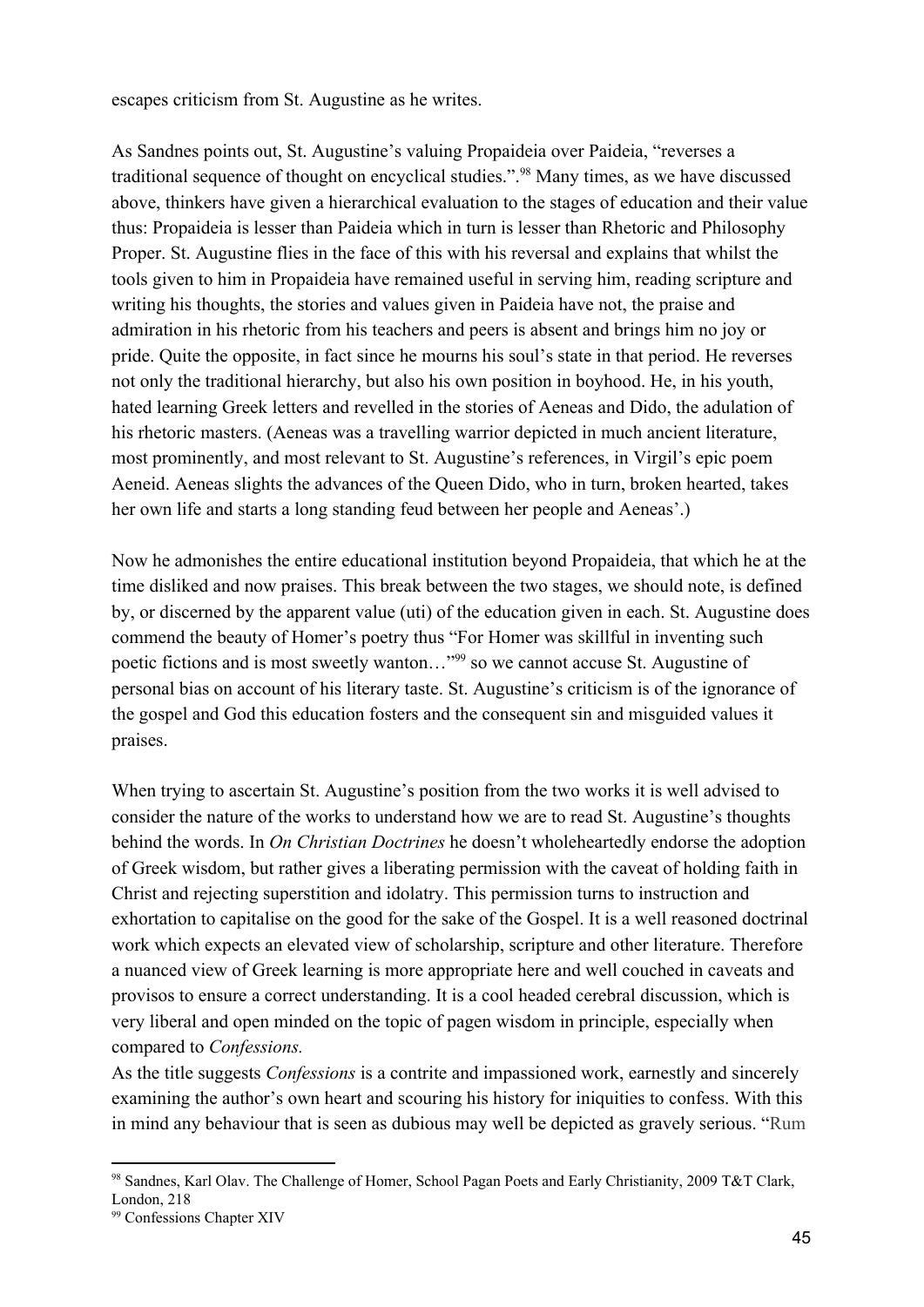thing to see a man making a mountain of robbing a pear tree in his teens."<sup>100</sup> is the famous criticism of Oliver Wendell Holmes which might miss the point; to wit that all sin is sin and St. Augustine seeks to learn the nature and source of human rebellion, but the criticism does reflect the excruciating and exacting self flagellation upon which St. Augustine at times embarks. We may therefore take *Confessions* as a rhetorical polemic against human folly, pride and sin, written with a stylised and deliberate hyperbole. With a younger reader in mind for *Confessions*, it can be harmonised with St. Augustine's thoughts and advice in *On Christian Doctrines* by reading it with an ironic gap between the text and what we might presume to be St. Augustine's more nuanced true thought*.* A younger reader might not have the maturity to see through the toxic educational culture of Paideia, if they do not yet have the grounding in Christian doctrine which *On Christian Doctrine's* ideal reader has.

We might then conclude that St. Augustine sees, in Paideia, a very real threat to the young impressionable mind, by his own experience and by observation. This threat is in the form of distraction, idolatry, bad examples and role models, but most potently in the influence of and culture encouraged by the learned people who teach Paideia. We can also assume that this threat is exaggerated in *Confessions* as hyperbole to give a clear impression to a zealous and hasty young mind. This threat however, when tempered with prudential discernment, and the measuring rod of Christian Scripture and faith as espoused in *On Christian Doctrine* is not so great as to discourage a mature Christian's enjoyment of, benefit of, and moral imperative to study Greek wisdom.

<sup>&</sup>lt;sup>100</sup> Holmes, Oliver Wendell Holmes-Laski Letters, ed. Mark DeWolfe Howe, Harvard University Press 1953, 100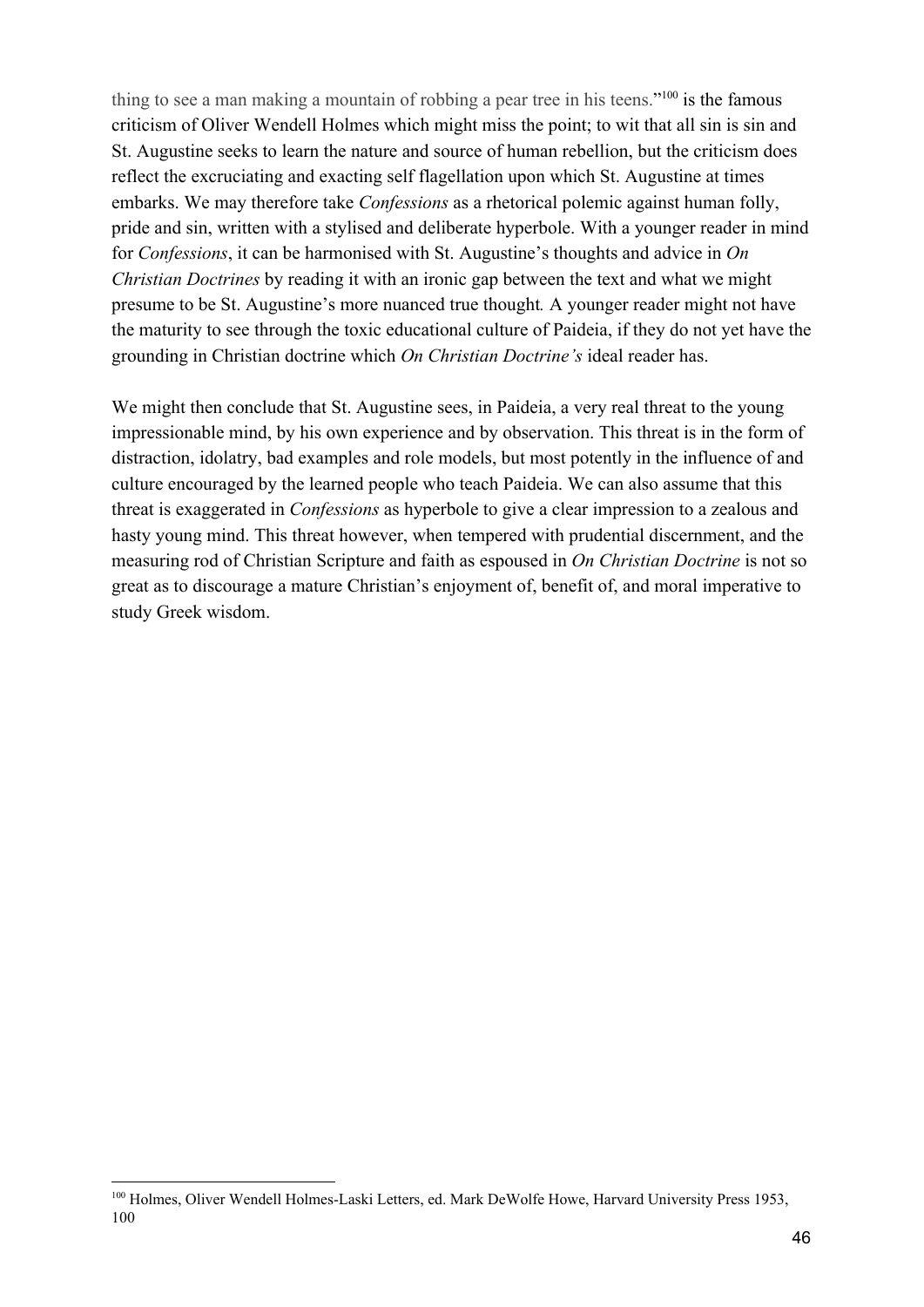# Chapter 5: Comparisons

# Dichotomies and Contrasts Between St. Basil and St. Augustine

## Clarity of Meaning and Intention

St. Basil is clearer and more specific in his audience and intention in his writing than St. Augustine. St. Basil's audience are primarily his students and his intention is outlined in the title, to wit teaching "the correct use of Pagan Literature". St. Augustine's comments are taken from a much larger work with a more manifold purpose. St. Augustine also seems in two different minds in the two works, although as explained above a harmony and resolution can be reached which gives a clearer position.

St. Basil writes with an intimacy and knowledge of his intended reader, such that we can understand the relationship and therefore set his comments into a clear perspective. St. Augustine's intended reader is less clear which gives us more room for hypothesis but less room for surety.

## Attitude to the Canon

St. Basil has an apparent affection for the Greek stories and sees much benefit in their example and many parallels with them and scripture. St. Augustine on the other hand seems a little more mercenary in his approach to them; St. Basil plucks, Augistine plunders! Whilst St. Basil is more overwhelmingly positive and effusive in his depiction of Greek literature, he is also the more sensible of its danger. As we saw, when compared to Clement's allegory of Odysseus; enjoy the siren song whilst tied to the mast of Christ!, St. Basil calls us to stop our ears with wax to avoid shipwreck. St. Augustine's criticism seems to be less of the texts themselves, and mostly levelled at the toxic, proud and callous culture surrounding the teaching of rhetoric and literature, and the distraction it can present, from the study, knowledge, and love of God. St. Augustine's approach to the heresy and 'superstition' of the Greek Canon seems to come from a much more assured, and relaxed position than St. Basil's, though perhaps more so in *On Christian Doctrine* than in *Confessions.* St. Augustine is more confident in the Influence of the Christian faith in ensuring the safety of the soul that reads the Greek Canon, though perhaps because he is imagining a maturer reader than St. Basil's nephews.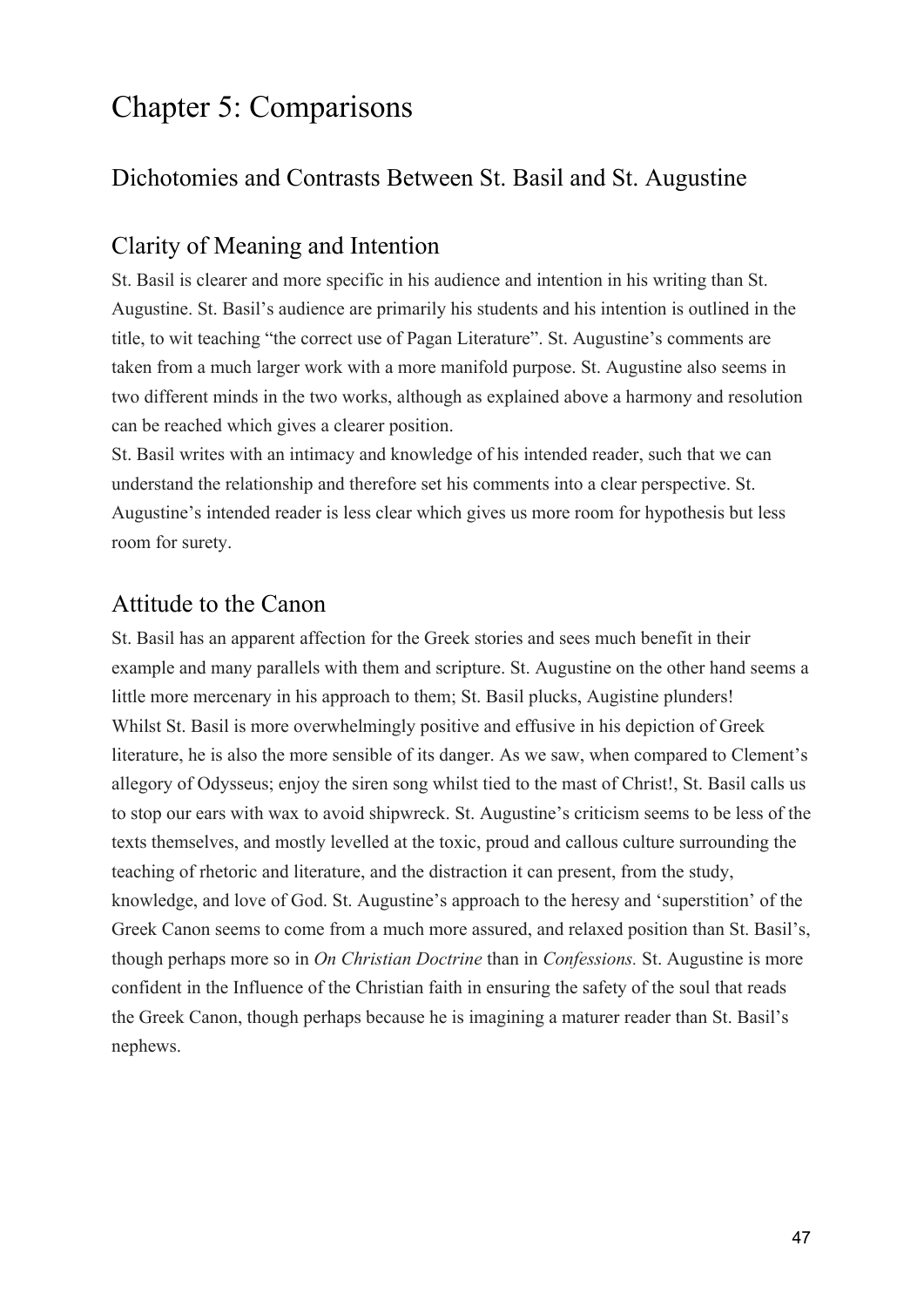# Harmonies Between St. Basil and St. Augustine

## Acknowledgement of the Debate and its Seriousness

St. Basil and St. Augustine both recognise that there is a debate, a conversation, or a controversy concerning the appropriateness of Encyclical Studies for Christians. In light of this they are writing to establish their position and give advice for the benefit of their readers. Both writers acknowledge the vice depicted in Paideia and see it as a topic worthy of discussion. Both writers seek to caution their readers against the evil and dangerous. It is not a laughable idea that literature could harm the soul for either writer. The threat is credible for each.

## Dim View of Human Vanity, Pride and Folly

Both St. Basil and St. Augustine express disdain for the folly of man, the vanity of learning worthless trivia and the pride of educated minds. The "Wisdom of the World" vs the "Foolishness of God" is echoed repeatedly in both authors' works. It is only through humble study that true Value and true Enjoyment can flourish.

### Moses

Both writers invoke the name of Moses in their arguments and use his example as justification in learning from foreign sources. Moses, being a long established icon of virtue, humility and wisdom in Judeo Christian thought and belief, provides an excellent point of leverage to drive home their points. His example of bringing Egyptian learning to benefit God's People is used as an allegory for Christians' use of Greek wisdom for the same benefit.

## Esoteric Value in Paideia

Both writers also acknowledge the potential for truth to be found there and both ultimately seek to encourage Christians to study Paideia. They each acknowledge that much good is to be found lying amongst a number of things which ought to be discarded and not taken to heart. So there is a problem for each writer to overcome; that there is a good thing to be pursued which is also problematic and dangerous. Both writers suggest a defining principle in discerning the good from the bad, which is a theological and Christian benchmark, namely the authority of Scripture. Both writers subjugate the Greek Canon to Scripture, in both its value, usefulness and authority on matters moral. Both writers acknowledge the potential for pagan sources to provide divine guidance and wisdom.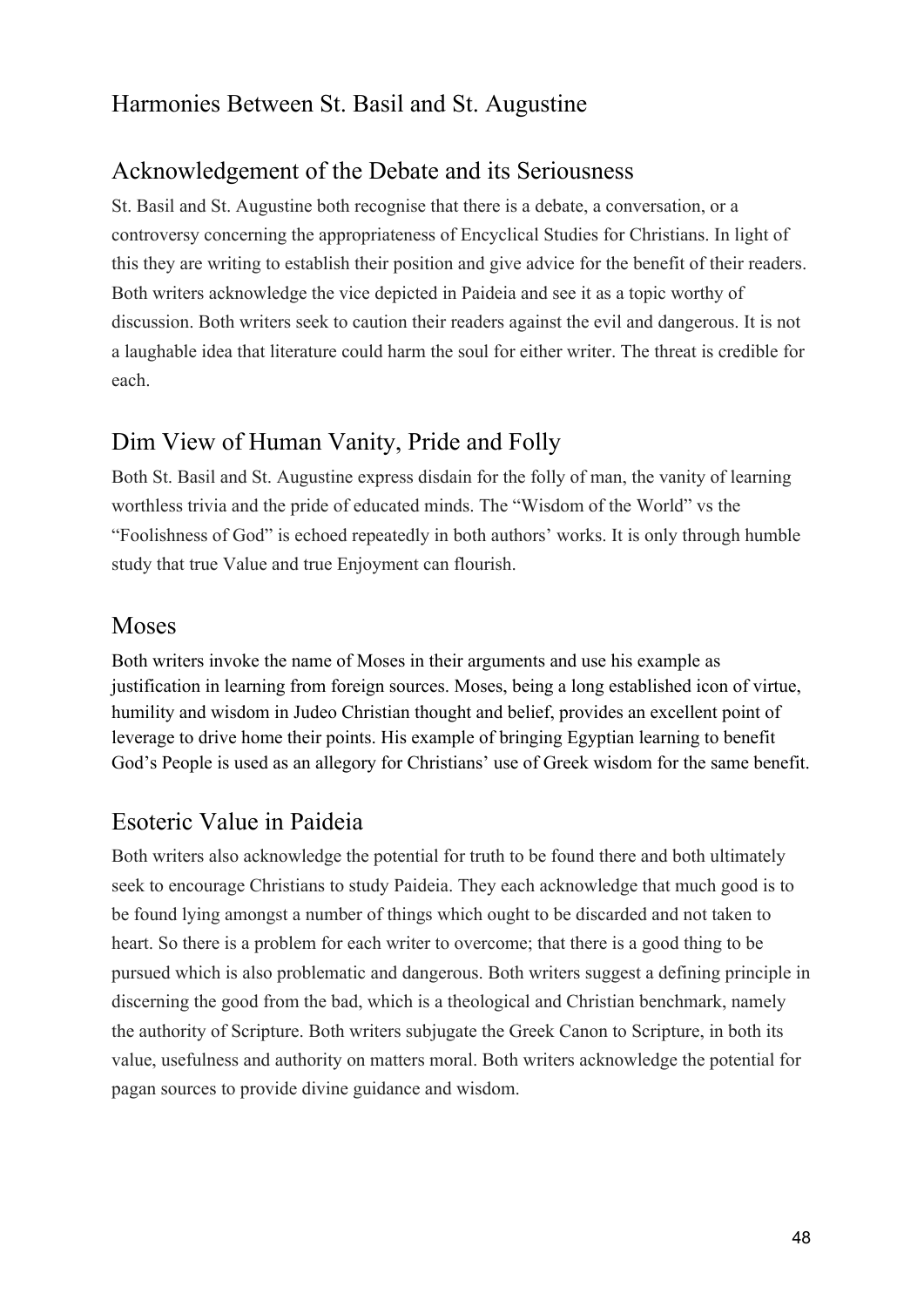# Tempered Advice

Both writers temper their rhetoric and implied or explicit advice, in view of their intended audience. We cannot presume to know their exact personal thoughts on the subject, but it may be projected in view of the apparent filter, or lens through which they communicate, namely their intended audience, or ideal reader.

## Uti, Frui, Chresis, Arete, and Krino

Both writers give a nuanced, mitigated encouragement to read the Greek Canon. Each has his own criterion or 'krino' for what is worthwhile and what is to be rejected. For St. Basil it is 'Chresis' or utility or usefulness. For St. Augustine it is "Uti" or Usefulness. St. Basil's use is defined as anything which helps prepare the student for the study of scripture. St. Augustine's Uti is anything which leads to true 'Frui' or Enjoyment, that is God. St. Basil's clearest commendation of Homer is that it exemplifies virtue, or 'Arete'. St. Augustine's core praise of Plato is that it gives Moral instruction, and may be put to use by the Christian for preaching. St. Basil tells us that Scripture is the measuring stick for judging the worth of moral instruction or wisdom. St. Augustine says it is Scripture and the Christian faith.

## Use of 1 Corinthians

Both writers explicitly and thematically allude to 1 Corinthians, especially Chapter 10's Natural Theology when describing the potential in Heathen Literature for revelation of Divine Wisdom. The balance of liberty and prudence which Paul is espousing in saying all things are lawful but not all things are beneficial, is the heart of both writers' arguments. Discernment, according to both writers, is key to getting the good out of what also has useless or even harmful content.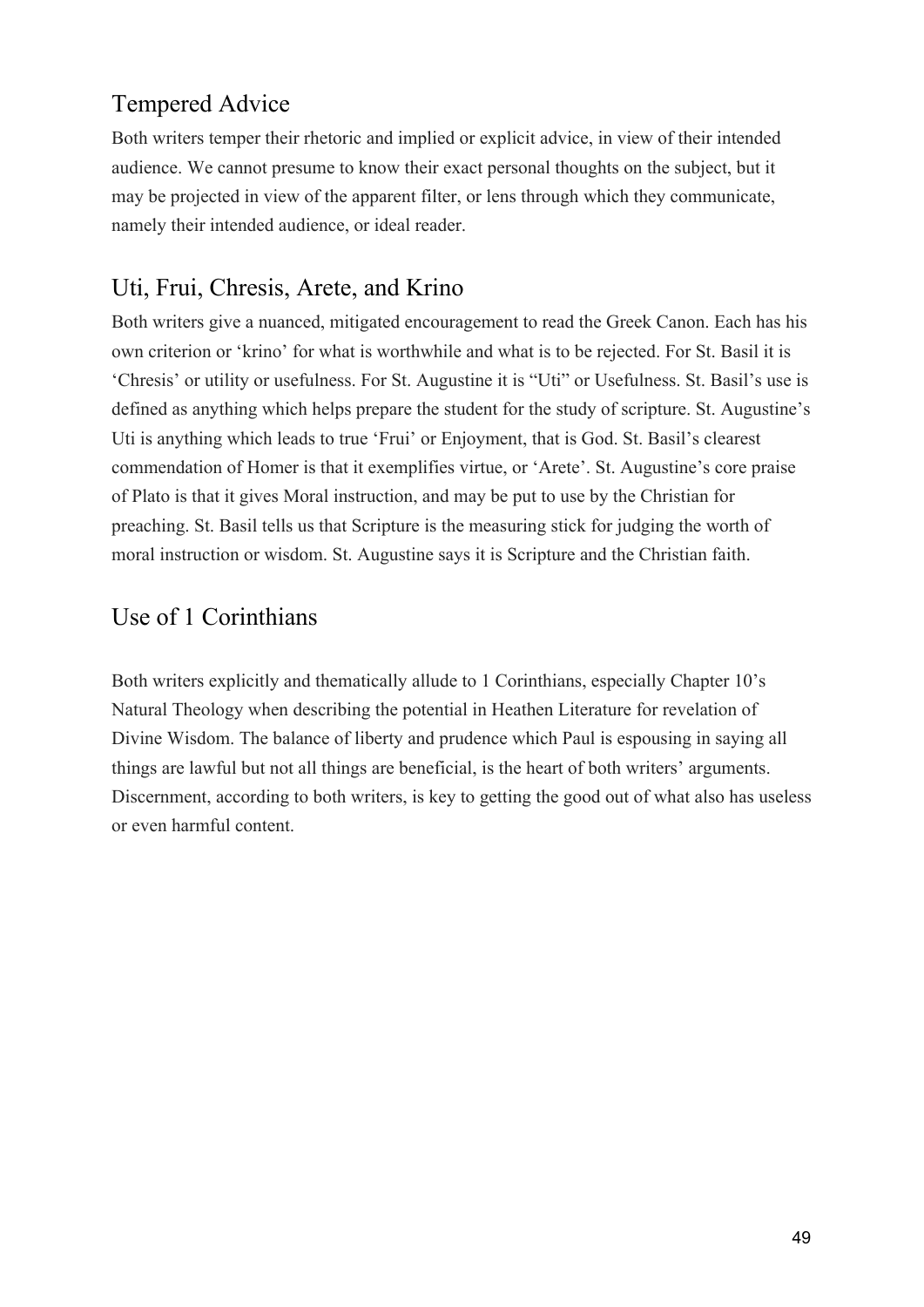# Chapter 6: Conclusions

To remind ourselves of the scope of our study, the question we are asking is; "What advice would St. Basil The Great, and St. Augustine of Hippo give a young 4th Century student with regards to Paideia and its role in the education and growth of Christians, as they express themselves in *To the Youth, Confessions* and *On Christian Doctrines*?"

# Advice vs Opinion

We may safely presume that there is a difference between a writer's opinion and their specific advice, in light of pedagogical considerations. We could put this in the form of a question also; 'what impact does the age of, and the speaker's relationship to, the listener have on the way the speaker speaks?'.

St. Basil's advice to his students in their Paideia stage is that their minds are not prepared to tackle Scriptural Analysis, and yet St. Basil holds Scripture to be the gold standard by which we judge the worth of any moral or theological standpoint. Thus we can see an intentional ironic gap between St. Basil's own thoughts and values, and the advice he gives to particular students. Similarly St. Augustine's fierce criticism, in *Confessions,* of the vanities of Virgil and Homer are much lessened and almost absent when writing to a more scholarly audience in *On Christian Doctrine.* There the advice is much more motivating and encouraging, whilst being less of an emotive text than *Confessions*.

We can safely conclude then, that any advice given to an even younger schoolboy, as we meet in the Papyri Bouriant just starting out in learning his letters, would most likely be changed yet again from what we read here in the texts. Neither writer would want to give unchecked encouragement to students to pursue Encyclical Studies with reckless abandon. They each give caution and caveats as they see fit. St. Augustine we see encouraging in *On Christian Doctrine* what we might infer he is lambasting in *Confessions*. St. Basil similarly states Scripture as a benchmark but also says that his audience is too young to fully tackle its complexity.

Common sense dictates that we temper and adapt our advice to our audience, without necessarily changing our own opinion on a matter.

## Assuming the Child in Question is in the Propaideia Stage

Assuming the child in question is in the Propaideia stage what might the two say? We may safely assume that the Papyrus Bouriant schoolboy is younger, due to his stage of education. He is learning to spell words in alphabetical order. Does he write the staurogram so dutifully on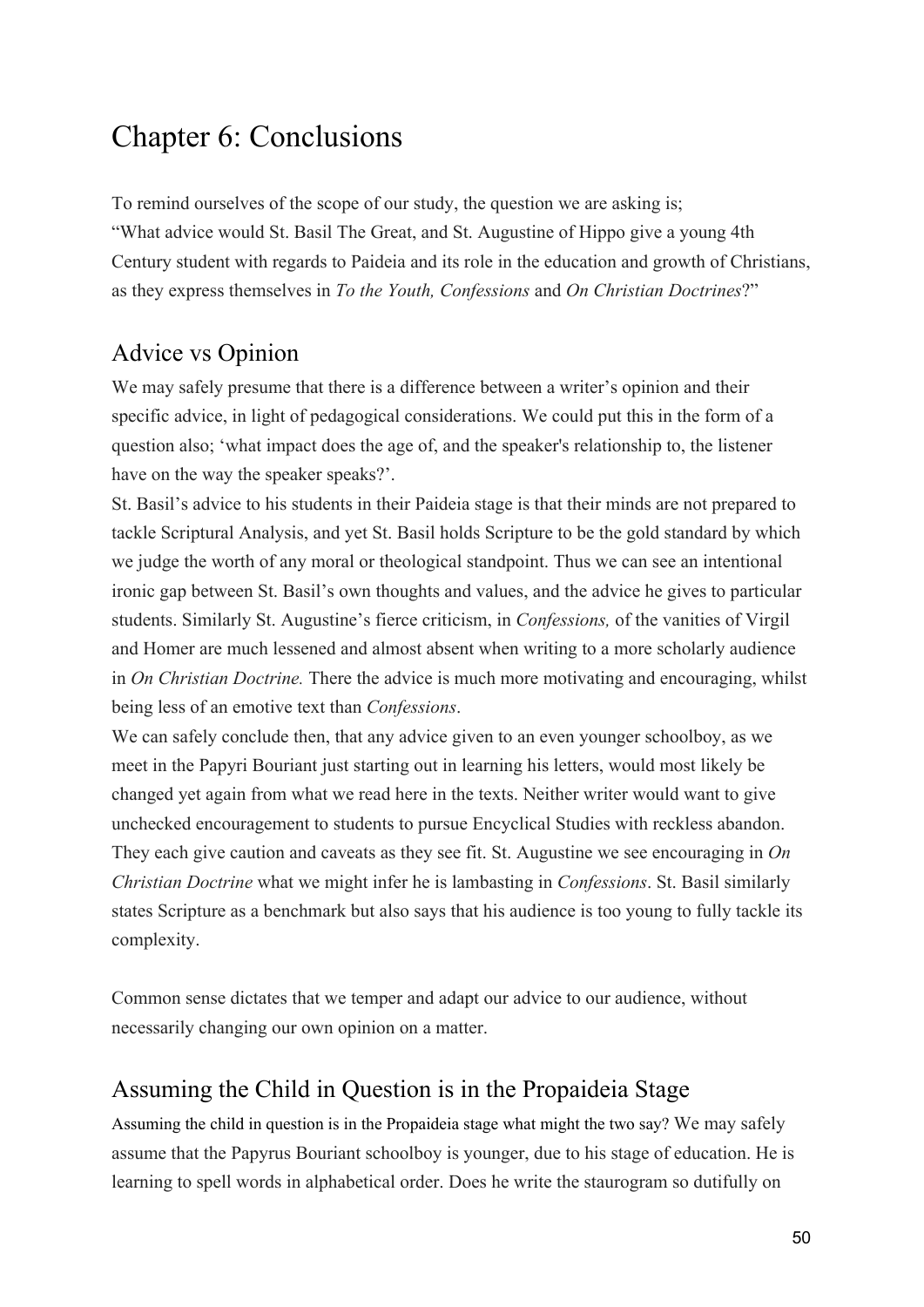each page out of boredom, unlikely. He is more likely writing in light of a perceived or explicit disapproval from certain quarters of the Christian community, of Encyclical Studies. We may safely assume the staurogram is a talisman of God's grace, or a prayer of protection or perhaps an identity marker for his own satisfaction. In any case it must be understood as a response to the underlying misgivings associated with Encyclical Studies amongst Christians. It is a defensive move.

Here two possible options present themselves. Encouragement or admonishment. Neither writer needs to establish a case for the dangers of the encyclical education to present to the boy. He already knows. So they must either reinforce his scepticism of Greek Culture and learning, or mitigate it. My suspicion is that a pedagogical approach to the boy's development would lead both St. Augustine and St. Basil to admonish his apparent trepidation, and encourage the boy to keep an open mind, since he is so young. He is not yet exposed to the truest threat, that is the poetry and culture of the grammarians. Rather he is with the Propaideia teacher learning his letters: by all accounts a useful and necessary skill. It is for the future that his guard must be up, after all. He may freely learn the letters and the structure of Greek for a few years before he needs to put on the armour of God.

Yet, perhaps a more conservative, tentative and circumspect humour takes our writers when they meet the boy, and they are inspired to reaffirm his puritanical idea of rejecting the 'Wisdom of this World', since he is too young to properly distinguish the roses from the thorns? That way he is guarded against foes as well as his friends and in time may open his heart to the good, once he has the firm foundation of faith and a knowledge of Christian morals and scripture.

### Assuming the child is in the Paideia Stage

St. Augustine and St. Basil may differ here. Paideia for St. Augustine in Confessions is where the education system failed him, giving rise to vanity, distraction and pride. Perhaps St. Augustine would be stricter in his advice here than St. Basil, since St. Basil is indeed, explicitly writing to encourage an approved usage of Greek literature to students at the age of Paideia level education. St. Augustine's advice may depend on his perception of the students' piety and prudence. How rooted in Scripture is the boy in question, and how interested, or sceptical is he of Greek literature already?

Both Writers would presume a mastery of Propaideia before the student could be admitted to Paideia, so the advice to compare Greek myths with Scripture is only contingent on the Bouriant Schoolboy being acquainted with The Bible. Assuming that is the case, then Both Writers will encourage the boy to pursue his education with the caveats of holding his pride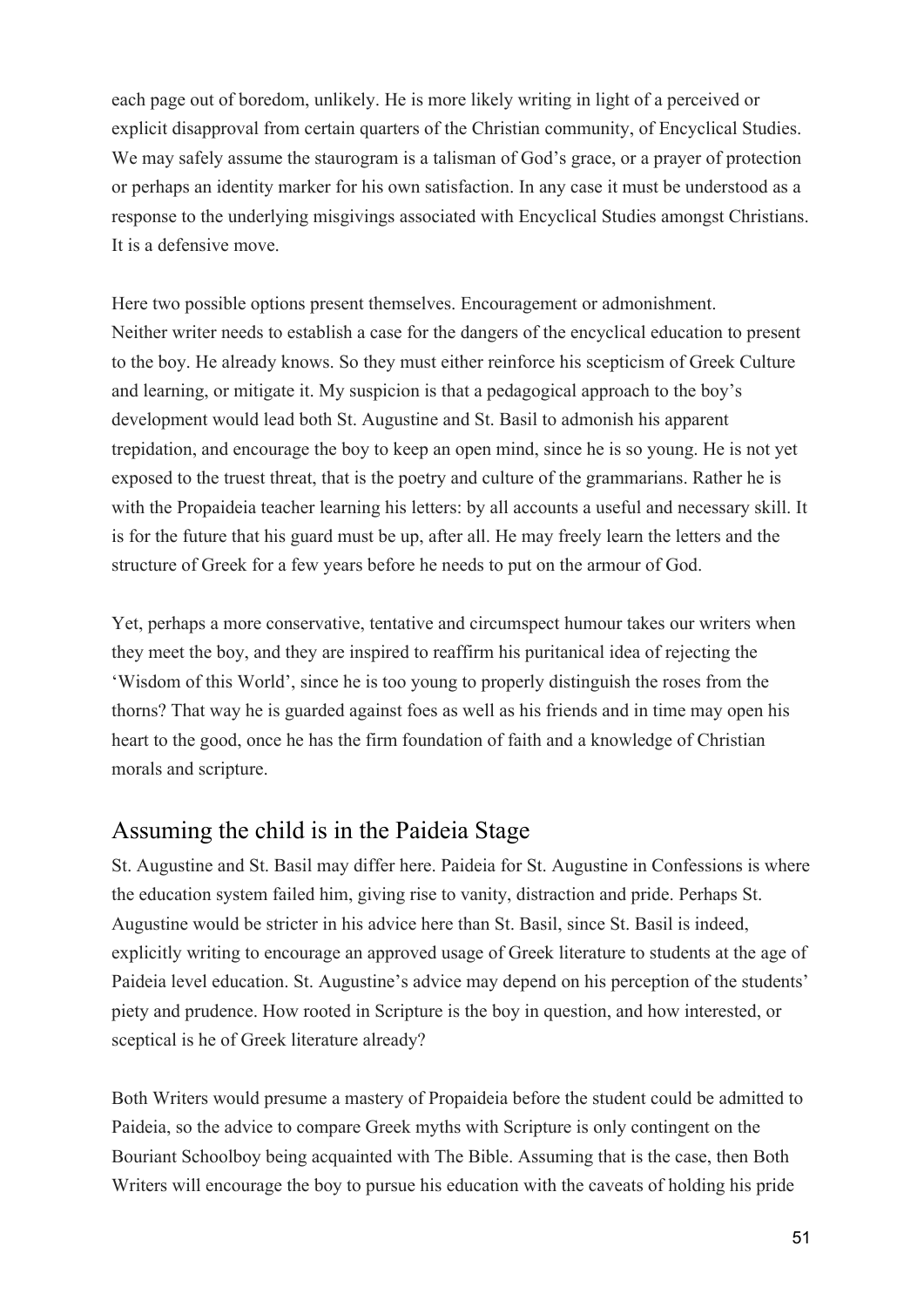in check by Christian faith, and by the continued study of Scripture. The hierarchy of Scripture over and above Greek Literature must be maintained and defended. Having established Scripture and the Christian faith as superior and the measuring stick for judging the *value* of any given Greek example or Lesson, the boy should master the Greek Canon such that it may complement his own Spiritual growth and study, and so that ultimately it may be put to use in spreading the Gospel of Christ.

## Universal principles for the Modern Christian?

By extension of the arguments found in St. Basil and St. Augustine, allowing for shifts in Cultural attitudes to Greek myths and philosophy, we may sketch out principles, abstracted from their particular contexts. Both writers consider Scripture superior in quality, authority and revelation to the Greek Canon. Both writers seek to prioritise Christian faith over external influences. Both writers encourage the Christian to take and enjoy what is good from cultures outside of the Christian tradition and church whilst emphasising a commitment to holiness and faith. As such a modern Christian might be encouraged to be both bold and faithful in their encounter with art and religious writings from other sources than the church, safeguarding the good within their religion whilst welcoming the useful from without.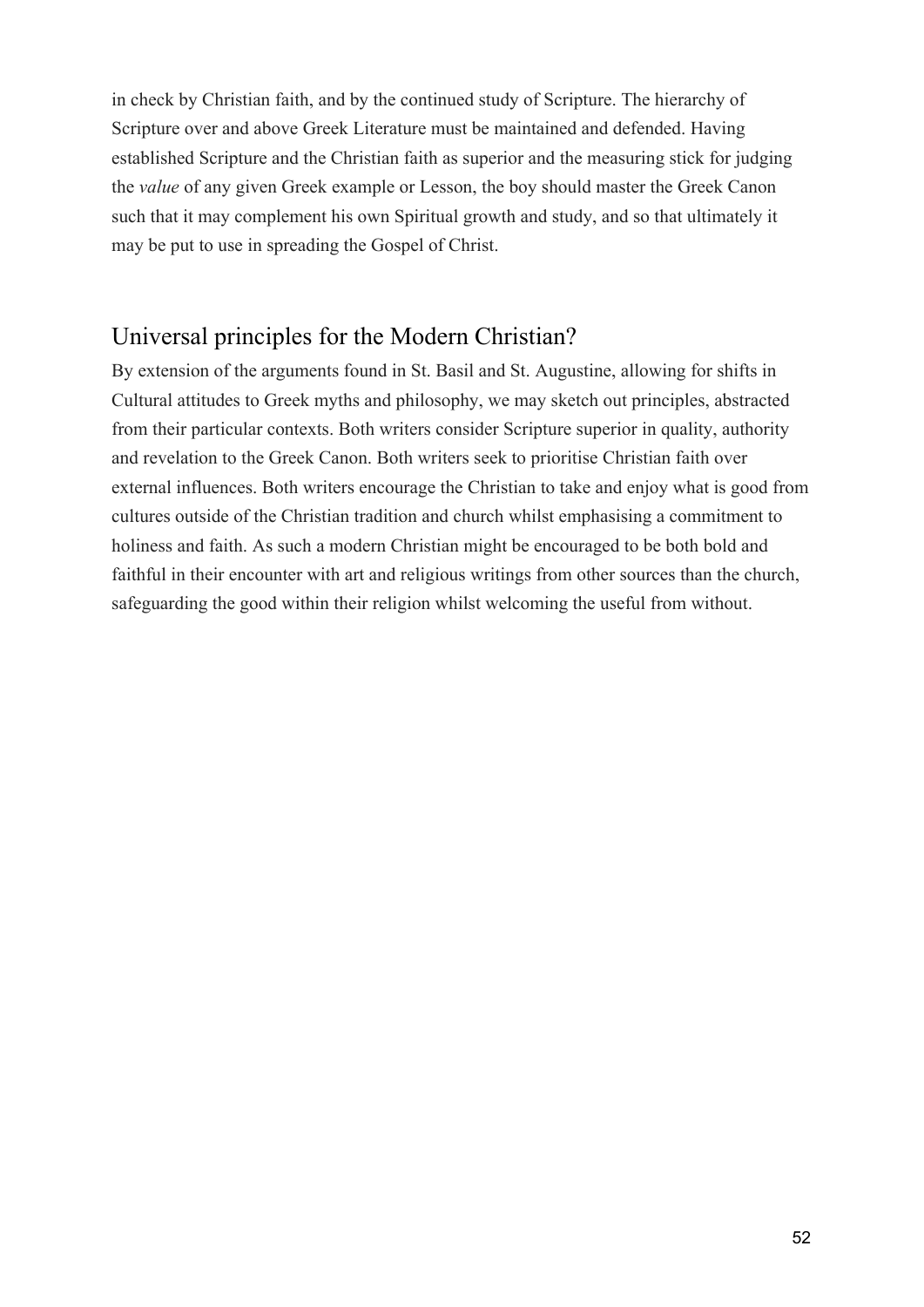# Bibliography

# Primary Sources

| St. Augustine of Hippo | Confessions (Trans. Outler) Westminster, 1955                 |
|------------------------|---------------------------------------------------------------|
| St. Augustine of Hippo | On Christian Doctrines (Trans. Shaw) Buffalo, 1886            |
| St. Augustine of Hippo | The Retractions (Trans. Outler) Westminster, 1955             |
| St. Basil the Great    | Address to Young Men on the Right Use of Greek Literature,    |
|                        | (Trans. Paddleford) Yale, 1952                                |
| Clement of Alexandria  | Stromata (Trans. Wilson) New York, 1885                       |
| Gregory of Nyssa       | The Life Of Moses, (Trans. Malherbe & Ferguson) New York,     |
|                        | 1978                                                          |
| Isocrates.             | <i>Panegyricus in Isocrates (Trans. Norlin) London, 1980.</i> |
| Isocrates.             | Ad Demonicum, in Isocrates Ad Demonicum et Panegyricus        |
|                        | Cambridge, 1872                                               |
| Philo of Alexandria    | De Congressu eruditionis gratiae (Trans. Colson, Whitaker)    |
|                        | London, 1929                                                  |
| Plato                  | <i>The Republic</i> (Trans. Jowett) Oxford, 1888              |
| Plutarch               | How to Study Poetry (Ed. Hunter, Russell) Cambridge, 2011     |
| Seneca                 | Epistulae Morales Penguin, London. 2014                       |
| Tertullian             | The Prescriptions against the Heretics Ohio, 2015             |
| Unknown                | Papyrus Bouriant P.Sorb.Inv.826 Feuillet I                    |

| The Bible | New International Version, 2011                                 |
|-----------|-----------------------------------------------------------------|
|           | Novum Testamentum Graece, Nestle-Aland 1898 und 1979, Stuttgart |

# Secondary Literature

| Sandnes, Karl Olav | "Antikk Undervisning og en (Kristen?) Skolegutts Kladdebok |
|--------------------|------------------------------------------------------------|
|                    | Om Papyrus Bouriant" i Tidskrift for Teologi og Kirke      |
| Sandnes, Karl Olav | The Challenge of Homer, School Pagan Poets and Early       |
|                    | Christianity, 2009 T&T Clark, London,                      |